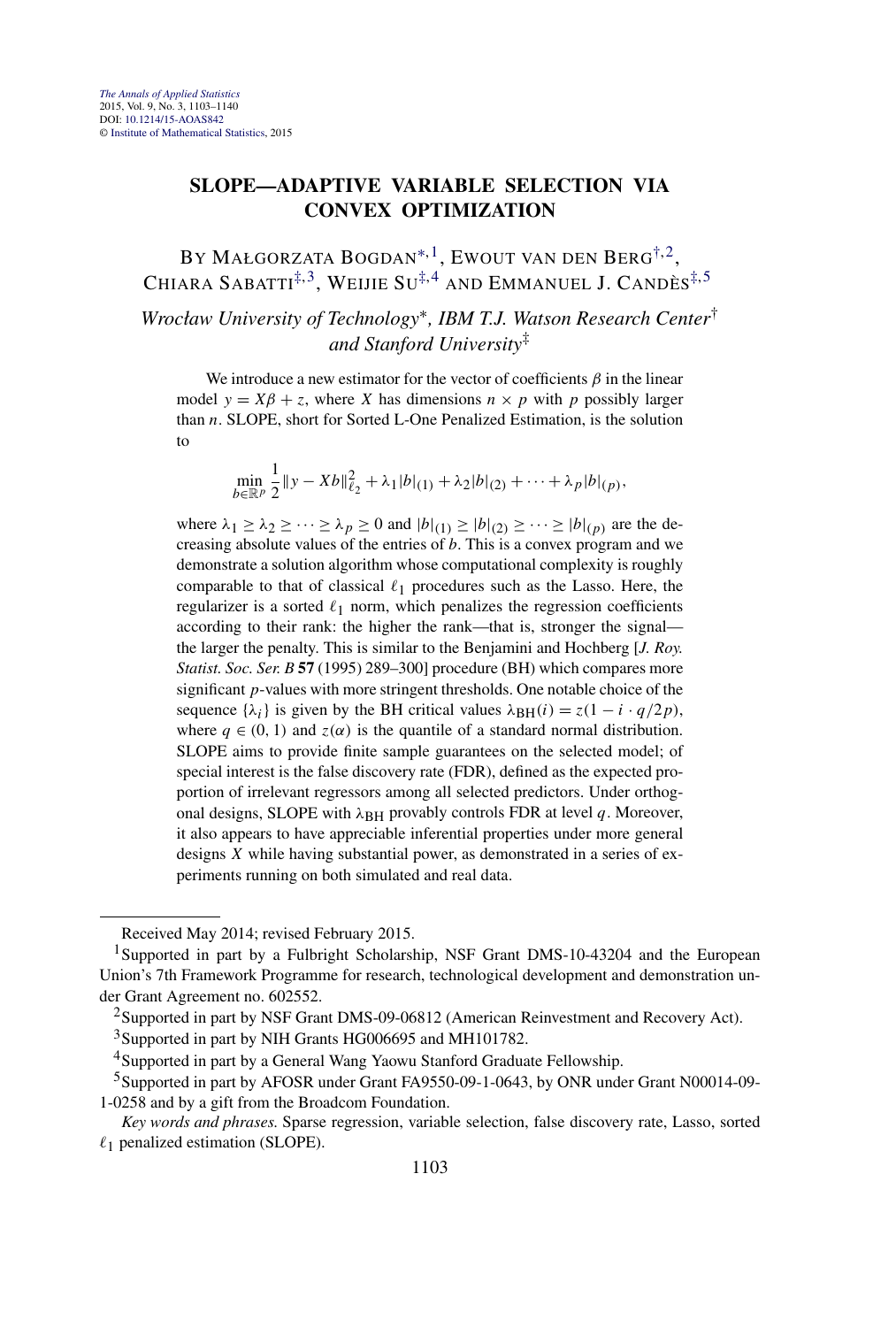**Introduction.** Analyzing and extracting information from data sets where the number of observations *n* is smaller than the number of variables *p* is one of the challenges of the present "big-data" world. In response, the statistics literature of the past two decades documents the development of a variety of methodological approaches to address this challenge. A frequently discussed problem is that of linking, through a linear model, a response variable *y* to a set of predictors  ${X_i}$ taken from a very large family of possible explanatory variables. In this context, the Lasso [\[Tibshirani](#page-37-0) [\(1996\)](#page-37-0)] and the Dantzig selector [\[Candes and Tao](#page-35-0) [\(2007\)](#page-35-0)], for example, are computationally attractive procedures offering some theoretical guarantees, and with consequent widespread application. In spite of this, there are some scientific problems where the outcome of these procedures is not entirely satisfying, as they do not come with a machinery allowing us to make inferential statements on the validity of selected models in finite samples. To illustrate this, we resort to an example.

Consider a study where a geneticist has collected information about *n* individuals by having identified and measured all *p* possible genetics variants in a genomic region. The geneticist wishes to discover which variants cause a certain biological phenomenon, such as an increase in blood cholesterol level. Measuring cholesterol levels in a new individual is cheaper and faster than scoring his or her genetic variants, so that predicting *y* in future samples given the value of the relevant covariates is not an important goal. Instead, correctly identifying functional variants is relevant. A genetic polymorphism *correctly* implicated in the determination of cholesterol levels points to a specific gene and to a biological pathway that might not be previously known to be related to blood lipid levels and, therefore, promotes an increase in our understanding of biological mechanisms, as well as providing targets for drug development. On the other hand, the *erroneous* discovery of an association between a genetic variant and cholesterol levels will translate to a considerable waste of time and money, which will be spent in trying to verify this association with direct manipulation experiments. It is worth emphasizing that some of the genetic variants in the study have a biological effect while others do not there is a ground truth that statisticians can aim to discover. To be able to share the results with the scientific community in a convincing manner, the researcher needs to be able to attach some finite sample confidence statements to his/her findings. In a more abstract language, our geneticist would need a tool that privileges correct model selection over minimization of prediction error, and would allow for inferential statements to be made on the validity of his/her selections. This paper presents a new methodology that attempts to address some of these needs.

We imagine that the *n*-dimensional response vector *y* is truly generated by a linear model of the form

$$
y = X\beta + z,
$$

with *X* an  $n \times p$  design matrix,  $\beta$  a *p*-dimensional vector of regression coefficients and *z* an  $n \times 1$  vector of random errors. We assume that all relevant variables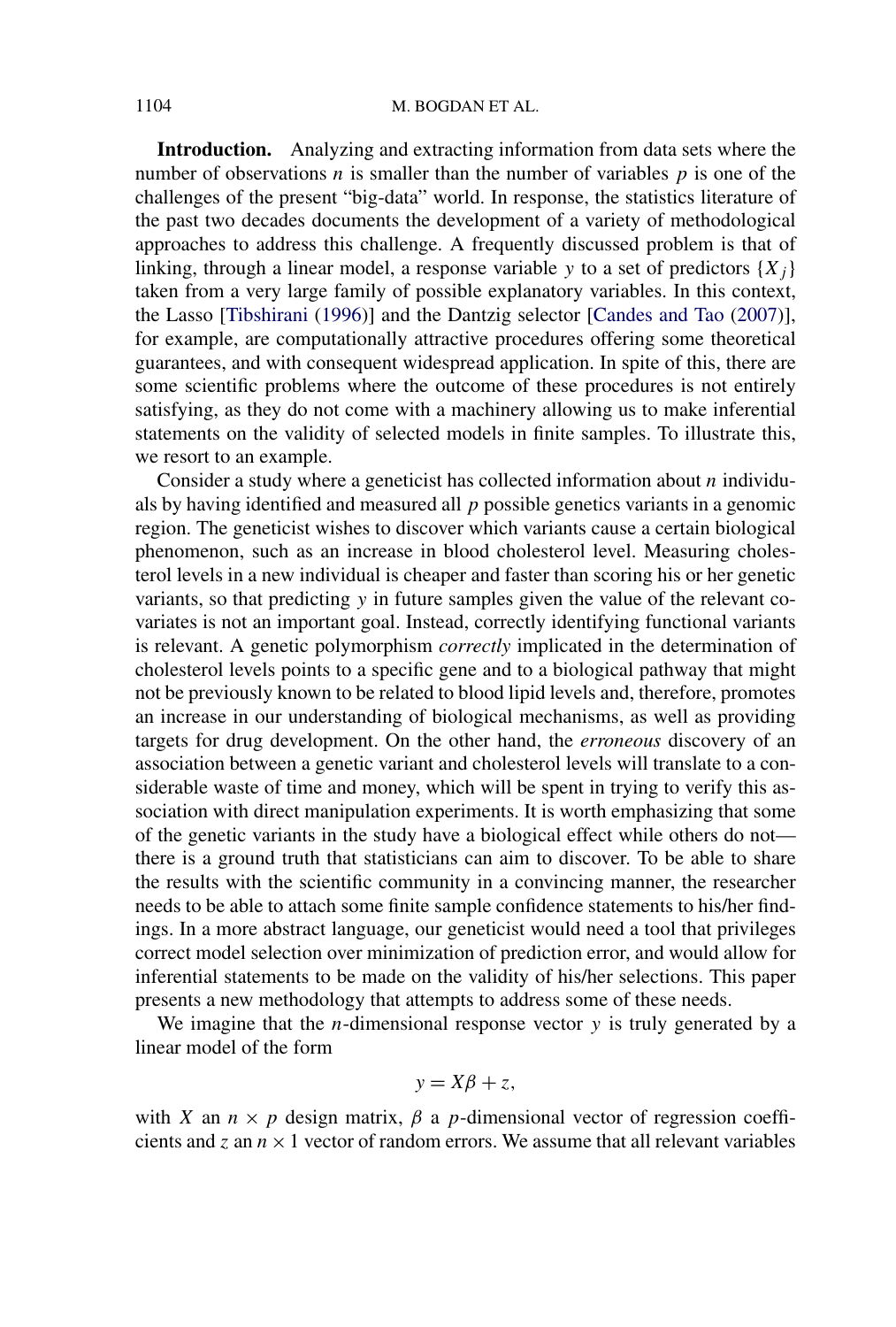(those with  $\beta_i \neq 0$ ) are measured in addition to a large number of irrelevant ones. As any statistician knows, these assumptions are quite restrictive, but they are a widely accepted starting point. To formalize our goal, namely, the selection of important variables accompanied by a finite sample confidence statement, we seek a procedure that controls the expected proportion of irrelevant variables among the selected. In a scientific context where selecting a variable corresponds to making a discovery, we aim at controlling the False Discovery Rate (FDR). The FDR is of course a well-recognized measure of global error in multiple testing and effective procedures to control it are available: indeed, the [Benjamini and Hochberg](#page-35-0) [\(1995\)](#page-35-0) procedure (BH) inspired the present proposal. The connection between multiple testing and model selection has been made before [see, e.g., [Abramovich and Ben](#page-34-0)[jamini](#page-34-0) [\(1995\)](#page-34-0), [Abramovich et al.](#page-35-0) [\(2006\)](#page-35-0), [Bauer, Pötscher and Hackl](#page-35-0) [\(1988\)](#page-35-0), [Foster](#page-35-0) [and George](#page-35-0) [\(1994\)](#page-35-0) and [Bogdan, Ghosh and](#page-35-0) Żak-Szatkowska [\(2008\)](#page-35-0)] and others in recent literature have tackled the challenges encountered by our geneticists: we will discuss the differences between our approach and others in later sections as appropriate. The procedure we introduce in this paper is, however, entirely new. Variable selection is achieved by solving a convex problem not previously considered in the statistical literature, and which marries the advantages of  $\ell_1$  penalization with the adaptivity inherent in strategies like BH.

Section 1 of this paper introduces SLOPE, our novel penalization strategy, motivates its construction in the context of orthogonal designs, and places it in the context of current knowledge of effective model selection strategies. Section [2](#page-10-0) describes the algorithm we developed and implemented to find SLOPE estimates. Section [3](#page-15-0) showcases the application of our novel procedure in a variety of settings: we illustrate how it effectively solves a multiple testing problem with positively correlated test statistics; we discuss how regularizing parameters should be chosen in nonorthogonal designs; we investigate the robustness of SLOPE to some violations of model assumptions and we apply it to a genetic data set, not unlike our idealized example. Section [4](#page-33-0) concludes the paper with a discussion comparing our methodology to other recently introduced proposals as well as outlining open problems.

#### **1. Sorted L-One Penalized Estimation (SLOPE).**

1.1. *Adaptive penalization and multiple testing in orthogonal designs*. To build intuition behind SLOPE, which encompasses our proposal for model selection in situations where  $p > n$ , we begin by considering the case of orthogonal designs and i.i.d. Gaussian errors with known standard deviation, as this makes the connection between model selection and multiple testing natural. Since the design is orthogonal,  $X'X = I_p$ , and the regression  $y = X\beta + z$  with  $z \sim \mathcal{N}(0, \sigma^2 I_n)$  can be recast as

(1.1) 
$$
\tilde{y} = X'y = X'X\beta + X'z = \beta + X'z \sim \mathcal{N}(\beta, \sigma^2 I_p).
$$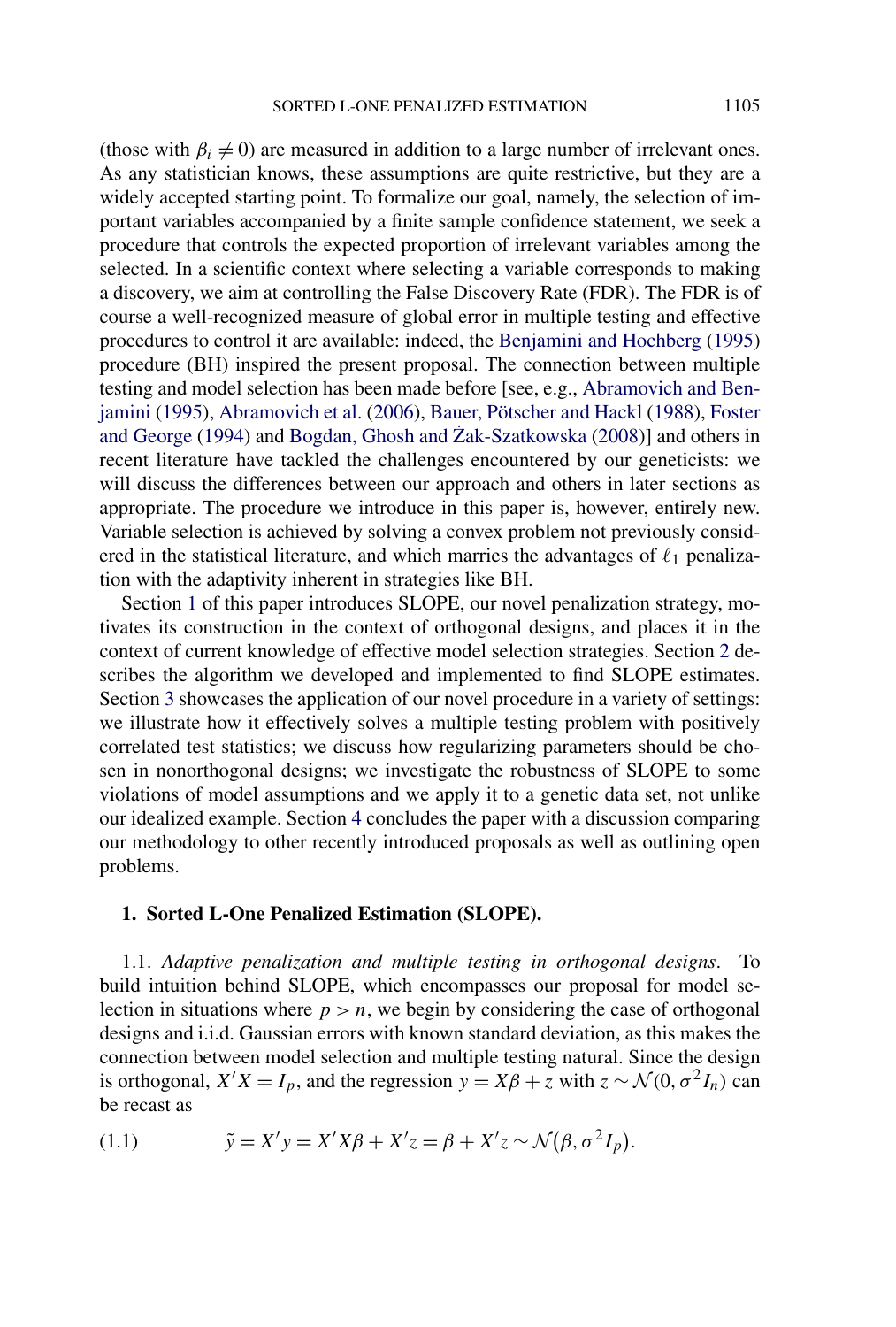In some sense, the problem of selecting the correct model reduces to the problem of testing the *p* hypotheses  $H_{0,j}$ :  $\beta_j = 0$  versus two-sided alternatives  $H_{1,j}$ :  $\beta_i \neq 0$ . When  $p$  is large, a multiple comparison correction strategy is called for and we consider two popular procedures:

- *Bonferroni's method*. To control the familywise error rate<sup>6</sup> (FWER) at level  $\alpha \in$ [0, 1], one can apply Bonferroni's method, and reject  $H_{0,j}$  if  $|\tilde{y}_j|/\sigma > \Phi^{-1}(1 \alpha/2p$ , where  $\Phi^{-1}(\alpha)$  is the  $\alpha$ th quantile of the standard normal distribution. Hence, Bonferroni's method defines a comparison threshold that depends only on the number of covariates, *p*, and the noise level.
- *Benjamini–Hochberg step-up procedure.* To control the FDR at level  $q \in [0, 1]$ , BH begins by sorting the entries of  $\tilde{y}$  in decreasing order of magnitude,  $|\tilde{y}|_{(1)} \geq |\tilde{y}|_{(2)} \geq \cdots \geq |\tilde{y}|_{(p)}$ , which yields corresponding ordered hypotheses  $H_{(1)}, \ldots, H_{(p)}$ . [Note that here, as in the rest of the paper, (1) indicates the largest element of a set, instead of the smallest. This breaking with common convention allows us to keep (1) as the index for the most "interesting" hypothesis]. Then BH rejects all hypotheses  $H(i)$  for which  $i \leq i_{\text{BH}}$ , where  $i_{\text{BH}}$  is defined by

(1.2) 
$$
i_{\text{BH}} = \max\{i : |\tilde{y}|_{(i)}/\sigma \ge \Phi^{-1}(1 - q_i)\}, \qquad q_i = i \cdot q/2p
$$

(with the convention that  $i_{\text{BH}} = 0$  if the set above is empty). Letting *V* (resp., *R*) be the total number of false rejections (resp., total number of rejections), [Benjamini and Hochberg](#page-35-0) [\(1995\)](#page-35-0) showed that for BH

(1.3) 
$$
\text{FDR} = \mathbb{E}\left[\frac{V}{R \vee 1}\right] = q\frac{p_0}{p},
$$

where  $p_0$  is the number of true null hypotheses,  $p_0 := |\{i : \beta_i = 0\}| = p - ||\beta||_{\ell_0}$ .

In contrast to Bonferroni's method, BH is an adaptive procedure in the sense that the threshold for rejection  $|y|_{(i_{\text{BH}})}$  is defined in a data-dependent fashion, and is sensitive to the sparsity and magnitude of the true signals. In a setting where there are many large  $\beta_i$ 's, the last selected variable needs to pass a far less stringent threshold than it would in a situation where no  $\beta_i$  is truly different from 0. It has been shown in a variety of papers [see, e.g., [Abramovich et al.](#page-35-0) [\(2006\)](#page-35-0), [Bogdan et al.](#page-35-0) [\(2011\)](#page-35-0), [Frommlet and Bogdan](#page-36-0) [\(2013\)](#page-36-0), [Wu and Zhou](#page-37-0) [\(2013\)](#page-37-0)] that this behavior allows BH to adapt to the unknown signal sparsity, resulting in some important asymptotic optimality properties.

We now consider how the Lasso would behave in this setting. The solution to

(1.4) 
$$
\min_{b \in \mathbb{R}^p} \frac{1}{2} \|y - Xb\|_{\ell_2}^2 + \lambda \|b\|_{\ell_1}
$$

 ${}^{6}$ Recall that the FWER is the probability of at least one false rejection.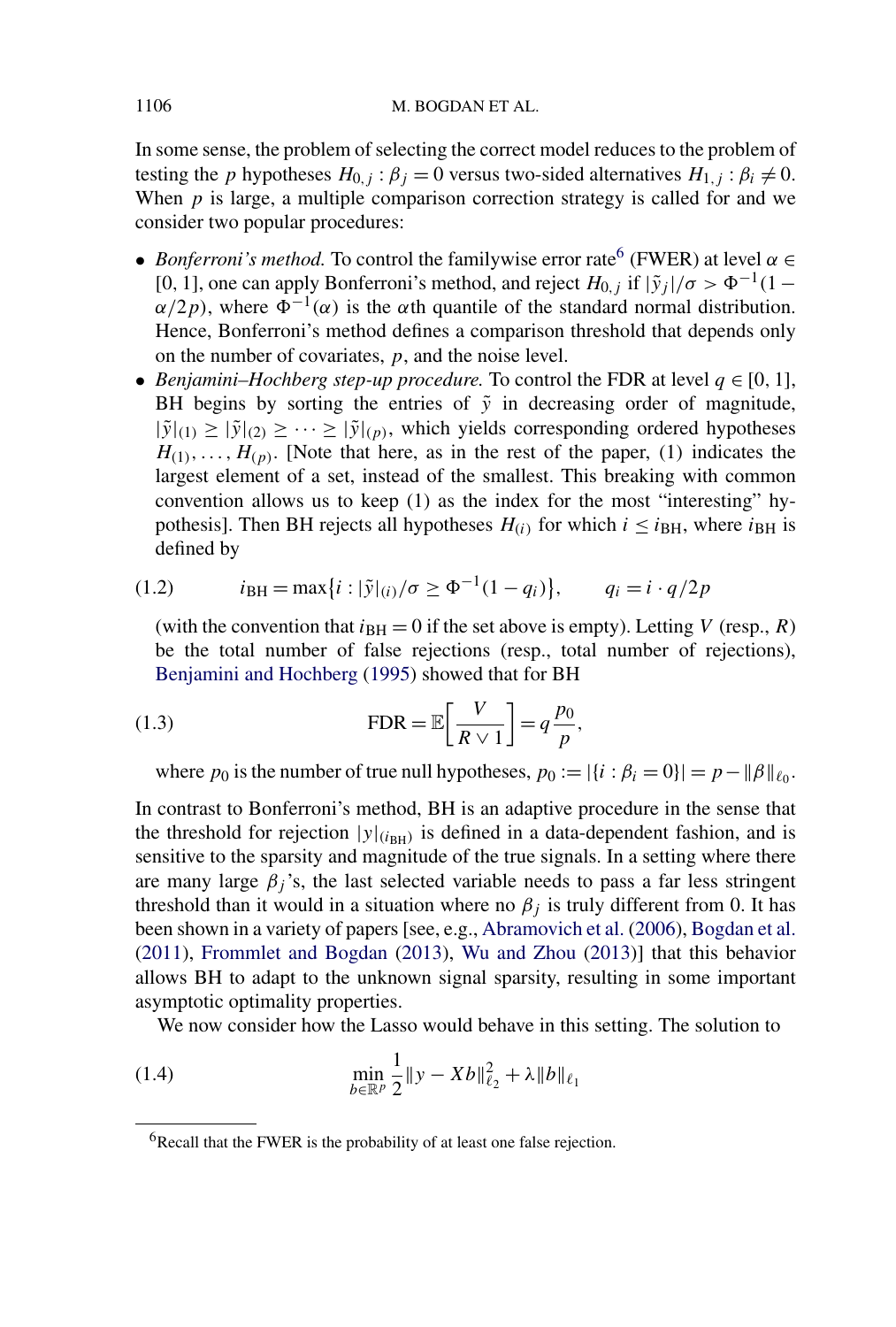<span id="page-4-0"></span>in the case of orthogonal designs is given by soft thresholding. In particular, the Lasso estimate  $\hat{\beta}_j$  is not zero if and only if  $|\tilde{y}_j| > \lambda$ . That is, variables are selected using a nonadaptive threshold *λ*. Mindful of the costs associated with the selection of irrelevant variables, we can control the FWER by setting  $\lambda_{\text{Bonf}} = \sigma \cdot \Phi^{-1}(1 - \alpha/2p) \approx \sigma \cdot \sqrt{2 \log p}$ . This choice, however, is likely to result in a loss of power, and may not strike the right balance between errors of type I and missed discoveries. Choosing a value of *λ* substantially smaller than *λ*Bonf in a nondata dependent fashion would lead to a loss not only of FWER control, but also of FDR control since FDR and FWER are identical measures under the global null in which all our variables are irrelevant. Another strategy is to use cross-validation. However, this data-dependent approach for selecting the regularization parameter *λ* targets the minimization of prediction error, and does not offer guarantees with respect to model selection (see Section [1.3.3\)](#page-9-0). Our idea to achieve adaptivity, thereby increasing power while controlling some form of type-one error, is to break the monolithic penalty  $\lambda \|\beta\|_{\ell_1}$ , which treats every variable in the same manner. Set

$$
\lambda_{\rm BH}(i) \stackrel{\rm def}{=} \Phi^{-1}(1-q_i), \qquad q_i = i \cdot q/2p,
$$

and consider the following program:

(1.5) 
$$
\min_{b \in \mathbb{R}^p} \frac{1}{2} \|y - Xb\|_{\ell_2}^2 + \sigma \cdot \sum_{i=1}^p \lambda_{\text{BH}}(i) |b|_{(i)},
$$

where  $|b|_{(1)} \ge |b|_{(2)} \ge \cdots \ge |b|_{(p)}$  are the order statistics of the absolute values of the coordinates of *b*: in (1.5) different variables receive different levels of penalization depending on their relative importance. While the similarities of (1.5) with BH are evident, the solution to  $(1.5)$  is not a series of scalar-thresholding operations: the procedures are not—even in this case of orthogonal variables–exactly equivalent. Nevertheless, an upper bound on FDR proved in the supplementary appendix [\[Bogdan et al.](#page-35-0) [\(2015\)](#page-35-0)] can still be assured.

THEOREM 1.1. *In the linear model with orthogonal design X and*  $z \sim$  $\mathcal{N}(0, \sigma^2 I_n)$ , *the procedure* (1.5) *rejecting hypotheses for which*  $\hat{\beta}_j \neq 0$  *has an FDR obeying*

(1.6) 
$$
\text{FDR} = \mathbb{E}\left[\frac{V}{R \vee 1}\right] \leq q \frac{p_0}{p}.
$$

Figure [1](#page-5-0) illustrates the FDR achieved by (1.5) in simulations using a 5000  $\times$ 5000 orthogonal design *X* and nonzero regression coefficients equal to  $5\sqrt{2 \log p}$ .

 $^7$ For large *t*, we have  $1 - \Phi(t) = t^{-1}\phi(t)(1 + o(t^{-1}))$ , where  $\phi(\cdot)$  denotes the density of *N*(0*,* 1). Our approximation comes from setting the right-hand side to  $\alpha/2p$  for a fixed value of  $\alpha$ , say,  $\alpha =$ 0*.*05, and a large value of *p*.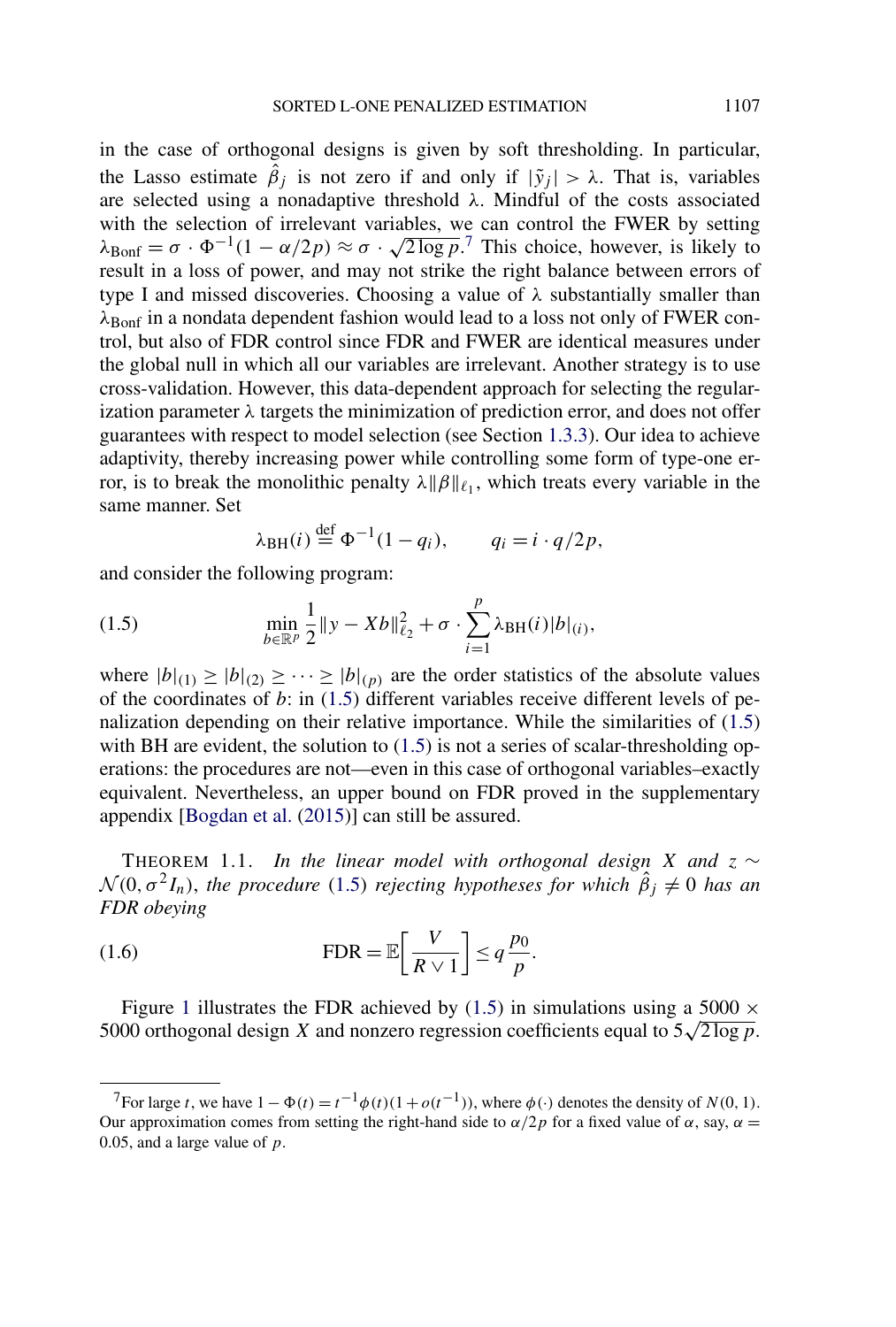<span id="page-5-0"></span>

FIG. 1. *FDR of* [\(1.5\)](#page-4-0) *in an orthogonal setting in which*  $n = p = 5000$ *. Straight lines correspond to q* · *p*0*/p*, *marked points indicate the average False Discovery Proportion* (*FDP*) *across* 500 *replicates*, *and bars correspond to* ±2 *SE*.

We conclude this section with several remarks describing the properties of our procedure under orthogonal designs:

1. While the  $\lambda_{\text{BH}}(i)$ 's are chosen with reference to BH, [\(1.5\)](#page-4-0) is neither equivalent to the step-up procedure described above nor to the step-down version.<sup>8</sup>

2. The proposal [\(1.5\)](#page-4-0) is sandwiched between the step-down and step-up procedures in the sense that it rejects at most as many hypotheses as the step-up procedure and at least as many as the step-down cousin, also known to control the FDR [\[Sarkar](#page-36-0) [\(2002\)](#page-36-0)].

3. The fact that [\(1.5\)](#page-4-0) controls FDR is not a trivial consequence of this sandwiching.

The observations above reinforce the fact that [\(1.5\)](#page-4-0) is different from the procedure known as *FDR thresholding* developed by [Abramovich and Benjamini](#page-34-0) [\(1995\)](#page-34-0) in the context of wavelet estimation and later analyzed in [Abramovich et al.](#page-35-0) [\(2006\)](#page-35-0). With  $t_{\text{FDR}} = |\tilde{y}|_{(i_{\text{BH}})}$ , FDR thresholding sets

(1.7) 
$$
\hat{\beta}_i = \begin{cases} \tilde{y}_i, & |\tilde{y}_i| \ge t_{\text{FDR}}, \\ 0, & |\tilde{y}_i| < t_{\text{FDR}}. \end{cases}
$$

This is a hard-thresholding estimate but with a data-dependent threshold: the threshold decreases as more components are judged to be statistically significant. It has been shown that this simple estimate is asymptotically minimax throughout a range of sparsity classes [\[Abramovich et al.](#page-35-0) [\(2006\)](#page-35-0)]. Our method is similar in

<sup>&</sup>lt;sup>8</sup>The step-down version rejects  $H_{(1)}, \ldots, H_{(i-1)}$ , where *i* is the first time at which  $|\tilde{y}_i|/\sigma \leq$  $\Phi^{-1}(1 - q_i)$ .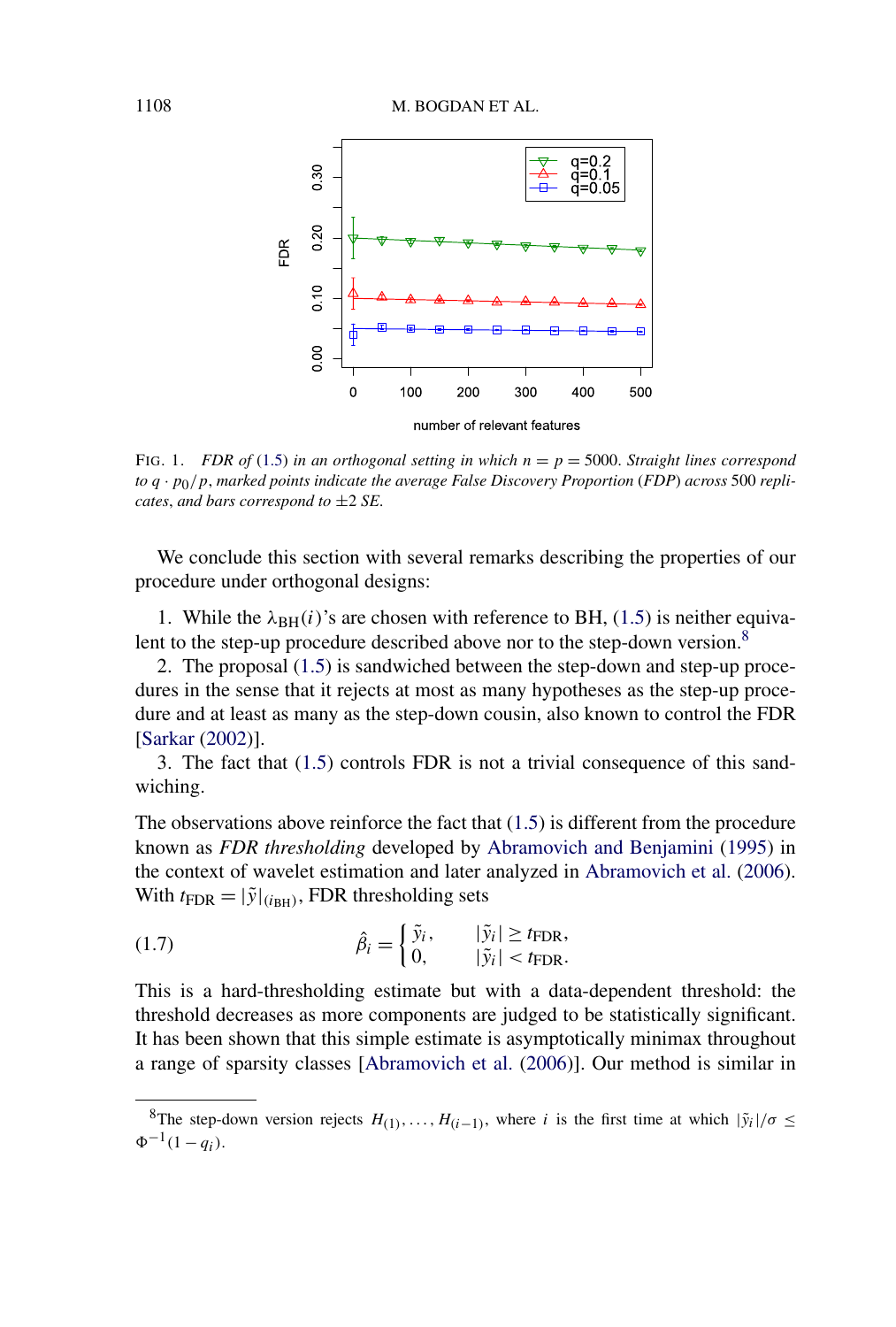<span id="page-6-0"></span>the sense that it also chooses an adaptive threshold reflecting the BH procedure. However, it does not produce a hard-thresholding estimate. Rather, owing to nature of the sorted  $\ell_1$  norm, it outputs a sort of soft-thresholding estimate. A substantial difference is that FDR thresholding [\(1.7\)](#page-5-0) is designed specifically for orthogonal designs, whereas the formulation [\(1.5\)](#page-4-0) can be employed for arbitrary design matrices leading to efficient algorithms. Aside from algorithmic issues, the choice of the  $\lambda$  sequence is, however, generally challenging.

1.2. *SLOPE*. While orthogonal designs have helped us define the program [\(1.5\)](#page-4-0), this penalized estimation strategy is clearly applicable in more general settings. To make this explicit, it is useful to introduce the *sorted*  $\ell_1$  *norm*: letting  $\lambda \neq 0$  be a nonincreasing sequence of nonnegative scalars,

$$
\lambda_1 \geq \lambda_2 \geq \cdots \geq \lambda_p \geq 0,
$$

we define the sorted- $\ell_1$  norm of a vector  $b \in \mathbb{R}^p$  as<sup>9</sup>

(1.9) 
$$
J_{\lambda}(b) = \lambda_1 |b|_{(1)} + \lambda_2 |b|_{(2)} + \cdots + \lambda_p |b|_{(p)}.
$$

PROPOSITION 1.2. *The functional* (1.9) *is a norm provided* (1.8) *holds*.

The proof of Proposition 1.2 is provided in the supplementary appendix [\[Bogdan et al.](#page-35-0) [\(2015\)](#page-35-0)]. Now define SLOPE as the solution to

(1.10) minimize 
$$
\frac{1}{2} \|y - Xb\|^2 + \sum_{i=1}^p \lambda_i |b|_{(i)}.
$$

As a convex program, SLOPE is tractable: as a matter of fact, we shall see in Section [2](#page-10-0) that its computational cost is roughly the same as that of the Lasso. Just as the sorted  $\ell_1$  norm is an extension of the  $\ell_1$  norm, SLOPE can be also viewed as an extension of the Lasso. SLOPE's general formulation, however, allows to achieve the adaptivity we discussed earlier. The case of orthogonal regressors suggests one particular choice of a  $\lambda$  sequence and we will discuss others in later sections.

1.3. *Relationship to other model selection strategies*. Our purpose is to bring the program  $(1.10)$  to the attention of the statistical community: this is a computational tractable proposal for which we provide robust algorithms; it is very similar to BH when the design is orthogonal, and has promising properties in terms of FDR control for general designs. We now compare it with two other commonly used approaches to model selection: methods based on the minimization of  $\ell_0$ penalties and the adaptive Lasso. We discuss these here because they allow us to

<sup>&</sup>lt;sup>9</sup>Observe that when all the  $\lambda_i$ 's take on an identical positive value, the sorted  $\ell_1$  norm reduces to the usual  $\ell_1$  norm (up to a multiplicative factor). Also, when  $\lambda_1 > 0$  and  $\lambda_2 = \cdots = \lambda_p = 0$ , the sorted  $\ell_1$  norm reduces to the  $\ell_{\infty}$  norm (again, up to a multiplicative factor).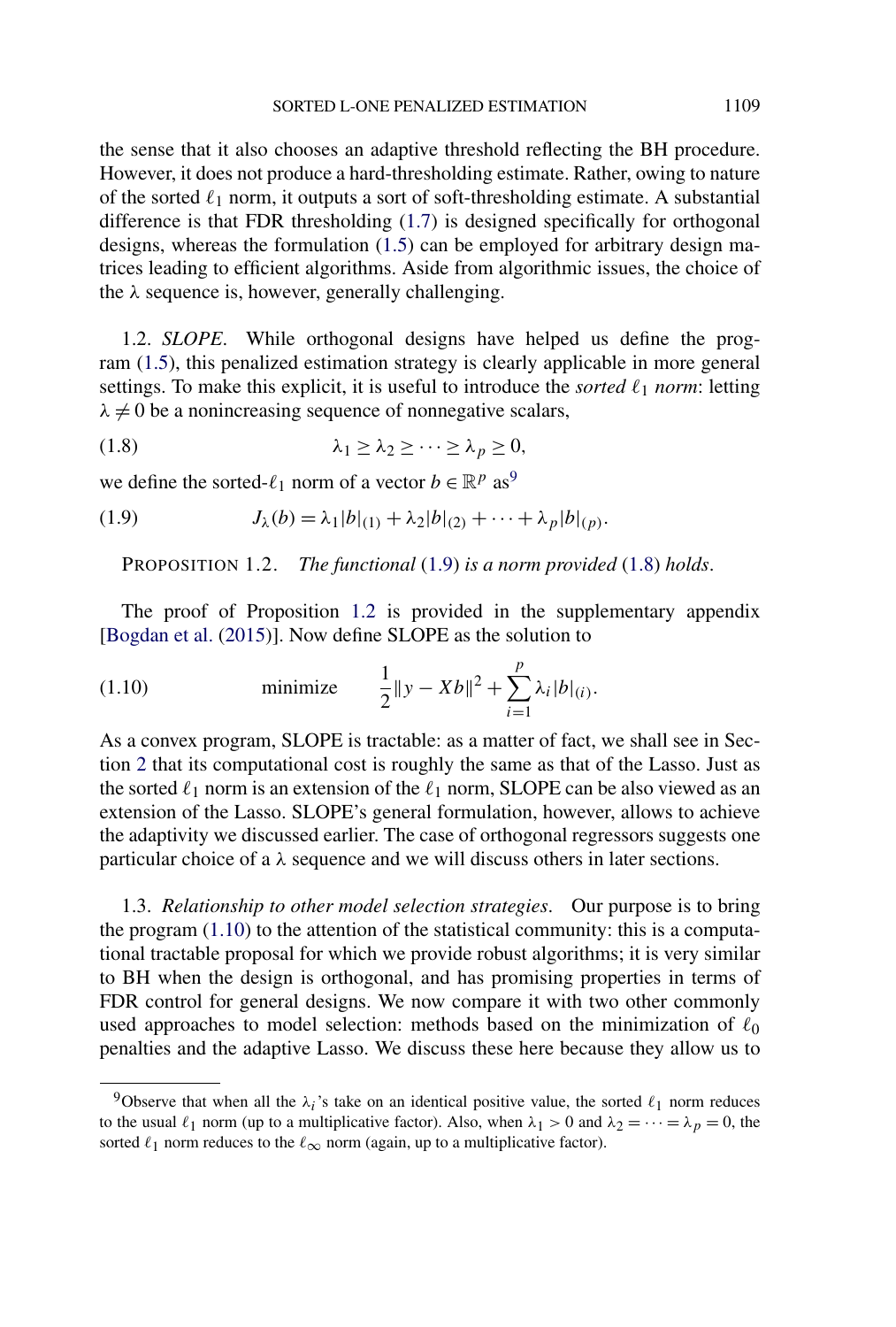<span id="page-7-0"></span>emphasize the motivation and characteristics of the SLOPE algorithm. We also note that the last few years have witnessed a substantive push toward the development of an inferential framework after selection [see, e.g., [Benjamini and Yekutieli](#page-35-0) [\(2005\)](#page-35-0), [Berk et al.](#page-35-0) [\(2013\)](#page-35-0), [Bühlmann](#page-35-0) [\(2013\)](#page-35-0), [Efron](#page-35-0) [\(2011\)](#page-35-0), [Javanmard and Mon](#page-36-0)[tanari](#page-36-0) [\(2014a,](#page-36-0) [2014b\)](#page-36-0), [Lockhart et al.](#page-36-0) [\(2014\)](#page-36-0), [Meinshausen and Bühlmann](#page-36-0) [\(2010\)](#page-36-0), [Meinshausen, Meier and Bühlmann](#page-36-0) [\(2009\)](#page-36-0), [van de Geer et al.](#page-37-0) [\(2014\)](#page-37-0), [Wasserman](#page-37-0) [and Roeder](#page-37-0) [\(2009\)](#page-37-0), [Zhang and Zhang](#page-37-0) [\(2014\)](#page-37-0)], with the exploration of quite different viewpoints. We will comment on the relationships between SLOPE and some of these methods, developed while editing this work, in the discussion section.

1.3.1. *Methods based on*  $\ell_0$  *penalties*. Canonical model selection procedures find estimates  $\hat{\beta}$  by solving

(1.11) 
$$
\min_{b \in \mathbb{R}^p} \|y - Xb\|_{\ell_2}^2 + \lambda \|b\|_{\ell_0},
$$

where  $||b||_{\ell_0}$  is the number of nonzero components in *b*. The idea behind such procedures is to achieve the best possible trade-off between the goodness of fit and the number of variables included in the model. Popular selection procedures such as AIC [\[Akaike](#page-35-0) [\(1974\)](#page-35-0)] and  $C_p$  [\[Mallows](#page-36-0) [\(1973\)](#page-36-0)] are of this form: when the errors are i.i.d.  $\mathcal{N}(0, \sigma^2)$ , AIC and  $C_p$  take  $\lambda = 2\sigma^2$ . In the high-dimensional regime, such a choice typically leads to including very many irrelevant variables, yielding rather poor predictive properties when the true vector of regression coefficients is sparse. In part to remedy this problem, [Foster and George](#page-35-0) [\(1994\)](#page-35-0) developed the risk inflation criterion (RIC): they proposed using a larger value of *λ*, effectively proportional to  $2\sigma^2 \log p$ , where *p* is the total number of variables in the study. Under orthogonal designs, if we associate nonzero fitted coefficients with rejections, this yields FWER control. Unfortunately, RIC is also rather conservative and, therefore, it may not have much power in detecting variables with nonvanishing regression coefficients unless they are very large.

The above dichotomy has been recognized for some time now and several researchers have proposed more adaptive strategies. One frequently discussed idea in the literature is to let the parameter  $\lambda$  in (1.11) decrease as the number of included variables increases. For instance, when minimizing

$$
||y-Xb||_{\ell_2}^2 + p(||b||_{\ell_0}),
$$

penalties with appealing information- and decision-theoretic properties are roughly of the form

(1.12) 
$$
p(k) = 2\sigma^2 k \log(p/k)
$$
 or  $p(k) = 2\sigma^2 \sum_{1 \le j \le k} \log(p/j)$ .

Among others, we refer the interested reader to [Birgé and Massart](#page-35-0) [\(2001\)](#page-35-0), [Foster](#page-36-0) [and Stine](#page-36-0) [\(1999\)](#page-36-0) and to [Tibshirani and Knight](#page-37-0) [\(1999\)](#page-37-0) for related approaches.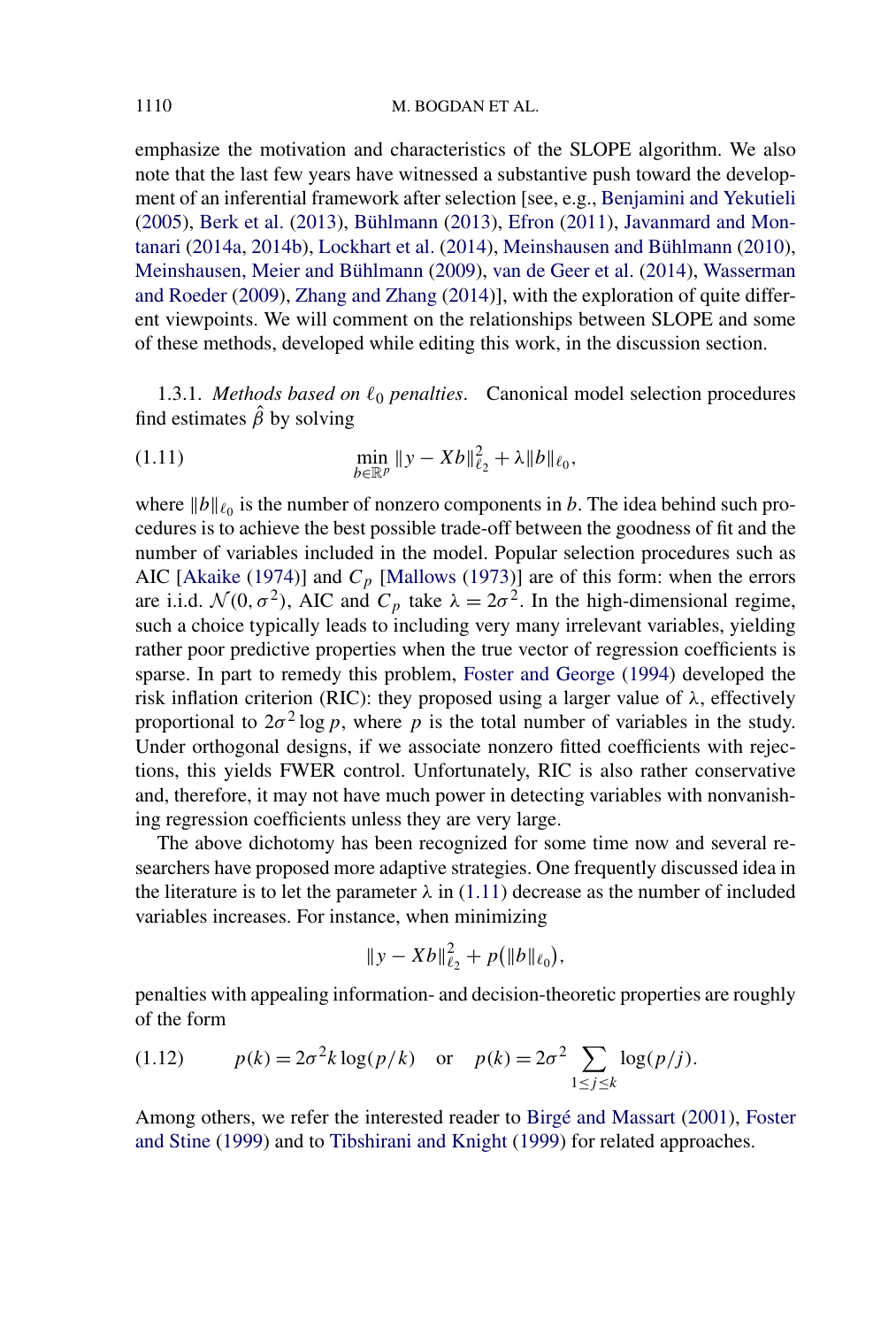Interestingly, for large *p* and small *k* these penalties are close to the FDR related penalty

(1.13) 
$$
p(k) = \sigma^2 \sum_{1 \le j \le k} \lambda_{\text{BH}}^2(i),
$$

proposed in [Abramovich et al.](#page-35-0) [\(2006\)](#page-35-0) in the context of the estimation of the vector of normal means, or regression under the orthogonal design (see the preceding section) and further explored in [Benjamini and Gavrilov](#page-35-0) [\(2009\)](#page-35-0). Due to an implicit control of the number of false discoveries, similar model selection criteria are appealing in gene mapping studies [see, e.g., [Frommlet et al.](#page-36-0) [\(2012\)](#page-36-0)].

The problem with these selection strategies is that, in general, they are computationally intractable. Solving [\(1.12\)](#page-7-0) would involve a brute-force search essentially requiring to fit least-squares estimates for *all* possible subsets of variables. This is not practical for even moderate values of  $p$ , for example, for  $p > 60$ .

The decaying sequence of the smoothing parameters in SLOPE goes along the line of the adaptive  $\ell_0$  penalties specified in [\(1.12\)](#page-7-0), in which the "cost per variable" included" decreases as more get selected. However, SLOPE is computationally tractable and can be easily evaluated even for large-dimensional problems.

1.3.2. *Adaptive Lasso*. Perhaps the most popular alternative to the computationally intractable  $\ell_0$  penalization methods is the Lasso. We have already discussed some of the limitations of this approach with respect to FDR control and now wish to explore further the connections between SLOPE and variants of this procedure. It is well known that the Lasso estimates of the regression coefficients are biased due to the shrinkage imposed by the  $\ell_1$  penalty. To increase the accuracy of the estimation of large signals and eliminate some false discoveries, the adaptive or reweighted versions of Lasso were introduced [see, e.g., [Zou](#page-37-0) [\(2006\)](#page-37-0) or [Candès, Wakin and Boyd](#page-35-0) [\(2008\)](#page-35-0)]. In these procedures the smoothing parameters  $\lambda_1, \ldots, \lambda_p$  are adjusted to the unknown signal magnitudes based on some estimates of regression coefficients, perhaps obtained through previous iterations of Lasso. The idea is then to consider a weighted penalty  $\sum_i w_i |b_i|$ , where  $w_i$  is inversely proportional to the estimated magnitudes so that large regression coefficients are shrunk less than smaller ones. In some circumstances, such adaptive versions of Lasso outperform its regular version [\[Zou](#page-37-0) [\(2006\)](#page-37-0)].

The idea behind SLOPE is entirely different. In the adaptive Lasso, the penalty tends to decrease as the magnitude of coefficients increases. In our approach, the exact opposite happens. This comes from the fact that we seek to adapt to the unknown signal sparsity and control FDR. As shown in [Abramovich et al.](#page-35-0) [\(2006\)](#page-35-0), FDR controlling properties can have interesting consequences for estimation. In practice, since the SLOPE sequence  $\lambda_1 \geq \cdots \geq \lambda_p$  leading to FDR control is typically rather large, we do not recommend using SLOPE directly for the estimation of regression coefficients. Instead we propose the following two-stage procedure: in the first step, SLOPE is used to identify significant predictors; in the second step,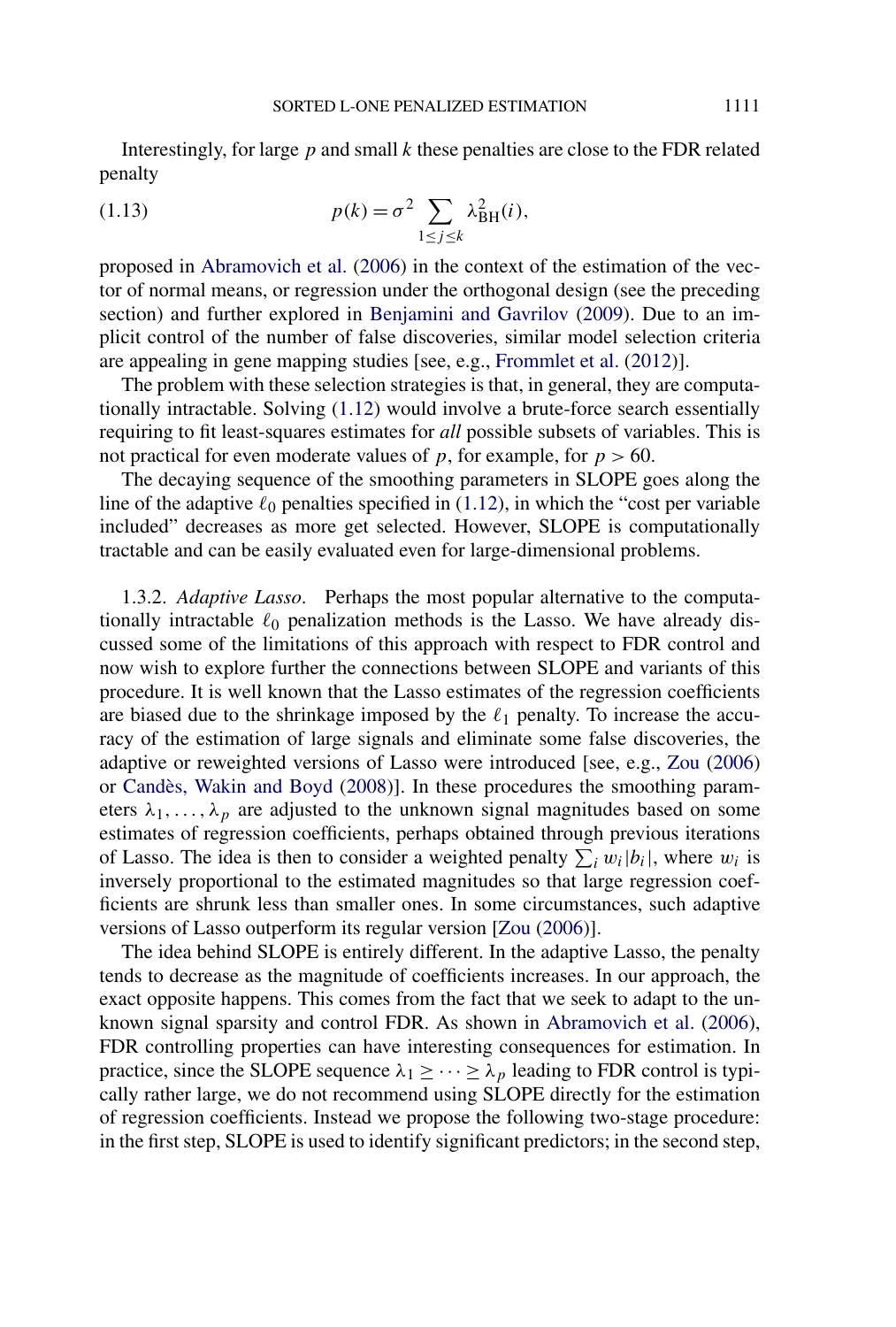<span id="page-9-0"></span>the corresponding regression coefficients are estimated using the least-squares method within the identified sparse regression model. Such a two-step procedure, previously proposed in the context of Lasso [see, e.g., [Meinshausen](#page-36-0) [\(2007\)](#page-36-0)], can be thought of as an extreme case of reweighting, where the selected variables are not penalized while those that are not selected receive an infinite penalty. As shown below, these estimates have very good properties when the coefficient sequence *β* is sparse.

1.3.3. *A first illustrative simulation*. To concretely illustrate the specific behavior of SLOPE compared to more traditional penalized approaches, we rely on the simulation of a relatively simple data structure. We set  $n = p = 5000$  and generate the entries of the design matrix with i.i.d.  $\mathcal{N}(0, 1/n)$  entries. The number of true signals *k* varies between 0 and 50 and their magnitudes are set to  $\beta_i = \sqrt{2 \log p} \approx 4.1$ , while the variance of the error term is assumed known and equal to 1. Since the expected value of the maximum of *p* independent standard normal variables is approximately equal to  $\sqrt{2 \log p}$  and the whole distribution of the maximum concentrates around this value, this choice of model parameters makes the sparse signal barely distinguishable from the noise because the nonzero means are at the level of the largest null statistics. We refer to, for example, [Ingster](#page-36-0) [\(1998\)](#page-36-0) for a precise discussion of the limits of detectability in sparse mixtures.

We fit these observations with three procedures: (1) Lasso with parameter  $\lambda_{\text{Bonf}} = \sigma \cdot \Phi^{-1}(1 - \alpha/2p)$ , which controls FWER weakly; (2) Lasso with the smoothing parameter  $\lambda_{CV}$  chosen with 10-fold cross-validation; (3) SLOPE with a sequence  $\lambda_1, \ldots, \lambda_n$  defined in Section [3.2.2,](#page-20-0) expression [\(3.8\)](#page-22-0). The level  $\alpha$  for *λ*Bonf and *q* for FDR control in SLOPE are both set to 0.1. To compensate for the fact that Lasso with  $\lambda_{\text{Bonf}}$  and SLOPE tend to apply a much more stringent penalization than Lasso with  $\lambda$ <sub>CV</sub>—which aims to minimize prediction error—we have "de-biased" their resulting  $\hat{\beta}$ , using ordinary least squares to estimate the co-efficients of the variables selected by Lasso–λ<sub>Bonf</sub> and SLOPE [see [Meinshausen](#page-36-0) [\(2007\)](#page-36-0)].

We compare the procedures on the basis of three criteria: (a) FDR, (b) power, and (c) relative squared error  $||X\hat{\beta} - X\beta||_{\ell^2}^2 / ||X\beta||_{\ell^2}^2$ . Note that only the first of these measures is meaningful for the case where  $k = 0$ , and in such a case FDR = FWER.

Figure [2](#page-10-0) reports the results of 500 independent replicates. The three approaches exhibit quite dramatically different properties with respect to model selection. SLOPE controls FDR at the desired level 0.1 for the explored range of *k*; as *k* increases, its power goes from 45% to 70%. Lasso– $\lambda_{\text{Bonf}}$  has FDR =0.1 at  $k = 0$ , and a much lower one for the remaining values of *k*. This results in a loss of power with respect to SLOPE: irrespective of *k*, the power is less than 45%. Cross-validation chooses a *λ* that minimizes an estimate of prediction error, and in our experiments,  $\lambda_{\rm CV}$  is quite smaller than a penalization parameter chosen with FDR control in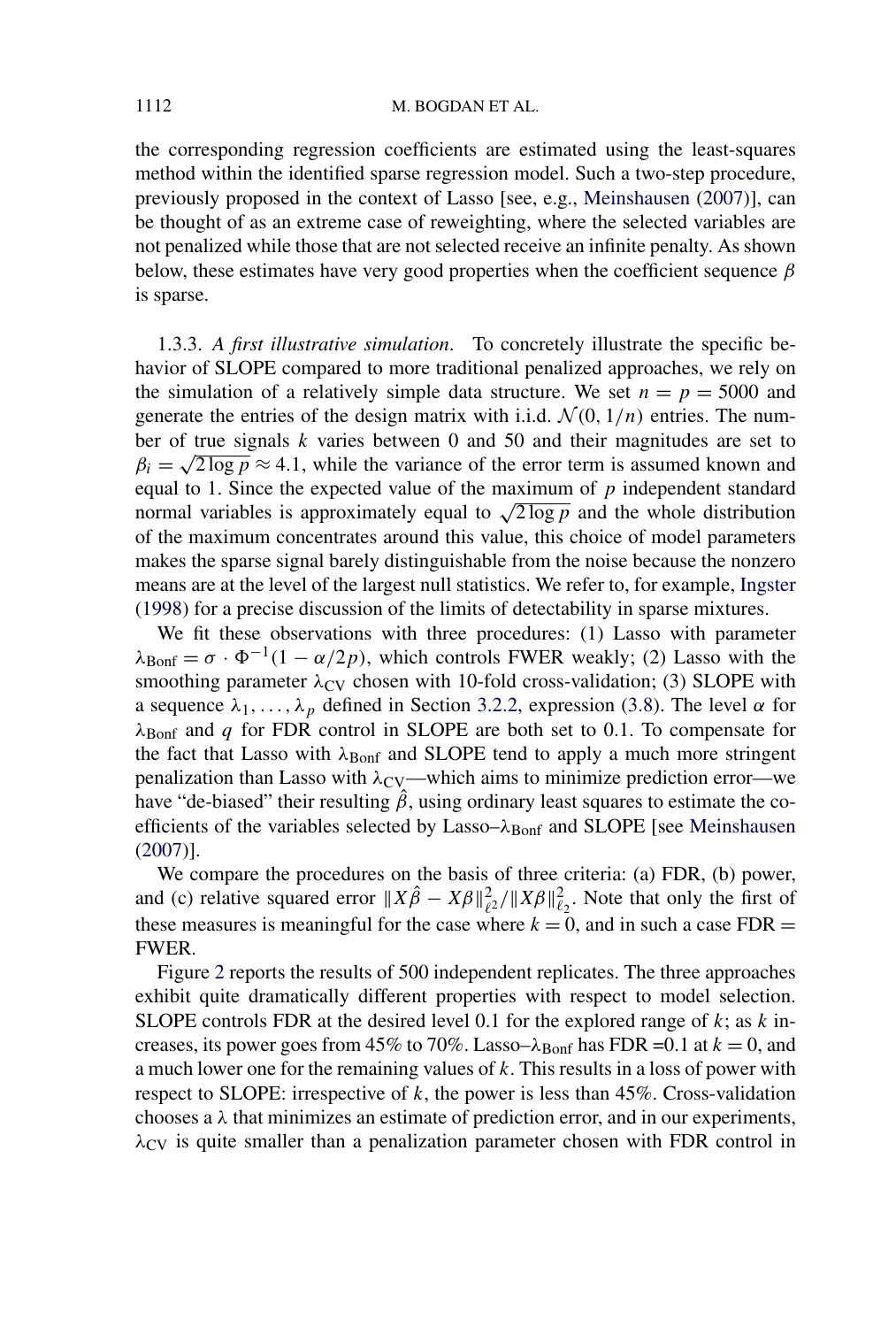<span id="page-10-0"></span>

FIG. 2. *Properties of different procedures as a function of the true number of nonzero regression coefficients*: (a) *FDR*, (b) *power, and* (c) *relative MSE defined as the average of*  $100 \cdot \|\hat{\mu} - \mu\|_{\ell_2}^2 / \|\mu\|_{\ell_2}^2$ , *with*  $\mu = X\beta$ ,  $\hat{\mu} = X\hat{\beta}$ . *The design matrix entries are i.i.d.*  $\mathcal{N}(0, 1/n)$ ,  $n = p = 5000$ , *all nonzero regression coefficients are equal to*  $\sqrt{2 \log p} \approx 4.13$ , *and*  $\sigma^2 = 1$ . *Each point in the figures corresponds to the average of* 500 *replicates*.

mind. This results in greater power than SLOPE, but with a much larger FDR  $(80\% \text{ on average})$ .

Figure 2(c) illustrates the relative mean-square error, which serves as a measure of prediction accuracy. It is remarkable how, despite the fact that  $Lasso-\lambda_{CV}$  has higher power, SLOPE builds a better predictive model since it has a lower prediction error percentage for all the sparsity levels considered.

**2. Algorithms.** In this section we present effective algorithms for computing the solution to SLOPE [\(1.10\)](#page-6-0) which rely on the numerical evaluation of the proximity operator (prox) to the sorted  $\ell_1$  norm.

2.1. *Proximal gradient algorithms*. SLOPE is a convex optimization problem of the form

(2.1) minimize 
$$
f(b) = g(b) + h(b)
$$
,

where *g* is smooth and convex, and *h* is convex but not smooth. In SLOPE, *g* is the residual sum of squares and, therefore, quadratic, while  $h$  is the sorted  $\ell_1$ norm. A general class of algorithms for solving problems of this kind are known as *proximal gradient methods*; see [Nesterov](#page-36-0) [\(2007\)](#page-36-0), [Parikh and Boyd](#page-36-0) [\(2013\)](#page-36-0) and references therein. These are iterative algorithms operating as follows: at each iteration, we hold a guess *b* of the solution and compute a local approximation to the smooth term *g* of the form

$$
g(b) + \langle \nabla g(b), x - b \rangle + \frac{1}{2t} ||x - b||_{\ell_2}^2.
$$

This is interpreted as the sum of a Taylor approximation of *g* and of a proximity term; as we shall see, this term is responsible for searching an update reasonably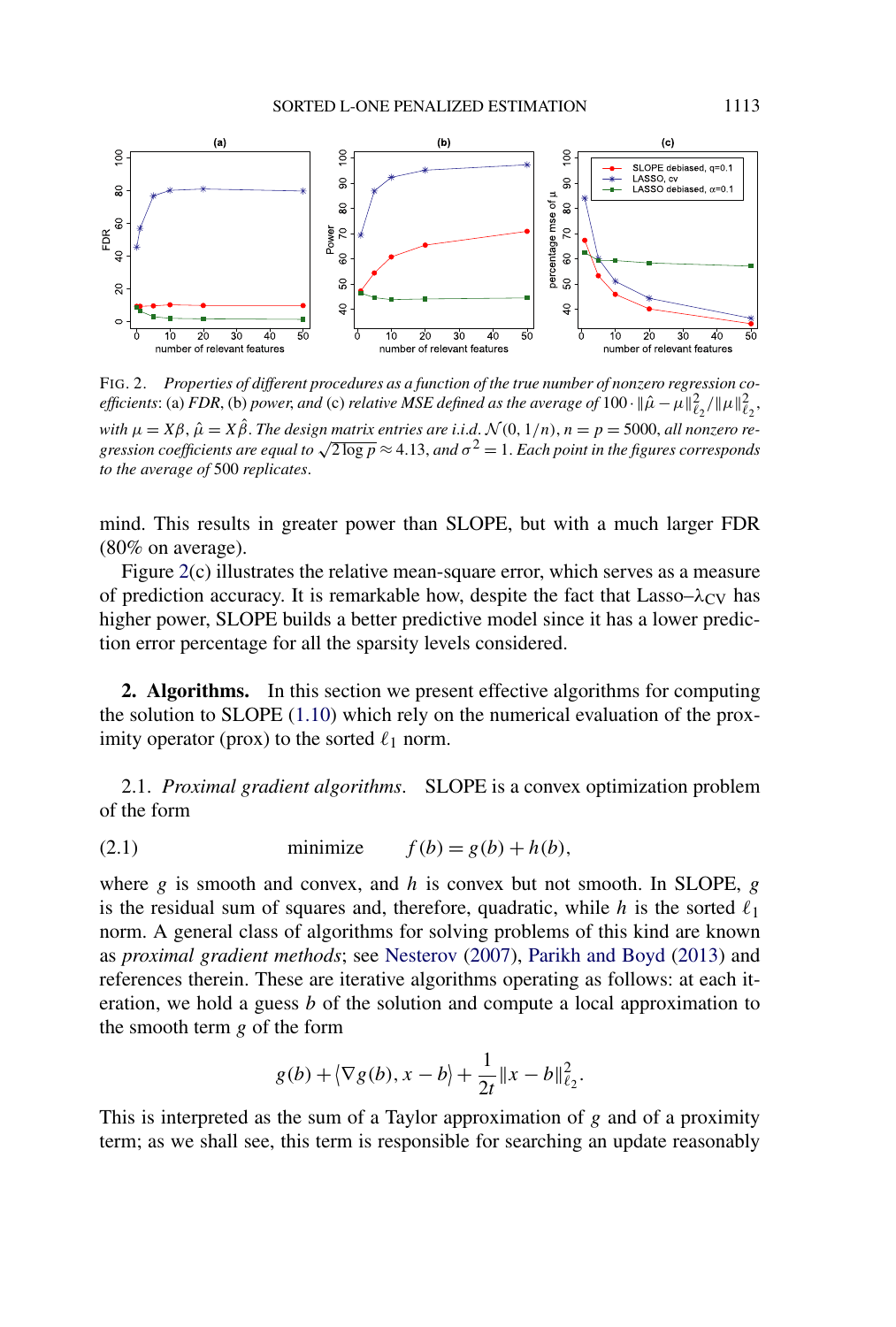<span id="page-11-0"></span>close to the current guess *b*, and *t* can be thought of as a step size. Then the next guess  $b_{+}$  is the unique solution to

$$
b_{+} = \underset{x}{\arg\min} \left\{ g(b) + \langle \nabla g(b), x - b \rangle + \frac{1}{2t} ||x - b||_{\ell_{2}}^{2} + h(x) \right\}
$$

$$
= \underset{x}{\arg\min} \left\{ \frac{1}{2t} ||(b - t \nabla g(b)) - x||_{\ell_{2}}^{2} + h(x) \right\}
$$

(unicity follows from strong convexity). In the literature, the mapping

$$
x(y) = \arg\min_{x} \left\{ \frac{1}{2t} ||y - x||_{\ell_2}^2 + h(x) \right\}
$$

is called the proximal mapping or prox for short, and denoted by  $x = prox_{th}(y)$ .

The prox of the  $\ell_1$  norm is given by entry-wise soft thresholding [\[Parikh and](#page-36-0) [Boyd](#page-36-0) [\(2013\)](#page-36-0), page 150] so that a proximal gradient method to solve the Lasso would take the following form: starting with  $b^0 \in \mathbb{R}^p$ , inductively define

$$
b^{k+1} = \eta_{\lambda t_k} (b^k - t_k X'(Xb^k - y); t_k \lambda),
$$

where  $\eta_{\lambda}(y) = \text{sign}(y) \cdot (|y| - \lambda)_{+}$  and  $\{t_k\}$  is a sequence of step sizes. Hence, we can solve the Lasso by iterative soft thresholding.

It turns out that one can compute the prox to the sorted  $\ell_1$  norm in nearly the same amount of time as it takes to apply soft thesholding. In particular, assuming that the entries are sorted (an order  $p \log p$  operation), we shall demonstrate a linear-time algorithm. Hence, we may consider a proximal gradient method for SLOPE as in Algorithm 1.

It is well known that the algorithm converges [in the sense that  $f(b^k)$ , where  $f$ is the objective functional, converges to the optimal value] under some conditions on the sequence of step sizes  $\{t_k\}$ . Valid choices include step sizes obeying  $t_k <$  $2/\Vert X \Vert^2$  and step sizes obtained by backtracking line search; see [Beck and Teboulle](#page-35-0) [\(2009\)](#page-35-0), [Becker, Candès and Grant](#page-35-0) [\(2011\)](#page-35-0). Further, one can use duality theory to derive concrete stopping criteria; see the supplementary Appendix C [\[Bogdan et al.](#page-35-0) [\(2015\)](#page-35-0)] for details.

Many variants are of course possible and one may entertain accelerated proximal gradient methods in the spirit of FISTA; see [Beck and Teboulle](#page-35-0) [\(2009\)](#page-35-0) and [Nesterov](#page-36-0) [\(2004,](#page-36-0) [2007\)](#page-36-0). The scheme below is adapted from [Beck and Teboulle](#page-35-0) [\(2009\)](#page-35-0).

# **Algorithm 1** Proximal gradient algorithm for SLOPE [\(1.10\)](#page-6-0)

**Require:**  $b^0 \in \mathbb{R}^p$ 1: **for**  $k = 0, 1, ...$  **do** 2:  $b^{k+1} = \text{prox}_{t_k J_\lambda}(b^k - t_k X'(Xb^k - y))$ 3: **end for**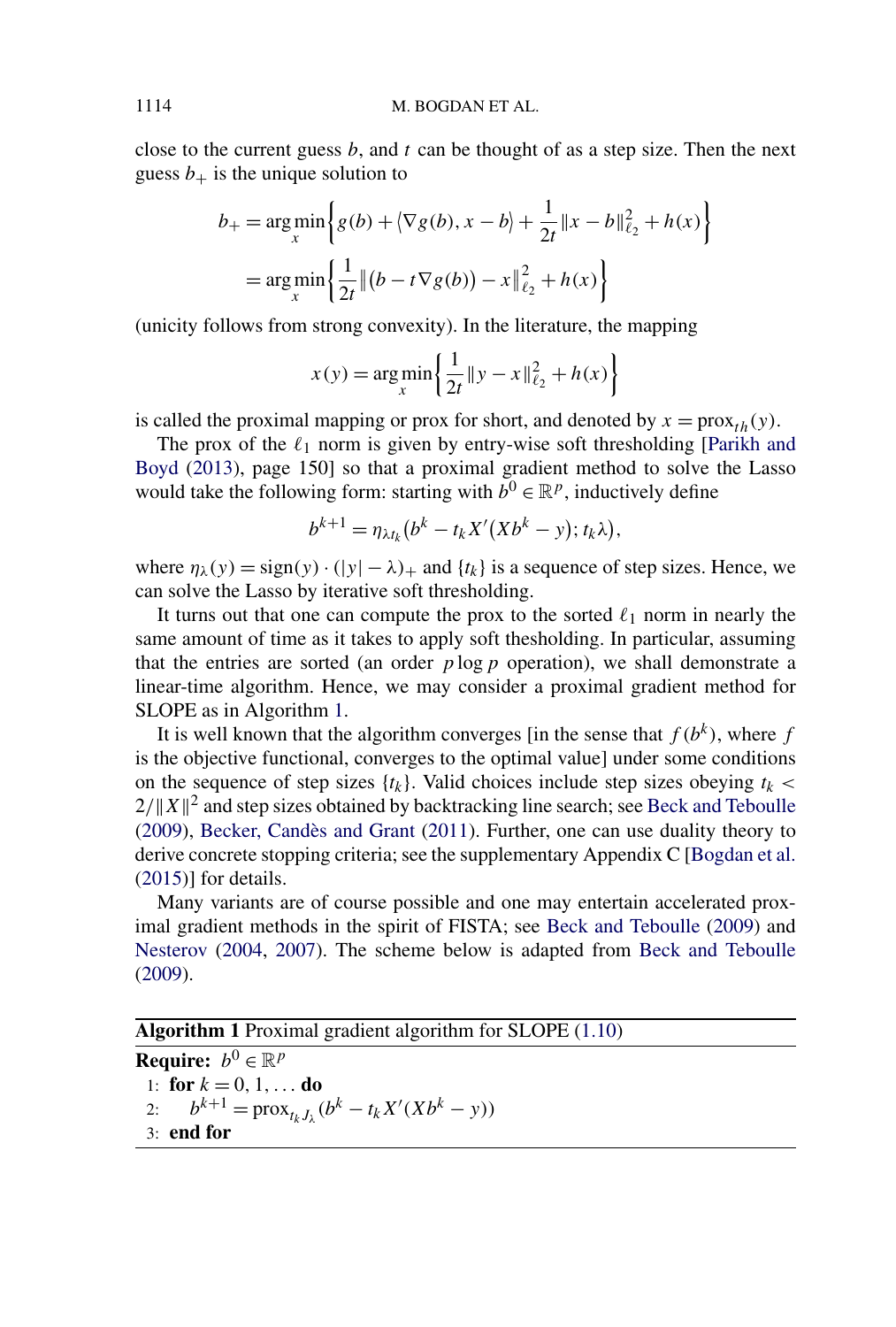<span id="page-12-0"></span>**Algorithm 2** Accelerated proximal gradient algorithm for SLOPE [\(1.10\)](#page-6-0)

**Require:**  $b^0 \in \mathbb{R}^p$ , and set  $a^0 = b^0$  and  $\theta_0 = 1$ 1: **for**  $k = 0, 1, ...$  **do** 2:  $b^{k+1} = \text{prox}_{t_k J_\lambda}(a^k - t_k X'(Xa^k - y))$ 3:  $\theta_{k+1}^{-1} = \frac{1}{2} (1 + \sqrt{1 + 4/\theta_k^2})$ 4:  $a^{k+1} = b^{k+1} + \theta_{k+1}(\theta_k^{-1} - 1)(b^{k+1} - b^k)$ 5: **end for**

The code in our numerical experiments uses a straightforward implementation of the standard FISTA algorithm, along with problem-specific stopping criteria. Standalone Matlab and R implementations of the algorithm are available at [http://www-stat.stanford.edu/~candes/SortedL1.](http://www-stat.stanford.edu/~candes/SortedL1) In addition, the TFOCS package available at <http://cvxr.com> [Becker, Candès and Grant](#page-35-0) [\(2011\)](#page-35-0) implements Algorithms [1](#page-11-0) and 2 as well as its many variants.

2.2. *Fast prox algorithm*. Given  $y \in \mathbb{R}^p$  and  $\lambda_1 \geq \lambda_2 \geq \cdots \geq \lambda_p \geq 0$ , the prox to the sorted  $\ell_1$  norm is the unique solution to

(2.2) 
$$
\text{prox}(y; \lambda) := \underset{x \in \mathbb{R}^p}{\text{arg min}} \frac{1}{2} \|y - x\|_{\ell_2}^2 + \sum_{i=1}^p \lambda_i |x|_{(i)}.
$$

A simple observation is this: at the solution to (2.2), the sign of each  $x_i \neq 0$  will match that of  $y_i$ . It therefore suffices to solve the problem for  $|y|$  and restore the signs in a post-processing step, if needed. Likewise, note that applying any permutation *P* to *y* results in a solution *Px*. We can thus choose a permutation that sorts the entries in *y* and apply its inverse to obtain the desired solution. Therefore, without loss of generality, we can make the following assumption:

ASSUMPTION 2.1. The vector *y* obeys  $y_1 \ge y_2 \ge \cdots \ge y_p \ge 0$ .

The proposition below, proved in the supplementary Appendix [\[Bogdan et al.](#page-35-0) [\(2015\)](#page-35-0)], provides a convenient reformulation of the proximal problem (2.2) by reformulating it as a quadratic program (QP).

PROPOSITION 2.2. *Under Assumption* 2.1 *we can reformulate* (2.2) *as*

(2.3)

\n
$$
\text{minimize} \qquad \frac{1}{2} \|y - x\|_{\ell_2}^2 + \sum_{i=1}^p \lambda_i x_i,
$$
\n
$$
\text{subject to} \qquad x_1 \ge x_2 \ge \dots \ge x_p \ge 0.
$$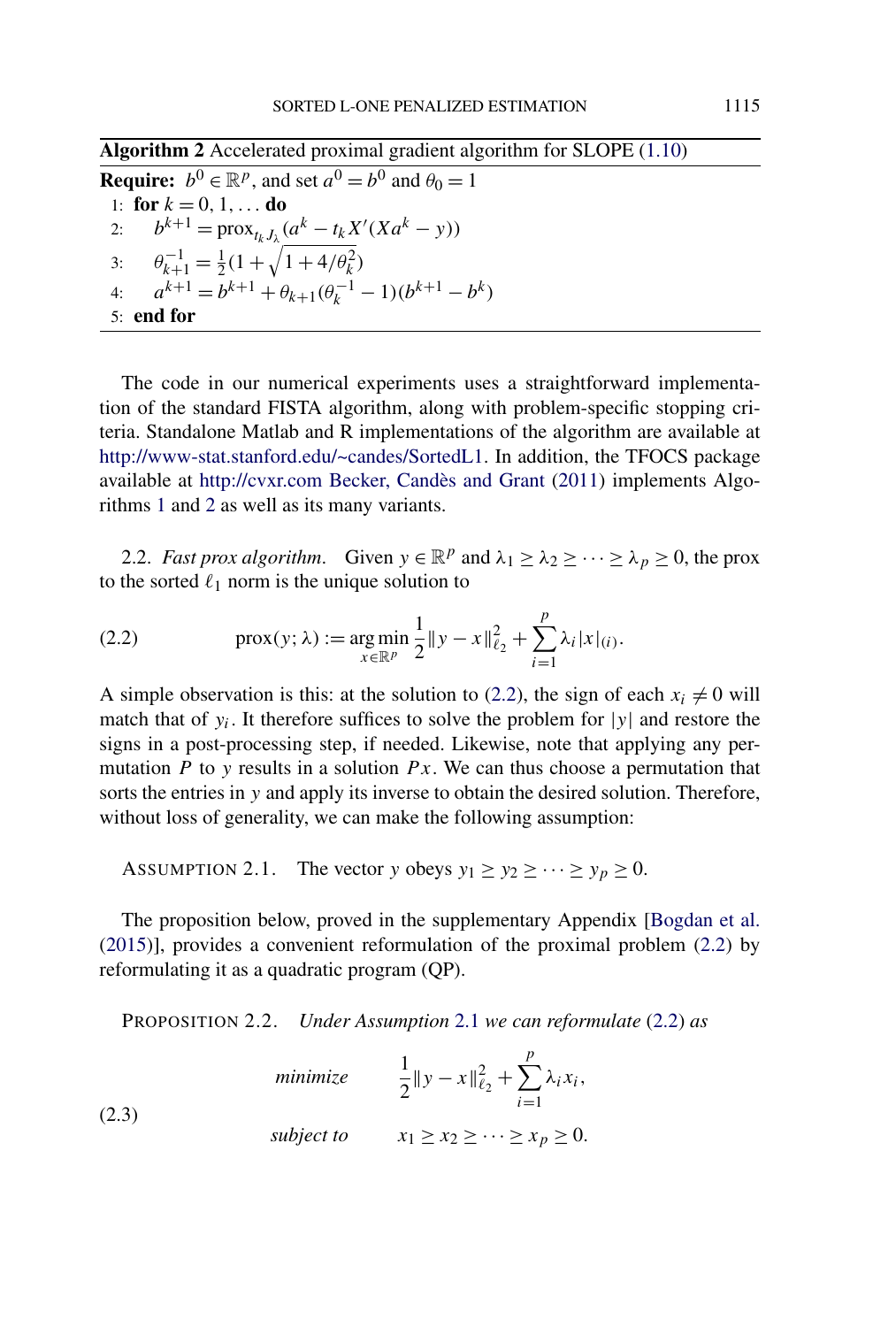### <span id="page-13-0"></span>**Algorithm 3** FastProxSL1

**input:** Nonnegative and nonincreasing sequences *y* and *λ*.

**while**  $y - \lambda$  is not nonincreasing **do** 

Identify nondecreasing and nonconstant subsequences, that is, segments *i* : *j* such that

$$
(2.4) \t y_i - \lambda_i \le y_{i+1} - \lambda_{i+1} \le \cdots \le y_j - \lambda_j \quad \text{and} \quad y_i - \lambda_i < y_j - \lambda_j.
$$

Replace the values of *y* and  $\lambda$  over such segments by their average value: for  $k \in \{i, i + 1, \ldots, j\}$ 

$$
y_k \leftarrow \frac{1}{j-i+1} \sum_{i \leq k \leq j} y_k, \qquad \lambda_k \leftarrow \frac{1}{j-i+1} \sum_{i \leq k \leq j} \lambda_k.
$$

**end while output:**  $x = (y - \lambda)_+$ .

We do not suggest performing the prox calculation by calling a standard OP solver applied to [\(2.3\)](#page-12-0). Rather, we introduce the FastProxSL1 algorithm for computing the prox: for ease of exposition, we introduce Algorithm 3 in its simplest form before presenting a stack implementation (Algorithm 4) running in  $O(p)$ flops, after an  $O(p \log p)$  sorting step.

Algorithm 3, which terminates in at most  $p$  steps, is simple to understand: we simply keep on averaging until the monotonicity property holds, at which point

#### **Algorithm 4** Stack-based algorithm for FastProxSL1

```
1: input: Nonnegative and nonincreasing sequences y and λ.
 2: # Find optimal group levels
 3: t \leftarrow 04: for k = 1 to n do
 5: t \leftarrow t + 16: (i, j, s, w)_t = (k, k, y_i - \lambda_i, (y_i - \lambda_i)_+)7: while (t > 1) and (w_{t-1} \leq w_t) do
 8: (i, j, s, w)_{t-1} ← (i_{t-1}, j_t, s_{t-1} + s_t, (\frac{j_{t-1}-i_{t-1}+1}{j_t-i_{t-1}+1} \cdot s_{t-1} + \frac{j_t-i_t+1}{j_t-i_{t-1}+1} \cdot s_t) + )
 9: Delete (i, j, s, w)<sub>t</sub>, t \leftarrow t - 110: end while
11: end for
12: # Set entries in x for each block
13: for \ell = 1 to t do
14: for k = i_\ell to j_\ell do
15: x_k \leftarrow w_\ell16: end for
17: end for
```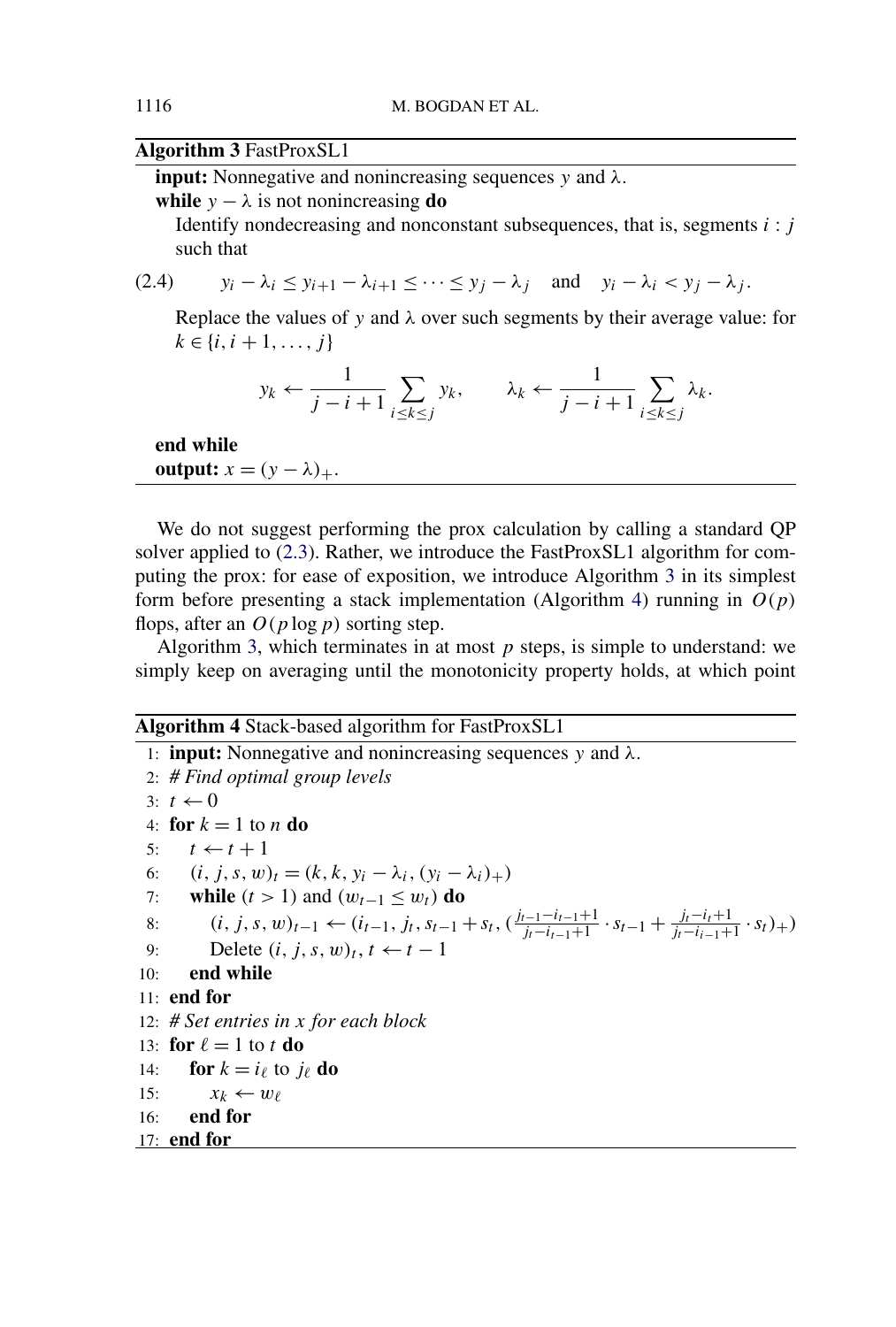the solution is known in closed form. The key point establishing the correctness of the algorithm is that the update does not change the value of the prox. This is formalized below.

LEMMA 2.3. *The solution does not change after each update*; *formally*, *letting*  $(y^+, \lambda^+)$  *be the updated value of*  $(y, \lambda)$  *after one pass in Algorithm* [3,](#page-13-0)

$$
prox(y; \lambda) = prox(y^+; \lambda^+).
$$

*Next*, *if*  $(y - \lambda)_+$  *is nonincreasing*, *then it is the solution to* [\(2.2\)](#page-12-0), *that is*,  $prox(y; \lambda) = (y - \lambda)_+.$ 

This lemma, whose proof is in the supplementary Appendix [\[Bogdan et al.](#page-35-0) [\(2015\)](#page-35-0)], guarantees that the FastProxSL1 algorithm finds the solution to [\(2.2\)](#page-12-0) in a finite number of steps.

As stated earlier, it is possible to obtain a careful  $O(p)$  implementation of FastProxSL1. Below we present a stack-based approach. We use tuple notation  $(a, b)_i = (c, d)$  to denote  $a_i = c, b_i = d$ . For the complexity of the algorithm note that we create a total of *p* new tuples. Each of these tuples is merged into a previous tuple at most once. Since the merge takes a constant amount of time, the algorithm has the desired  $O(p)$  complexity.

With this paper, we are making available a C, a Matlab and an R implementation of the stack-based algorithm at [http://www-stat.stanford.edu/~candes/SortedL1.](http://www-stat.stanford.edu/~candes/SortedL1) The algorithm is also implemented in R package SLOPE, available on CRAN, and included in the current version of the TFOCS package. Table 1 reports the average runtimes of the algorithm (MacBook Pro, 2.66 GHz, Intel Core i7) when applied to vectors of fixed length and varying sparsity.

2.3. *Related algorithms*. Brad Efron informed us about the connection between the FastProxSL1 algorithm for SLOPE and a simple iterative algorithm for solving isotonic problems called the pool adjacent violators algorithm (PAVA) [\[Barlow et al.](#page-35-0) [\(1972\)](#page-35-0), [Kruskal](#page-36-0) [\(1964\)](#page-36-0)]. A simple instance of an isotonic regression problem involves fitting data in a least-squares sense in such a way that the fitted

TABLE 1 *Average runtimes of the stack-based prox implementation with normalization steps* (*sorting and sign changes*) *included*, *respectively*, *excluded*

|                                   | $p = 10^5$    | $p = 10^6$   | $p=10'$       |
|-----------------------------------|---------------|--------------|---------------|
| Total prox time (s)               | $9.82e - 03$  | $1.11e-01$   | $1.20e + 00$  |
| Prox time after normalization (s) | $6.57e - 0.5$ | $4.96e - 05$ | $5.21e - 0.5$ |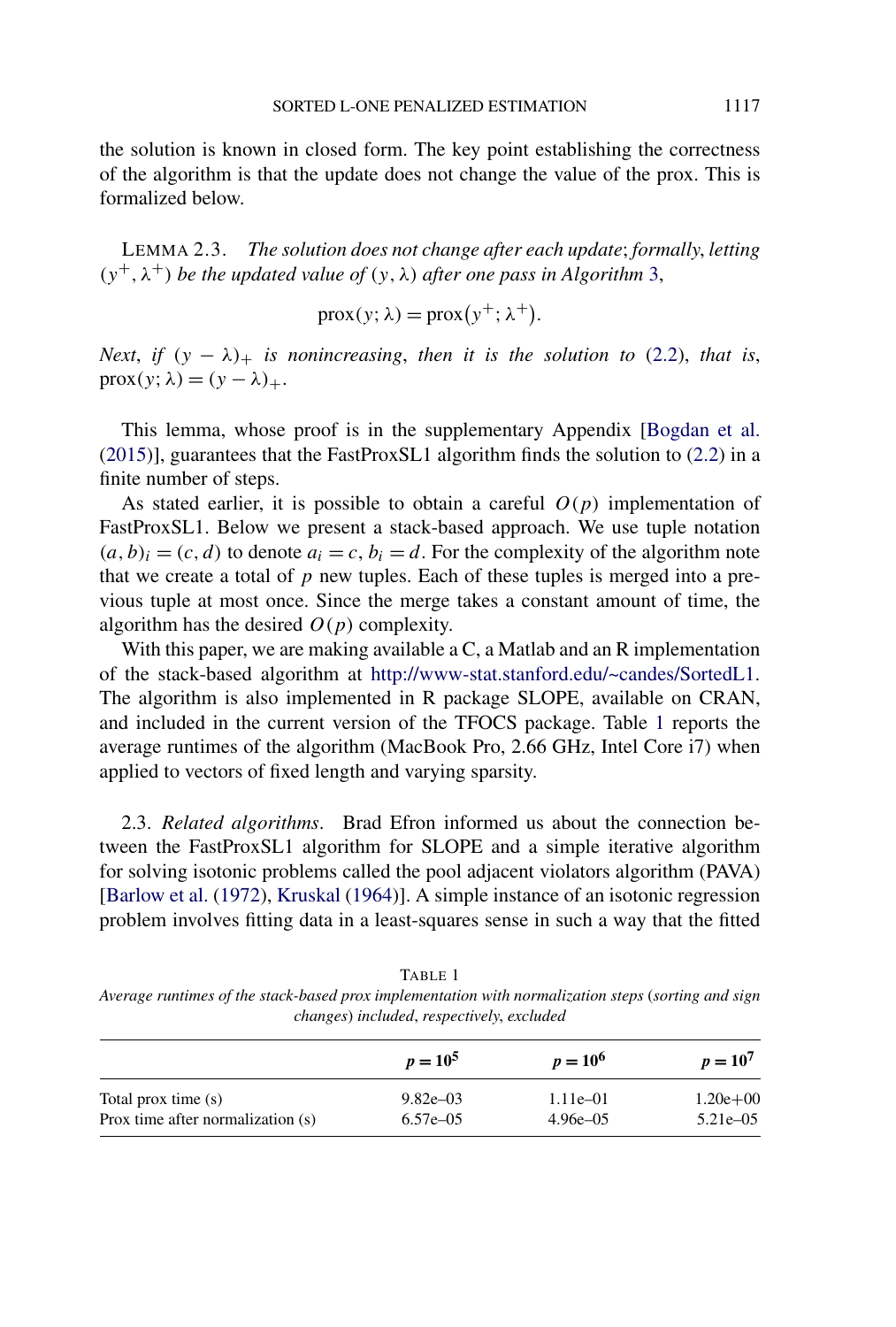values are monotone:

(2.5)

\nminimize 
$$
\frac{1}{2} \|y - x\|_{\ell_2}^2,
$$

\nsubject to 
$$
x_1 \ge x_2 \ge \cdots \ge x_p.
$$

Here,  $y$  is a vector of observations and  $x$  is the vector of fitted values, which are here constrained to be nonincreasing. We have chosen this formulation to emphasize the connection with  $(2.3)$ . Indeed, our QP  $(2.3)$  is equivalent to

minimize 
$$
\frac{1}{2} \sum_{i=1}^{p} (y_i - \lambda_i - x_i)^2,
$$
  
subject to 
$$
x_1 \ge x_2 \ge \cdots \ge x_p \ge 0,
$$

so that we see are really solving an isotonic regression problem with data  $y_i - \lambda_i$ . Algorithm [3](#page-13-0) is then a version of PAVA as described in [Barlow et al.](#page-35-0) [\(1972\)](#page-35-0); see [Best and Chakravarti](#page-35-0) [\(1990\)](#page-35-0), [Grotzinger and Witzgall](#page-36-0) [\(1984\)](#page-36-0) for related work and connections with active set methods. Also, an elegant R package for isotone regression has been contributed by [de Leeuw, Hornik and Mair](#page-35-0) [\(2009\)](#page-35-0) and can be used to compute the prox to the sorted  $\ell_1$  norm.

Similar algorithms were also proposed in [Zhong and Kwok](#page-37-0) [\(2012\)](#page-37-0) to solve the OSCAR optimization problem defined as

(2.6) minimize 
$$
\frac{1}{2} \|y - Xb\|_{\ell_2}^2 + \lambda_1 \|b\|_{\ell_1} + \lambda_2 \sum_{i < j} \max(|b_i|, |b_j|).
$$

The OSCAR formulation was introduced in [Bondell and Reich](#page-35-0) [\(2008\)](#page-35-0) to encourage grouping of correlated predictors. The OSCAR penalty term can be expressed as  $\sum_{i=1}^{p} \alpha_i |b|_{(i)}$  with  $\alpha_i = \lambda_1 + (p - i)\lambda_2$ ; hence, this is a sorted  $\ell_1$  norm with a linearly decaying sequence of weights. [Bondell and Reich](#page-35-0) [\(2008\)](#page-35-0) do not present a special algorithm for solving (2.6) other than casting the problem as a QP. In the article [Zeng and Figueiredo](#page-37-0) [\(2014\)](#page-37-0), which appeared after our manuscript was made publicly available, the OSCAR penalty term was further generalized to a Weigthed Sorted L-one norm, which coincides with the SLOPE formulation. This latter article does not discuss statistical properties of this fitting procedure.

**3. Results.** We now illustrate the performance of our SLOPE proposal in three different ways. First, we describe a multiple-testing situation where reducing the problem to a model selection setting and applying SLOPE assures FDR control, and results in a testing procedure with appreciable properties. Second, we discuss guiding principles to choose the sequence of  $\lambda_i$ 's in general settings, and illustrate the efficacy of the proposals with simulations. Third, we apply SLOPE to a data set collected in genetics investigations.

<span id="page-15-0"></span>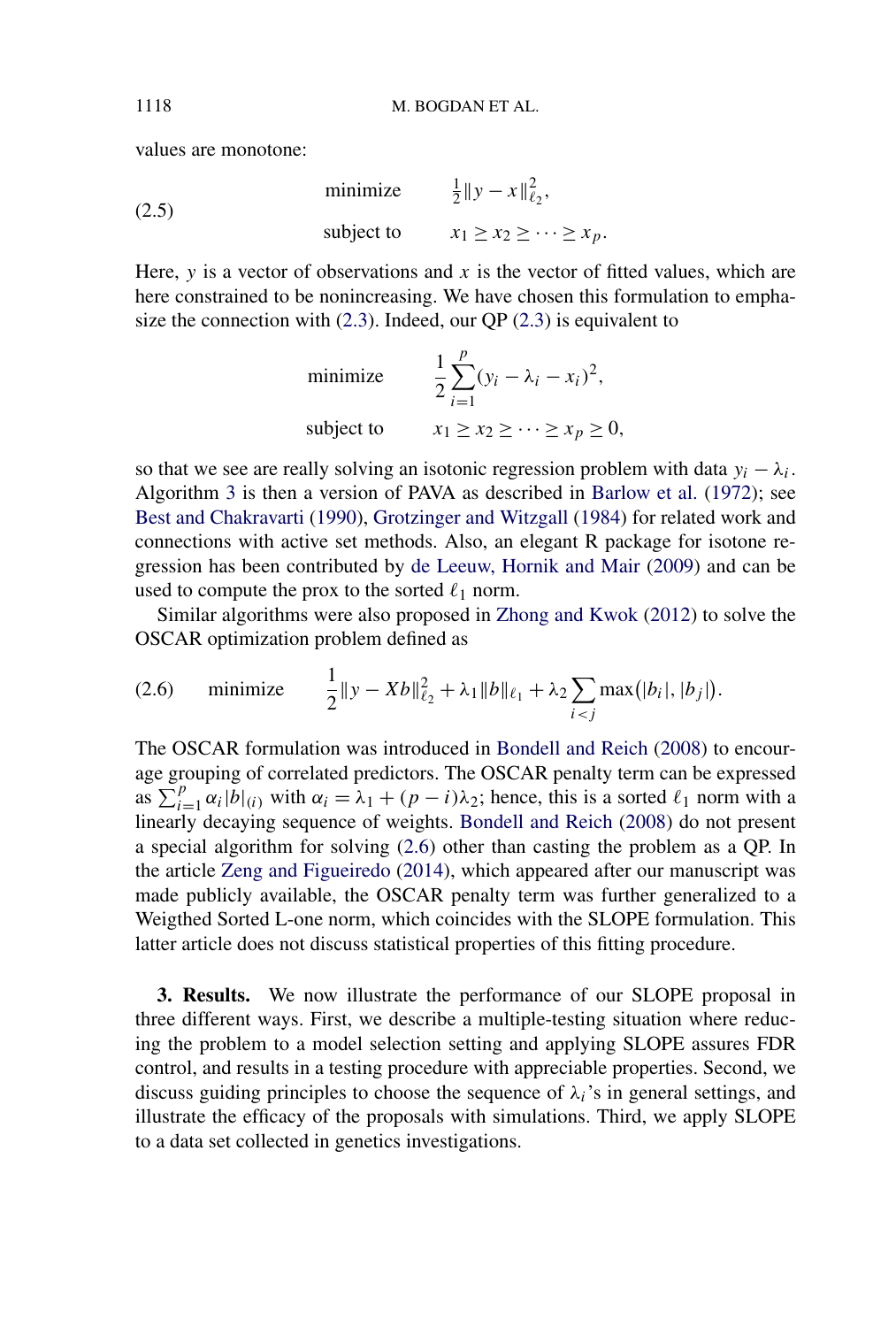<span id="page-16-0"></span>3.1. *An application to multiple testing*. In this section we show how SLOPE can be used as an effective multiple comparison controlling procedure in a testing problem with a specific correlation structure. Consider the following situation. Scientists perform  $p = 1000$  experiments in each of 5 randomly selected laboratories, resulting in observations that can be modeled as

(3.1) 
$$
y_{i,j} = \mu_i + \tau_j + z_{i,j}, \qquad 1 \le i \le 1000, 1 \le j \le 5,
$$

where the laboratory effects  $\tau_j$  are i.i.d.  $\mathcal{N}(0, \sigma_\tau^2)$  random variables and the errors *z<sub>i,j</sub>* are i.i.d.  $\mathcal{N}(0, \sigma_z^2)$ , with the *τ* and *z* sequences independent of each other. It is of interest to test whether  $H_i$ :  $\mu_i = 0$  versus a two-sided alternative. Averaging the scores over all five labs results in

$$
\bar{y}_i = \mu_i + \bar{\tau} + \bar{z}_i, \qquad 1 \le i \le 1000,
$$

with  $\bar{y} \sim \mathcal{N}(\mu, \Sigma)$  and  $\Sigma_{i,i} = \frac{1}{5}(\sigma_{\tau}^2 + \sigma_{z}^2) = \sigma^2$  and  $\Sigma_{i,j} = \frac{1}{5}\sigma_{\tau}^2 = \rho$  for  $i \neq j$ .

The problem has then been reduced to testing if the marginal means of a multivariate Gaussian vector with equicorrelated entries do not vanish. One possible approach is to use marginal tests based on  $\bar{y}_i$ 's and rely on the Benjamini–Hochberg procedure to control FDR. That is, we can order  $|\bar{y}|_{(1)} \geq |\bar{y}|_{(2)} \geq \cdots \geq |\bar{y}|_{(p)}$  and apply the step-up procedure with critical values equal to  $\sigma \cdot \Phi^{-1}(1 - iq/2p)$ .

Another possible approach is to "whiten the noise" and express our multiple testing problem in the form of a regression equation

(3.2) 
$$
\tilde{y} = \Sigma^{-1/2} \bar{y} = \Sigma^{-1/2} \mu + \varepsilon,
$$

where  $\varepsilon \sim \mathcal{N}(0, I_p)$ . Treating  $\Sigma^{-1/2}$  as the regression design matrix, our problem is equivalent to classical model selection: identify the nonzero components of the vector  $\mu$  of regression coefficients.<sup>10</sup> Note that while the matrix  $\sum$  is far from being diagonal,  $\Sigma^{-1/2}$  is diagonally dominant. For example, when  $\sigma^2 = 1$ and  $\rho = 0.5$ , then  $\Sigma_{i,i}^{-1/2} = 1.4128$  and  $\Sigma_{i,j}^{-1/2} = -0.0014$  for  $i \neq j$ . Thus, every low-dimensional submodel obtained by selecting few columns of the design matrix  $\Sigma^{-1/2}$  will be very close to orthogonal. In summary, the transformation (3.2) reduces the multiple-testing problem with strongly positively correlated test statistics to a problem of model selection under approximately orthogonal design, which is well suited for the application of SLOPE with the  $\lambda_{\text{BH}}$  values.

To compare the performances of these two approaches, we simulate data according to the model (3.1) with variance components  $\sigma_{\tau}^2 = \sigma_{z}^2 = 2.5$ , which yield  $\sigma^2 = 1$  and  $\rho = 0.5$ . We consider a sequence of sparse settings, where the number *k* of nonzero  $\mu_i$ 's varies between 0 and 80. To obtain moderate power, the nonzero means are set to  $\sqrt{2 \log p}/c \approx 2.63$ , where *c* is the Euclidean norm of each of the columns of <sup>−</sup>1*/*2. We compare the performance of SLOPE and BH on marginal tests under two scenarios: (1) assuming  $\sigma_{\tau}^2 = \sigma_{z}^2 = 2.5$  known, and (2) estimating

<sup>&</sup>lt;sup>10</sup>To be explicit, (3.2) is the basic regression model with  $X = \Sigma^{-1/2}$  and  $\beta = \mu$ .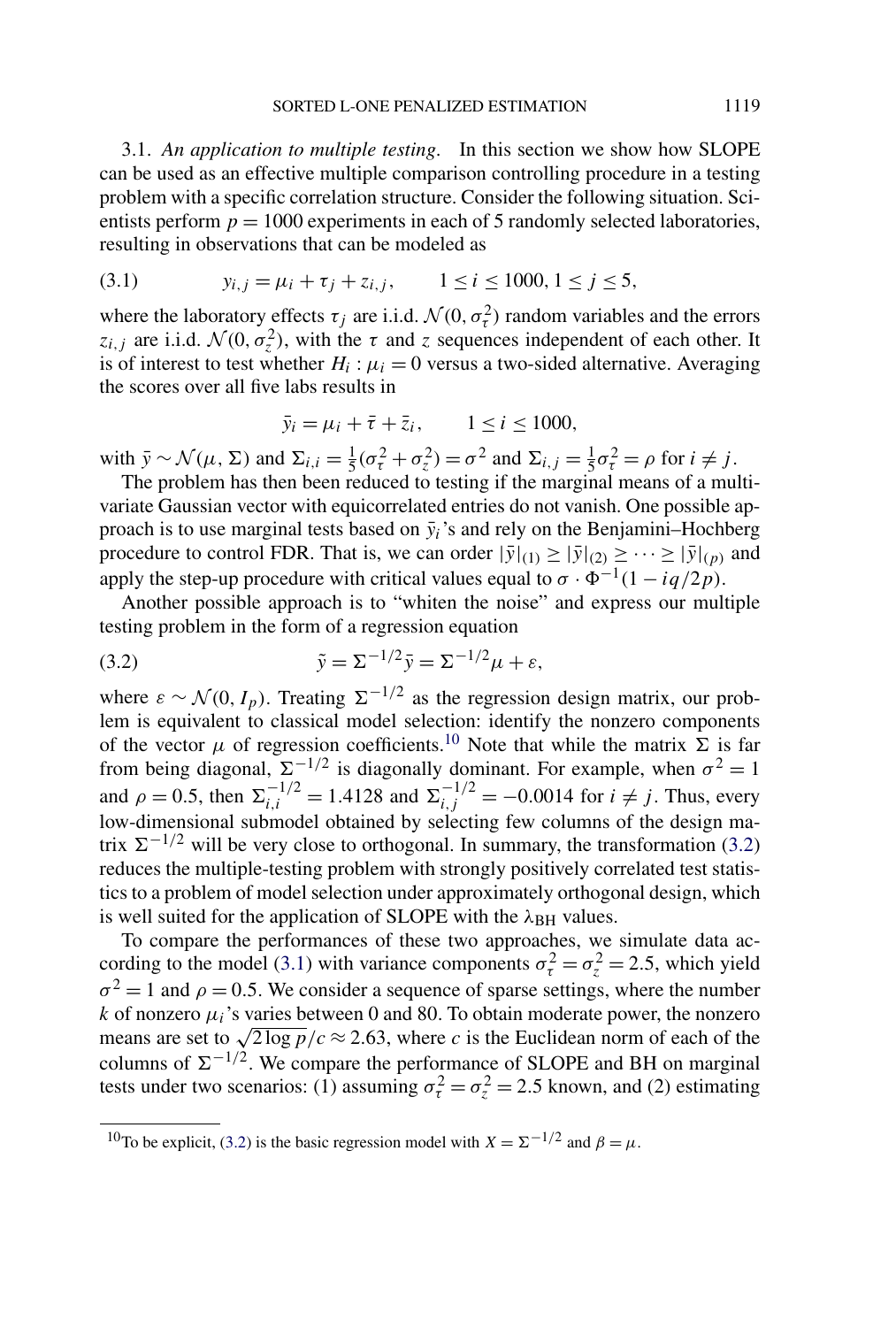<span id="page-17-0"></span>

FIG. 3. *Simulation results for testing multiple means from correlated statistics*. (a)–(b) *Mean FDP* ± 2 *SE for marginal tests as a function of k*. (c) *Mean FDP* ± 2 *SE for SLOPE*. (d) *Power plot*.

them using the classical unweighted means method based on equating the ANOVA mean squares to their expectations:

$$
\hat{\sigma}_z^2 = \text{MSE}, \qquad \hat{\sigma}_\tau^2 = \frac{\text{MS}\tau - \text{MSE}}{1000};
$$

using the standard notation from ANOVA analysis, MSE is the mean square due to the error in the model [\(3.1\)](#page-16-0) and  $MST$  is the mean square due to the random factor  $\tau$ . To use SLOPE, we center the vector  $\tilde{y}$  by subtracting its mean, and center and standardize the columns of  $\hat{\Sigma}^{-1/2}$ , so they have zero means and unit *l*<sub>2</sub> norms. Figure 3 reports the results of these simulations, averaged over 500 independent replicates.

In our setting, the estimation procedure has no influence on SLOPE. Under both scenarios (variance components known and unknown) SLOPE keeps FDR at the nominal level as long as  $k \leq 40$ . Then its FDR slowly increases, but for  $k \leq 80$  it is still very close to the nominal level as shown in Figure  $3(c)$ . In contrast, the performance of BH differs significantly: when  $\sigma^2$  is known, BH on the marginal tests is too conservative, with an average FDP below the nominal level; see Figure  $3(a)$ and (b). When  $\sigma^2$  is estimated, the average FDP of this procedure increases and for  $q = 0.05$ , it significantly exceeds the nominal level. Under both scenarios (known and unknown  $\sigma^2$ ) the power of BH is substantially smaller than the power provided by SLOPE [Figure 3(d)]. Moreover, the False Discovery Proportion (FDP) in the marginal tests with BH correction appears more variable across replicates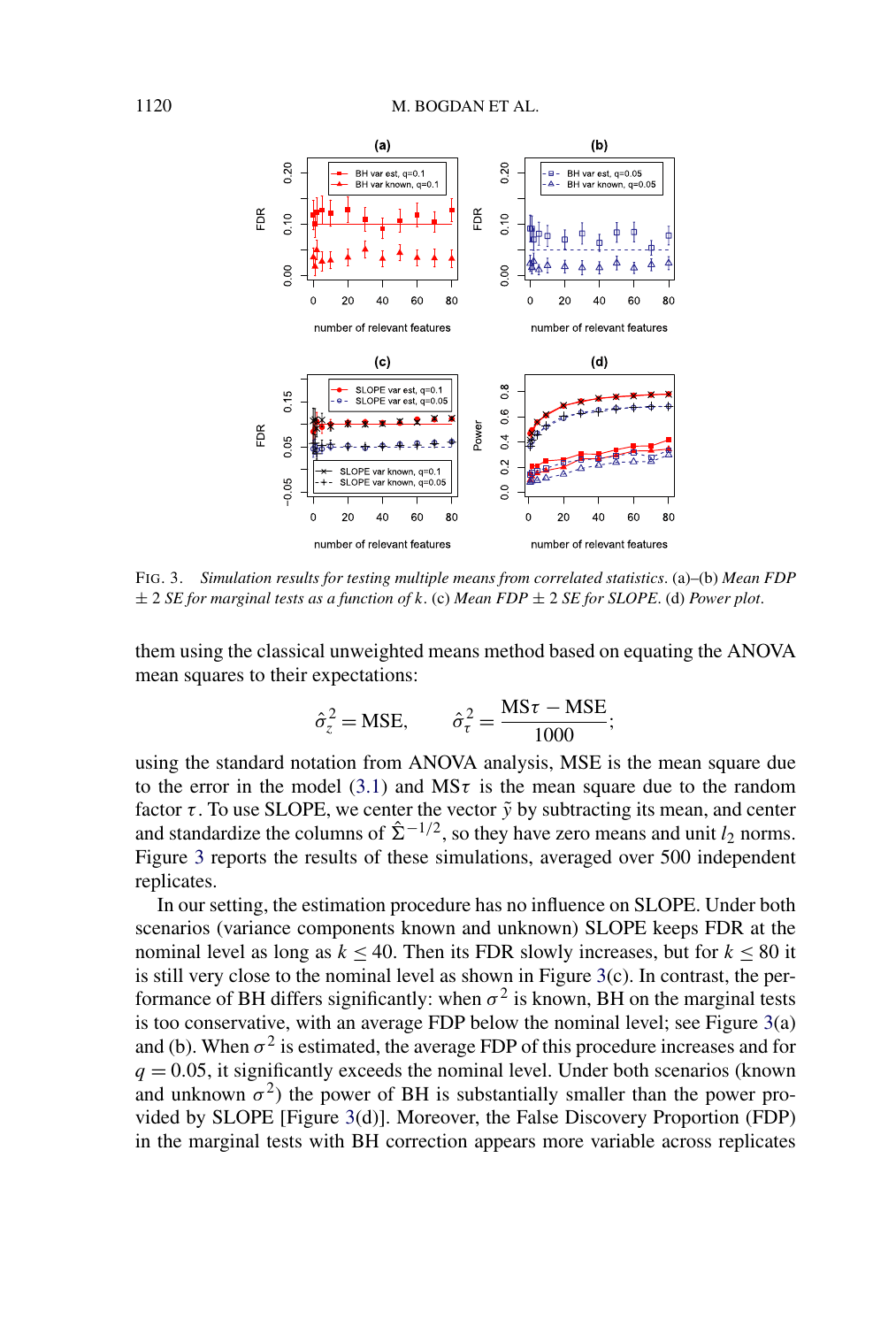

FIG. 4. *Testing example with*  $q = 0.1$  *and*  $k = 50$ . *The top row refers to marginal tests, and the bottom row to SLOPE*. *Both procedures use the estimated variance components*. *Histograms of false discovery proportions are in the first column and of true positive proportions in the second*.

than that of SLOPE [Figure [3\(](#page-17-0)a), (b) and (c)]. Figure 4 presents the results in greater detail for  $q = 0.1$  and  $k = 50$ : in approximately 65% of the cases the observed FDP for BH is equal to 0, while in the remaining 35% it takes values which are distributed over the whole interval *(*0*,* 1*)*. This behavior is undesirable. On the one hand,  $FDP = 0$  typically equates with few discoveries (and hence power loss). On the other hand, if many  $FDP = 0$  contribute to the average in the FDR, this quantity is kept below the desired level  $q$  even if, when there are discoveries, a large number of them are false. Indeed, in approximately 26% of all cases BH on the marginal tests did not make any rejections (i.e.,  $R = 0$ ); and conditional on  $R > 0$ , the mean of FDP is equal to 0.16 with a standard deviation of 0.28, which clearly shows that the observed FDP is typically far away from the nominal value of  $q = 0.1$ . In other words, while BH is close to controlling the FDR, the scientists would either make no discoveries or have very little confidence on those actually made. In contrast, SLOPE results in a more predictable FDP and a substantially larger and more predictable True Positive Proportion (TPP, fraction of correctly identified true signals); see Figure 4.

3.2. *Choosing λ in general settings*. In the previous sections we observed that, for orthogonal designs, Lasso with  $\lambda_{\text{Bonf}} = \sigma \cdot \Phi^{-1}(1 - \alpha/2p)$  controls FWER at the level  $\alpha$ , while SLOPE with the sequence  $\lambda = \lambda_{\text{BH}}$  controls FDR at the level q. We are interested, however, in applying these procedures in more general settings,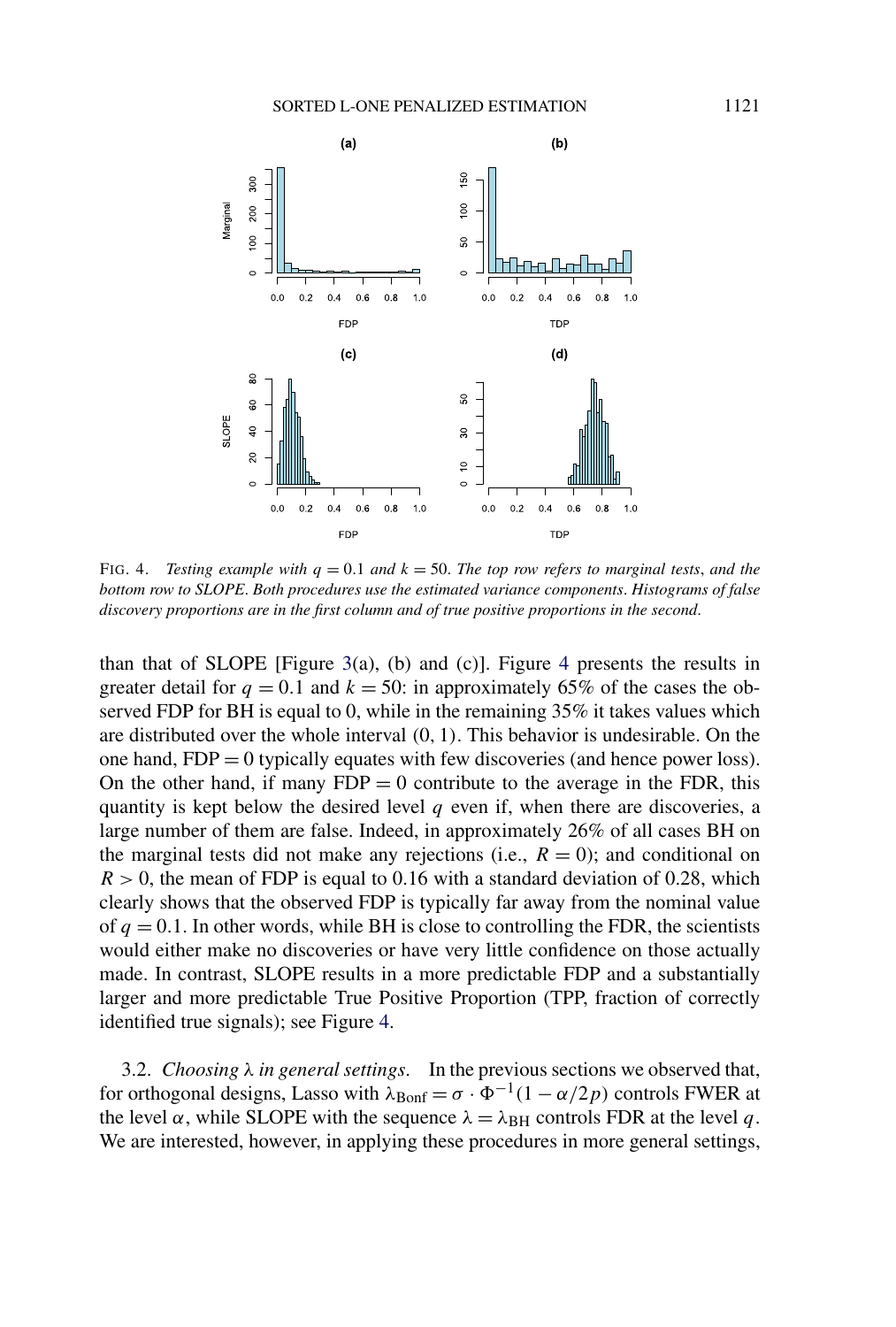<span id="page-19-0"></span>

FIG. 5. *Observed* (a) *FWER for Lasso with λ*Bonf *and* (b) *FDR for SLOPE with λ*BH *under Gaussian design and n* = 5000. *The results are averaged over* 500 *replicates*.

specifically when  $p > n$  and there is some correlation among the explanatory variables, and when the value of  $\sigma^2$  is not known. We start tackling the first situation. Correlation among regressors notoriously introduces a series of complications in the statistical analysis of linear models, ranging from the increased computational costs that motivated the early popularity of orthogonal designs, to the conceptual difficulties of distinguishing causal variables among correlated ones. Indeed, recent results on the consistency of  $\ell_1$  penalization methods typically require some form of partial orthogonality. SLOPE and Lasso aim at finite sample properties, but it would not be surprising if departures from orthogonality were to have a serious effect. To explore this, we study the performance of Lasso and SLOPE in the case where the entries of the design matrix are generated independently from the  $\mathcal{N}(0, 1/n)$  distribution. Specifically, we consider two Gaussian designs with *n* = 5000: one with  $p = 2n = 10,000$  and one with  $p = n/2 = 2500$ . We set the value of nonzero coefficients to  $5\sqrt{2 \log p}$  and consider situations where the number of important variables ranges between 0 and 100. Figure 5 illustrates that under such Gaussian designs both Lasso– $\lambda_{\text{Bonf}}$  and SLOPE lose the control over their targeted error rates (FWER and FDR) as the number *k* of nonzero coefficients increases, with a departure that is more severe when the ratio between *p/n* is larger.

3.2.1. *The effect of shrinkage*. What is behind this fairly strong effect, and is it possible to choose a *λ* sequence to compensate it? Some useful insights come from studying the solution of the Lasso. Assume that the columns of *X* have unit norm and that  $z \sim \mathcal{N}(0, 1)$ . Then the optimality conditions for the Lasso give

(3.3) 
$$
\hat{\beta} = \eta_{\lambda} (\hat{\beta} - X'(X\hat{\beta} - y)) = \eta_{\lambda} (\hat{\beta} - X'(X\hat{\beta} - X\beta - z))
$$

$$
= \eta_{\lambda} (\hat{\beta} - X'X(\hat{\beta} - \beta) + X'z),
$$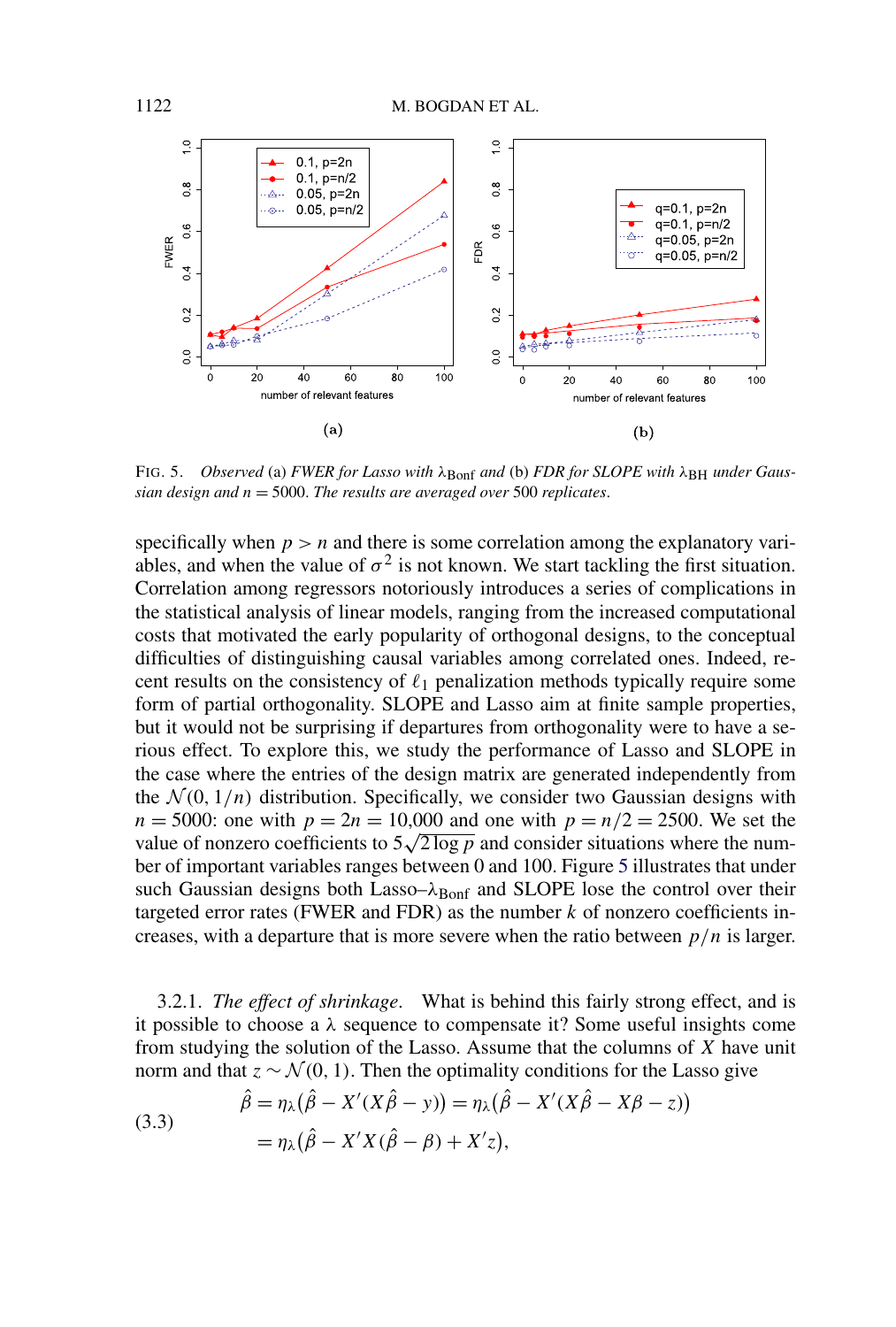<span id="page-20-0"></span>where  $\eta_{\lambda}$  is the soft-thresholding operator,  $\eta_{\lambda}(t) = \text{sgn}(t)(|t| - \lambda)_{+}$ , applied componentwise. Defining  $v_i = \langle X_i, \sum_{j \neq i} X_j(\beta_j - \hat{\beta}_j) \rangle$ , we can write

$$
\hat{\beta}_i = \eta_\lambda (\beta_i + X_i' z + v_i),
$$

which expresses the relation between the estimated value of  $\hat{\beta}_i$  and its true value  $\beta_i$ . If the variables are orthogonal, the  $v_i$ 's are identically equal to 0, leading to  $\hat{\beta}_i = \eta_\lambda(\beta_i + X'_i z)$ . Conditionally on *X*,  $X'_i z \sim \mathcal{N}(0, 1)$  and by using Bonferroni's method, one can choose  $\lambda$  such that  $\mathbb{P}(\max_i |X_i| > \lambda) \leq \alpha$ . When *X* is not orthogonal, however,  $v_i \neq 0$  and its size increases with the estimation error of *β<sub>j</sub>* (for *i*  $\neq$  *j*)—which depends on the magnitude of the shrinkage parameter  $λ$ . Therefore, even in the perfect situation where all the *k* relevant variables, and those alone, have been selected, and when all columns of the design matrix are realizations of independent random variables,  $v_i$  will not be zero. Rather, the squared magnitude  $v_i^2$  will be on the order of  $\lambda^2 \cdot k/n$ . In other words, the variance that would determine the correct Bonferroni threshold is on the order  $1 + \lambda^2 \cdot k/n$ . In reality, the true *k* is not known a priori, and the selected *k* depends on the value of the smoothing parameter  $\lambda$ , so that it is not trivial to implement this correction in the Lasso. SLOPE, however, uses a decreasing sequence *λ*, analogous to a stepdown procedure, and this extra noise due to the shrinkage of relevant variables can be incorporated by progressively modifying the *λ* sequence. In evocative, if not exact terms,  $\lambda_1$  is used to select the first variable to enter the model: at this stage we are not aware of any variable whose shrunk coefficient is "effectively increasing" the noise level, and we can keep  $\lambda_1 = \lambda_{\text{BH}}(1)$ . The value of  $\lambda_2$  determines the second variable to enter the model and, hence, we know that there is already one important variable whose coefficient has been shrunk by roughly  $\lambda_{\text{BH}}(1)$ ; we can use this information to redefine  $\lambda_2$ . Similarly, when using  $\lambda_3$  to identify the third variable, we know of two relevant regressors whose coefficients have been shrunk by amounts determined by  $\lambda_1$  and  $\lambda_2$ , and so on. What follows is an attempt to make this intuition more precise, accounting for the fact that the sequence  $\lambda$  needs to be determined a priori, and we need to make a prediction on the values of the cross products  $X_i' \overline{X_j}$  appearing in the definition of  $v_i$ . Before we turn to this, we want to underscore how this explanation for the loss of FDR control is consistent with patterns evident from Figure [5:](#page-19-0) the problem is more serious as *k* increases (and, hence, the effect of shrinkage is felt on a larger number of variables) and as the ratio  $p/n$  increases (which for Gaussian designs results in larger empirical correlation  $|X_i'X_j|$ ). Our loose analysis suggests that when *k* is really small, SLOPE with  $\lambda_{\text{BH}}$  yields an FDR that is close to the nominal level, as empirically observed.

3.2.2. *Adjusting the regularizing sequence for SLOPE*. In light of (3.4), we would like an expression for  $X_i'X_S(\beta_S - \hat{\beta}_S)$ , where with S,  $X_S$  and  $\beta_S$  we indicate the support of  $\beta$ , the subset of variables associated to  $\beta_i \neq 0$ , and the value of their coefficients, respectively.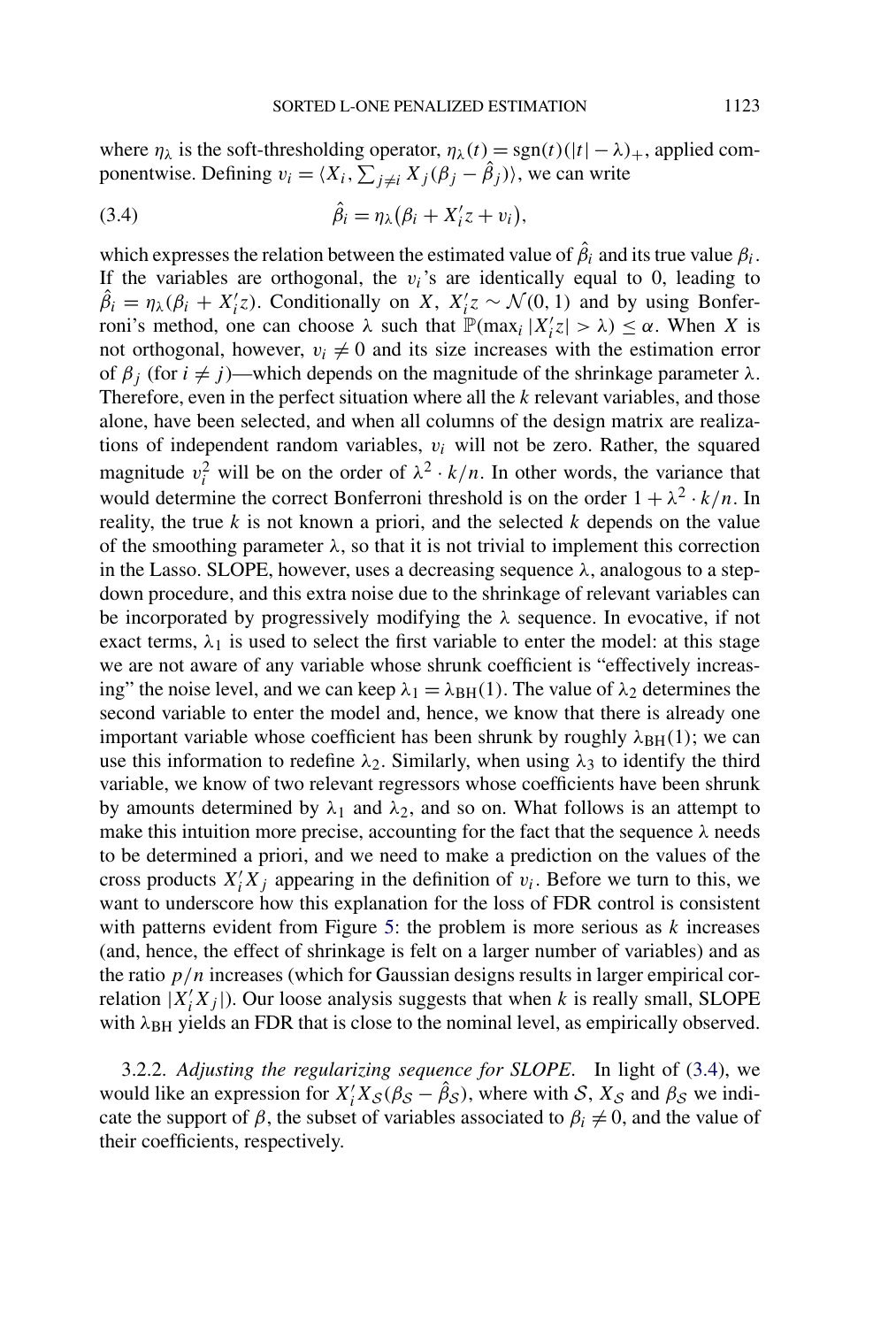#### <span id="page-21-0"></span>1124 M. BOGDAN ET AL.

Again, to obtain a very rough evaluation of the SLOPE solution, we can start from the Lasso. Let us assume that the size of  $\beta_S$  and the value of  $\lambda$  are such that the support and the signs of the regression coefficients are correctly recovered in the solution. That is, we assume that  $sign(\beta_j) = sign(\hat{\beta}_j)$  for all *j*, with the convention that sign(0) = 0. Without loss of generality, we further assume that  $\beta_j \geq 0$ . Now, the Karush–Kuhn–Tucker (KKT) optimality conditions for the Lasso yield

$$
(3.5) \t\t X'_{S}(y - X\hat{\beta}_{S}) = \lambda \cdot 1_{S},
$$

implying

$$
\hat{\beta}_S = (X'_S X_S)^{-1} (X'_S y - \lambda \cdot 1_S).
$$

In the case of SLOPE, rather than one  $\lambda$ , we have a sequence  $\lambda_1, \ldots, \lambda_p$ . Assuming again that this is chosen so that we recover exactly the support  $S$ , the estimates of the nonzero components are very roughly equal to

$$
\hat{\beta}_S = (X'_S X_S)^{-1} (X'_S y - \lambda_S) = \hat{\beta}_{OLS} - (X'_S X_S)^{-1} \lambda_S,
$$

where  $\lambda_S = (\lambda_1, ..., \lambda_{|S|})'$  and  $\hat{\beta}_{OLS}$  is the least-squares estimator of  $\beta_S$ . This leads to  $\mathbb{E}(\beta_{\mathcal{S}} - \hat{\beta}_{\mathcal{S}}) \approx (X'_{\mathcal{S}} X_{\mathcal{S}})^{-1} \lambda_{\mathcal{S}}$  and

$$
\mathbb{E}X_i'X_{\mathcal{S}}(\beta_{\mathcal{S}}-\hat{\beta}_{\mathcal{S}})\approx \mathbb{E}X_i'X_{\mathcal{S}}(X_{\mathcal{S}}'X_{\mathcal{S}})^{-1}\lambda_{\mathcal{S}},
$$

an expression that tells us the typical size of  $v_i$  in [\(3.4\)](#page-20-0).

For the case of Gaussian designs, where the entries of *X* are i.i.d.  $\mathcal{N}(0, 1/n)$ , for  $i \notin \mathcal{S}$ ,

(3.6)  

$$
\mathbb{E}(X'_i X_{\mathcal{S}} (X'_{\mathcal{S}} X_{\mathcal{S}})^{-1} \lambda_{\mathcal{S}})^2 = \frac{1}{n} \lambda'_{\mathcal{S}} \mathbb{E}(X'_{\mathcal{S}} X_{\mathcal{S}})^{-1} \lambda_{\mathcal{S}} = w(|\mathcal{S}|) \cdot \|\lambda_{\mathcal{S}}\|_{\ell_2}^2,
$$

$$
w(k) = \frac{1}{n - k - 1}.
$$

This uses the fact that the expected value of an inverse  $k \times k$  Wishart with *n* degrees of freedom is equal to  $I_k/(n-k-1)$ .

This suggests the sequence of  $\lambda$ 's described below denoted by  $\lambda$ <sub>G</sub> since it is motivated by Gaussian designs. We start with  $\lambda_G(1) = \lambda_{BH}(1)$ . At the next stage, however, we need to account for the slight increase in variance so that we do not want to use  $\lambda_{\text{BH}}(2)$  but rather

$$
\lambda_{\rm G}(2) = \lambda_{\rm BH}(2)\sqrt{1 + w(1)\lambda_{\rm G}(1)^2}.
$$

Continuing, this gives

(3.7) 
$$
\lambda_G(i) = \lambda_{BH}(i) \sqrt{1 + w(i-1) \sum_{j < i} \lambda_G(j)^2}.
$$

Figure [6](#page-22-0) plots the adjusted values given by (3.7). As is clear, these new values yield a procedure that is more conservative than that based on  $\lambda_{BH}$ . It can be observed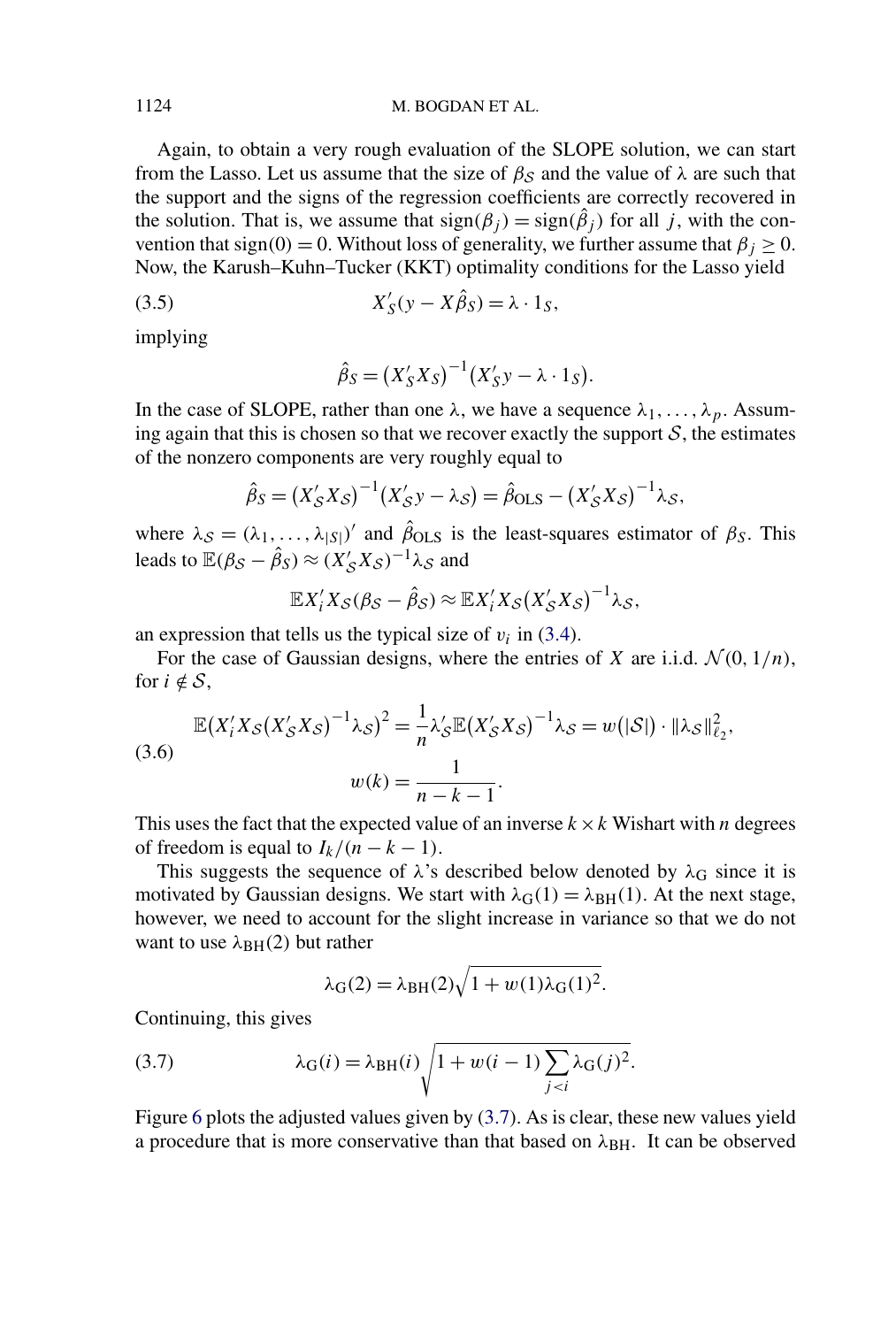<span id="page-22-0"></span>

FIG. 6. *Graphical representation of sequences*  $\{\lambda_i\}$  *for*  $p = 5000$  *and*  $q = 0.1$ *. The solid line is λ*<sub>BH</sub>, *the dashed* (*resp., dotted*) *line is λ*<sub>G</sub> *given by* [\(3.7\)](#page-21-0) *for n* = *p*/2 (*resp., n* = 2*p*).

that the corrected sequence  $\lambda_G(i)$  may no longer be decreasing (as in the case where  $n = p/2$  in the figure). It would not make sense to use such a sequence note that SLOPE would no longer be convex—and letting  $k^* = k(n, p, q)$  be the location of the global minimum, we shall work with

(3.8) 
$$
\lambda_{G^{\star}}(i) = \begin{cases} \lambda_{G}(i), & i \leq k^{\star}, \\ \lambda_{k^{\star}}, & i > k^{\star}, \end{cases} \text{ with } \lambda_{G}(i) \text{ as in (3.7).}
$$

An immediate validation—if the intuition that we have stretched this far has any bearing in reality—is the performance of  $\lambda_{G^*}$  in the setup of Figure [5.](#page-19-0) In Figure 7



FIG. 7. *Mean FDP*  $\pm$  2 *SE for SLOPE with*  $\lambda$ <sub>G\*</sub>. *Strong signals have nonzero regression coefficients set to* **5 √2 log***p*, *while this value is set to* √2 log *p for weak signals*. (a) *p* = 2*n* = 10,000. *cients set to* 5 √2 log *p*, *while this value is set to* √2 log *p for weak signals*. (a) *p* = 2*n* (b)  $p = n/2 = 2500$ .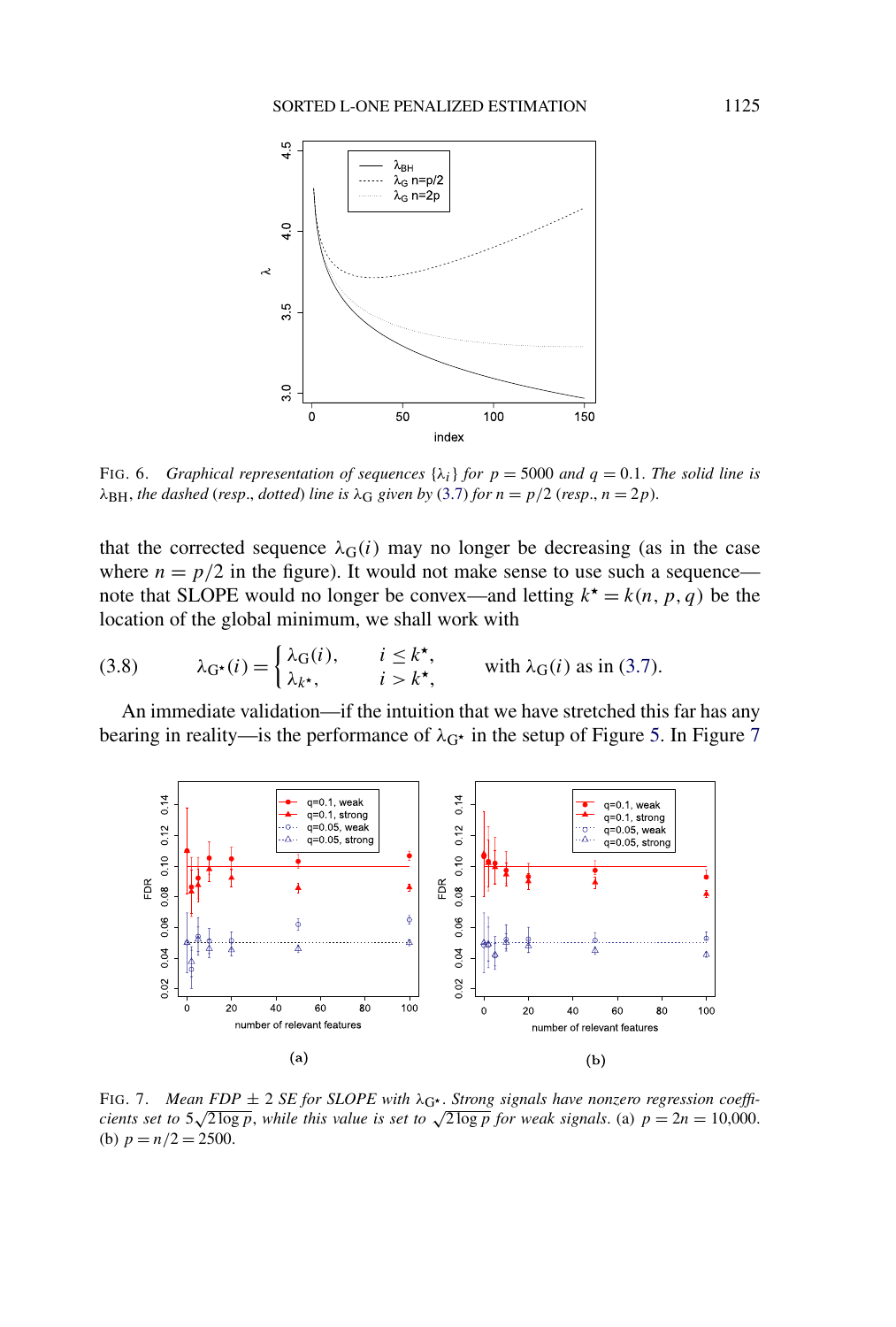we illustrate the performance of SLOPE for large signals  $\beta_i = 5\sqrt{2 \log p}$  as in Figure [5,](#page-19-0) as well as for rather weak signals with  $\beta_i = \sqrt{2 \log p}$ . The correction works very well, rectifying the loss of FDR control documented in Figure [5.](#page-19-0) For  $p = 2n = 10,000$ , the values of the critical point  $k^*$  are 51 for  $q = 0.05$  and 68 for  $q = 0.1$ . For  $p = n/2 = 2500$ , they become 95 and 147, respectively. It can be observed that for large signals, SLOPE keeps FDR below the nominal level even after passing the critical point. Interestingly, the control of FDR is more difficult when the coefficients have small amplitudes. We believe that some increase of FDR for weak signals is related to the loss of power, which our correction does not account for. However, even for weak signals the observed FDR of SLOPE with  $\lambda_{G^*}$  is very close to the nominal level when  $k \leq k^*$ .

In situations where one cannot assume that the design is Gaussian or that columns are independent, we suggest replacing  $w(i - 1) \sum_{j \leq i} \lambda_j^2$  in the formula [\(3.7\)](#page-21-0) with a Monte Carlo estimate of the correction. Let *X* denote the standardized version of the design matrix, so that each column has a mean equal to zero and unit  $l_2$  norm. Suppose we have computed  $\lambda_1, \ldots, \lambda_{i-1}$  and wish to compute  $\lambda_i$ . Let  $X_{\mathcal{S}}$  indicate a matrix formed by selecting those columns with indices in some set S of cardinality *i* − 1 and let  $j \notin S$ . After randomly selecting S and *j*, the correction can be approximated by the average of  $(X'_j X_S (X'_S X_S)^{-1} \lambda_{1:i-1})^2$ across realizations, where  $\lambda_{1:i-1} = (\lambda_1, \ldots, \lambda_{i-1})'$ .

Significantly more research is needed to understand the properties of this heuristic and to design more efficient alternatives. Our simulations so far suggest that it provides approximate FDR control when looking at the average across all possible signal placements, and—for any fixed signal location—if the columns of the design matrix are exchangeable. It is important to note that the computational cost of this procedure is relatively low. Two elements contribute to this. First, the complexity of the procedure is reduced by the fact that the sequence of  $\lambda$ 's does not need to be estimated entirely, but only up to the point  $k^*$  where it starts increasing (or simply flattens) and only for a number of entries on the order of the expected number of nonzero coefficients. Second, the smoothness of  $\lambda$  assures that it is enough to estimate  $\lambda$  on a grid of points between 1 and  $k^*$ , making the problem tractable also for very large *p*. In [Bogdan et al.](#page-35-0) [\(2013\)](#page-35-0) we applied a similar procedure for the estimation of the regularizing sequence with  $p = 2048^2 = 4,194,304$  and  $n = p/5$ and found out that it was sufficient to estimate this sequence at only 40 grid points.

3.2.3. *Unknown*  $\sigma$ . According to formulas [\(1.5\)](#page-4-0) and [\(1.10\)](#page-6-0), the penalty in SLOPE depends on the standard deviation  $\sigma$  of the error term. In many applications  $\sigma$  is not known and needs to be estimated. When *n* is larger than *p*, this can easily be done by means of classical unbiased estimators. When  $p \ge n$ , some solutions for simultaneous estimation of  $\sigma$  and regression coefficients using  $\ell_1$  optimization schemes were proposed; see, for example, [Städler, Bühlmann and van de](#page-36-0) [Geer](#page-36-0) [\(2010\)](#page-36-0) and [Sun and Zhang](#page-36-0) [\(2012\)](#page-36-0). Specifically, [Sun and Zhang](#page-36-0) [\(2012\)](#page-36-0) introduced a simple iterative version of the Lasso called the *scaled Lasso*. The idea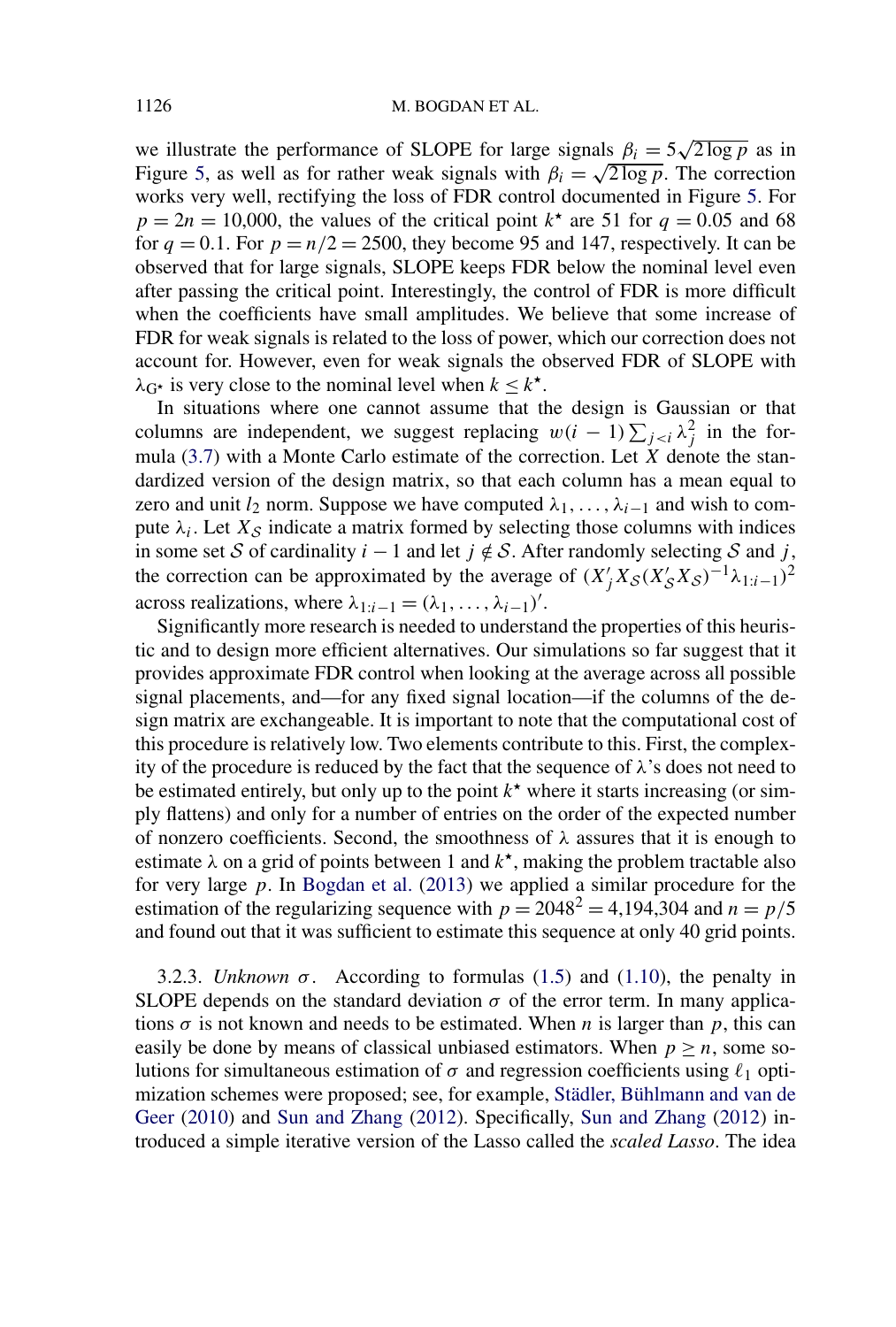| <b>Algorithm 5</b> Iterative SLOPE fitting when $\sigma$ is unknown |  |  |  |  |  |
|---------------------------------------------------------------------|--|--|--|--|--|
|---------------------------------------------------------------------|--|--|--|--|--|

1: **input:** *y*, *X* and initial sequence  $\lambda^{S}$  (computed for  $\sigma = 1$ ) 2: **initialize:**  $S_+ = \emptyset$ 3: **repeat** 4:  $S = S_{+}$ 5: compute the RSS obtained by regressing *y* onto variables in *S* 6: set  $\hat{\sigma}^2 = \text{RSS}/(n - |S| - 1)$ 7: compute the solution  $\hat{\beta}$  to SLOPE with parameter sequence  $\hat{\sigma} \cdot \lambda^{S}$ 8: set  $S_+$  = supp $(\hat{\beta})$ 9: **until**  $S_+ = S$ 

of this algorithm can be applied to SLOPE, with some modifications. For one, our simulation results show that, under very sparse scenarios, it is better to de-bias the estimates of regression parameters by using classical least-squares estimates within the selected model to obtain an estimate of  $\sigma^2$ .

We present our algorithm above (Algorithm 5). There,  $\lambda^S$  is the sequence of SLOPE parameters designed to work with  $\sigma = 1$ , obtained using the methods from Section [3.2.2.](#page-20-0)

The procedure starts by using a conservative estimate of the standard deviation of the error term  $\hat{\sigma}^{(0)} = \text{Std}(y)$  and a related conservative version of SLOPE with  $\lambda^{(0)} = \hat{\sigma}^{(0)} \cdot \lambda^S$ . Then, in consecutive runs  $\hat{\sigma}^{(k)}$  is computed using residuals from the regression model, which includes variables identified by SLOPE with sequence  $\sigma^{(k-1)} \cdot \lambda^S$ . The procedure is repeated until convergence, that is, until the next iteration results in exactly the same model as the current one.

3.2.4. *Simulations with idealized GWAS data*. We illustrate the performance of the "scaled" version of SLOPE and of our algorithm for the estimation of the parameters  $\lambda_i$  with simulations designed to mimic an idealized version of Genome Wide Association Studies (GWAS). We set  $n = p = 5000$ , and simulate 5000 genotypes of *p* independent Single Nucleotide Polymorphisms (SNPs). For each of these SNPs the minor allele frequency (MAF) is sampled from the uniform distribution on the interval *(*0*.*1*,* 0*.*5*)*. Let us underscore that this assumption of independence is not met in actual GWAS, where the number of typed SNPs is in the order of millions. Rather, one can consider our data-generating mechanism as an approximation of the result of preliminary screening of genotype variants to avoid complications due to correlation. Our goal here is not to argue that SLOPE has superior performance in GWAS, but rather to illustrate the computational costs and inferential results of our algorithms. The explanatory variables are defined as

(3.9) 
$$
\tilde{x}_{ij} = \begin{cases}\n-1, & \text{for } aa, \\
0, & \text{for } aA, \\
1, & \text{for } AA,\n\end{cases}
$$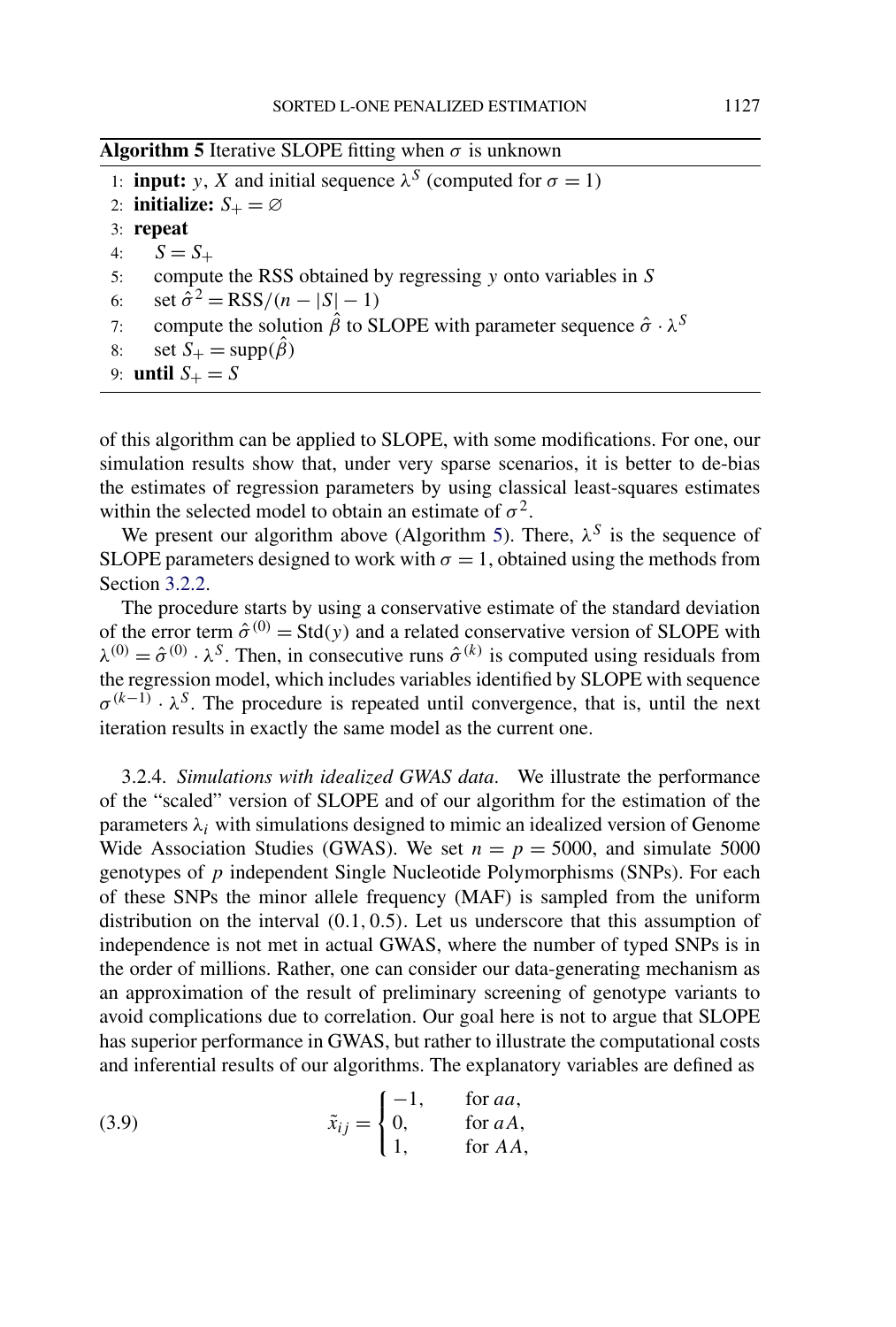<span id="page-25-0"></span>where *a* and *A* denote the minor and reference alleles at the *j* th SNP for the *i*th individual. Then the matrix  $\tilde{X}$  is centered and standardized, so the columns of the final design matrix *X* have zero mean and unit norm. The trait values are simulated according to the model

$$
(3.10) \t\t y = X\beta + z,
$$

where  $z \sim N(0, I)$ , that is, we assume only additive effects and no interaction between loci (epistasis). We vary the number of nonzero regression coefficients *k* tween loct (epistasis). We vary the number of nonzero regression coefficients  $\kappa$  between 0 and 50 and we set their size to  $1.2\sqrt{2 \log p} \approx 4.95$  ("moderate" signal). For each value of *k*, 500 replicates are performed, in each selecting randomly among the columns of *X*, the *k* with nonzero coefficients. Since our design matrix is centered and does not contain an intercept, we also center the vector of responses and let SLOPE work with  $\tilde{y} = y - \bar{y}$ , where  $\bar{y}$  is the mean of *y*.

We set  $q = 0.05$  and estimate the sequence  $\lambda$  via the Monte Carlo approach described in Section [3.2.2;](#page-20-0) here, we use 5000 independent random draws of  $X<sub>S</sub>$ and  $X_i$  to compute the next term in the sequence. The calculations terminated in about 90 seconds (HP EliteDesk 800 G1 TWR, 3.40 GHz, Intel i7-4770) at  $λ_{31}$ , where the estimated sequence  $λ$  obtained a first local minimum. Figure 8(a) illustrates that up to this first minimum the Monte Carlo sequence  $\lambda_{MC}$  coincides with the heuristic sequence  $\lambda_{G^*}$  for Gaussian matrices. In the result the FDR and power of "scaled" SLOPE are almost the same for both sequences [Figure 8(b) and  $(c)$ ].

In our simulations, the proposed algorithm for scaled SLOPE converges very quickly. The conservative initial estimate of  $\sigma$  leads to a relatively small model with few false discoveries since  $\sigma^{(0)} \cdot \lambda^S$  controls the FDR in sparse settings. Typically, iterations to convergence see the estimated value of  $\sigma$  decrease and the number of selected variables increase. Since some signals remain undetected (the



FIG. 8. (a) *Graphical representation of sequences λ*MC *and λ*G *for the SNP design matrix.* (b) *Mean FDP*  $\pm$  2 *SE for SLOPE with*  $\lambda_{G^*}$  *and*  $\lambda_{MC}$  *and for BH as applied to marginal tests.* (c) *Power of both versions of SLOPE and BH on marginal tests for*  $\beta_1 = \cdots =$  $β_k = 1.2\sqrt{2 \log p} \approx 4.95$ *,*  $σ = 1$ *. In each replicate, the signals are randomly placed over the columns of the design matrix*, *and the plotted data points are averages over* 500 *replicates*.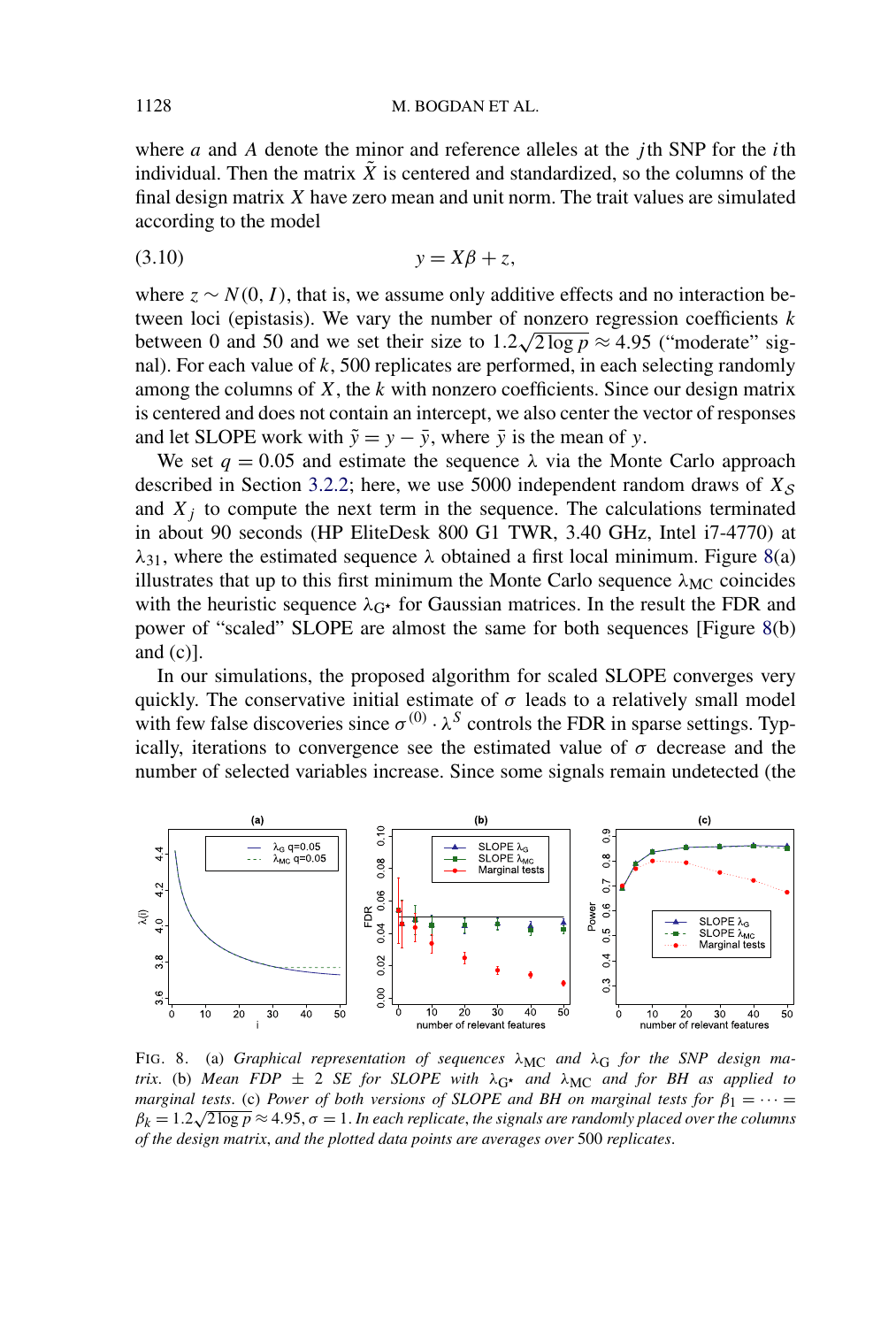power is usually below 100%),  $\sigma$  is slightly overestimated at the point of convergence, which translates into controlling the FDR at a level slightly below the nominal one; see Figure [8\(](#page-25-0)b).

Figure [8\(](#page-25-0)b) and (c) compare scaled SLOPE with the "marginal" tests. The latter are based on *t*-test statistics

$$
t_i = \hat{\beta}_i / \hat{\sigma}^2, \qquad \hat{\sigma}^2 = \text{RSS}_i / (n-2),
$$

where  $\hat{\beta}_i$  (resp., RSS<sub>i</sub>) is the least-square estimate of the regression coefficient (resp., the residual sum of squares) in the simple linear regression model including only the *i*th SNP. To adjust for multiplicity, we use BH at the nominal FDR level  $q = 0.05$ .

It can be observed that SLOPE and marginal tests do not differ substantially when  $k \le 5$ . However, for  $k \ge 10$  the FDR of the marginal tests approach falls below the nominal level and the power decreases from 80% for  $k = 10$  to 67% for  $k = 50$ . SLOPE's power remains, instead, stable at the level of approximately 86% for  $k \in \{20, \ldots, 50\}$ . This conservative behavior of marginal tests results from the inflation of the noise level estimate caused by regressors that are unaccounted for in the simple regression model.

We use this idealized GWAS setting to also explore the effect of some model misspecification. First, we consider a trait *y* on which genotypes have effects that are not simply additive. We formalize this via the matrix  $\tilde{Z}$  collecting the "dominant" effects

(3.11) 
$$
\tilde{z}_{ij} = \begin{cases} -1, & \text{for } aa, AA, \\ 1, & \text{for } aA. \end{cases}
$$

The final design matrix  $[X, Z]$  has the columns  $[\tilde{X}, \tilde{Z}]$  centered and standardized. Now the trait values are simulated according to the model

$$
y = [X, Z][\beta'_X, \beta'_Z]' + \varepsilon,
$$

where  $\varepsilon \sim N(0, I)$ , the number of "causal" SNPs *k* varies between 0 and 50, each causal SNP has an additive effect (nonzero components of  $\beta_X$ ) equal to each causal SNP has an additive effect (nonzero components of  $p_X$ ) equal to  $1.2\sqrt{2 \log p} \approx 4.95$  and a dominant effect (nonzero components of  $\beta_Z$ ) randomly  $1.2\sqrt{2} \log p \approx 4.95$  and a dominant effect (nonzero components of  $p_Z$ ) randomly sampled from  $N(0, \sigma = 2\sqrt{2 \log p})$ . The data is analyzed using model [\(3.10\)](#page-25-0), that is, assuming linear effect of alleles even when this is not true.

Second, to explore the sensitivity to violations of the assumption of the normality of the error terms, we considered (1) error terms *zi* with a Laplace distribution and a scale parameter adjusted to that the variance is equal to one, and (2) error terms contaminated with 50 outliers  $\sim N(0, \sigma = 5)$  representing 1% of all observations.

Figure [9](#page-27-0) summarizes the performance of SLOPE and of the marginal tests (adjusted for multiplicity via BH), which we include for reference purposes. Violation of model assumption appears to affect power rather than FDR in the case of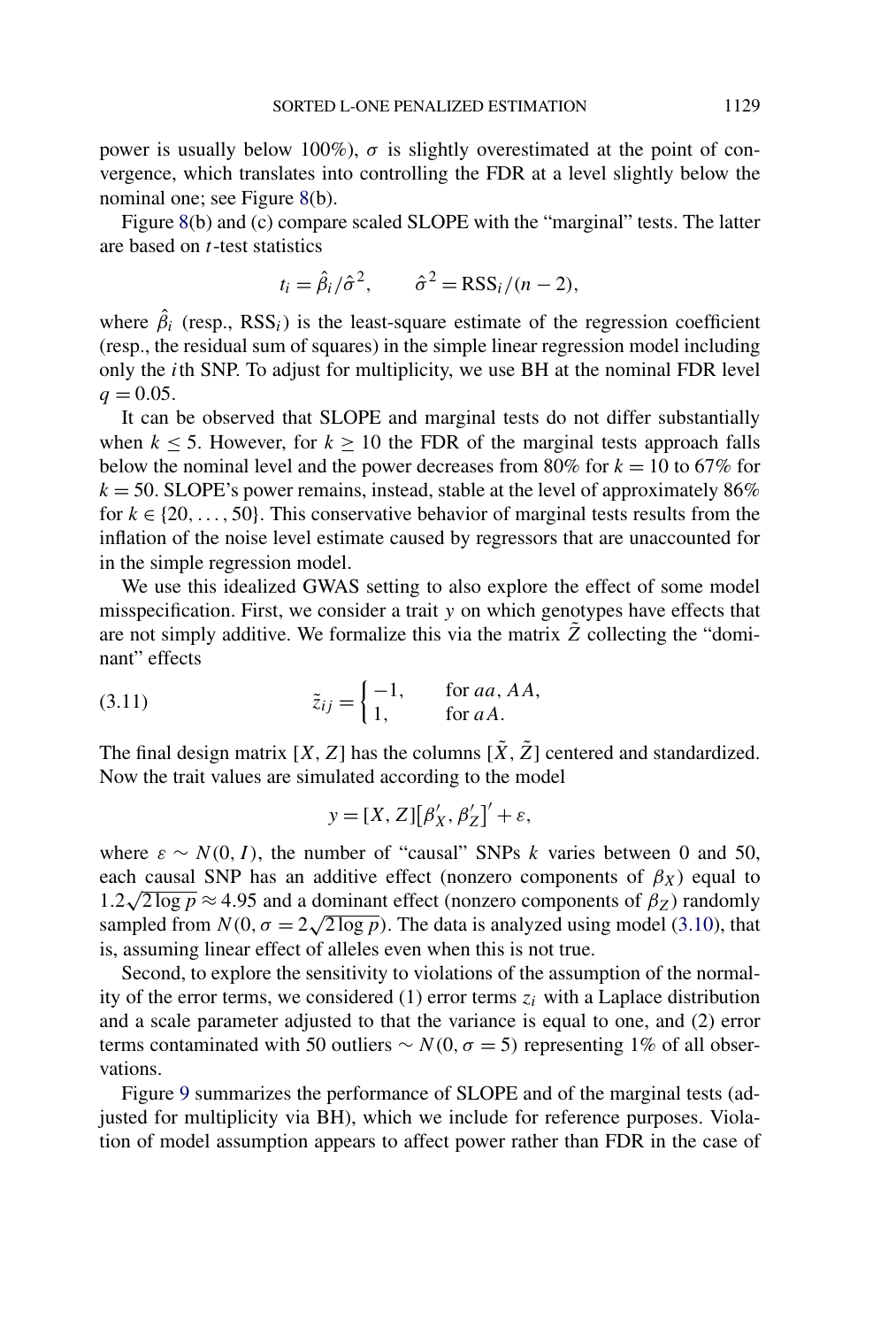<span id="page-27-0"></span>

FIG. 9. *FDR and power of "scaled" SLOPE based on "gaussian" sequence*  $\lambda_{G^*}$  (*left panel*) *and BH-corrected single marker tests* (*right panel*) *for different deviations from the assumed regression model. Error bars for FDR correspond to mean FDP*  $\pm$  2 *SE*.

SLOPE. Specifically, in all three examples FDR is kept very close to the nominal level while the power is somewhat diminished with respect to Figure [8.](#page-25-0) The smallest difference is observed in the case of Laplace errors, where the results of SLOPE are almost the same as in the case of normal errors. This is also the case where the difference in performance due to model misspecification is negligible for marginal tests. In all other cases, this approach seems to be much more sensitive than SLOPE to model misspecification.

3.3. *A real data example from genetics*. In this section we illustrate the application of SLOPE to a current problem in genetics. In [Service et al.](#page-36-0) [\(2014\)](#page-36-0), the authors investigate the role of genetic variants in 17 regions in the genome, selected on the basis of previously reported association with traits related to cardiovascular health. Polymorphisms are identified via exome resequencing in approximately 6000 individuals of Finnish descent: this provides a comprehensive survey of the genetic diversity in the coding portions of these regions and affords the opportunity to investigate which of these variants have an effect on the traits of interest. While the original study has a broader scope, we here tackle the problem of identifying which genetic variants in these regions impact the fasting blood HDL levels. Previous literature reported associations between 9 of the 17 regions and HDL, but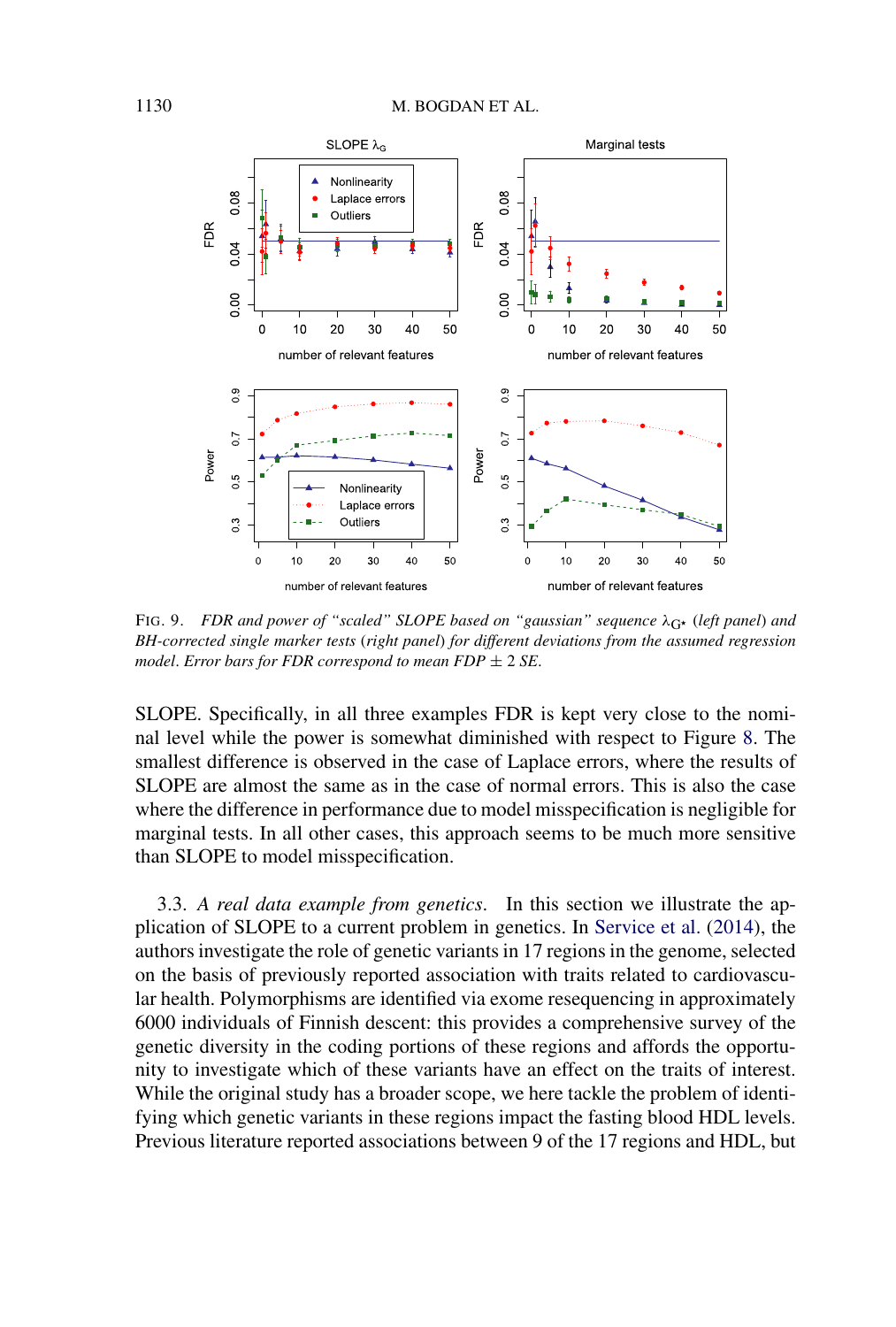the resolution of these earlier studies was unable to pinpoint to specific variants in these regions or to distinguish if only one or multiple variants within the regions impact HDL. The resequencing study was designed to address this problem.

The analysis in [Service et al.](#page-36-0) [\(2014\)](#page-36-0) relies substantially on "marginal" tests: the effect of each variant on HDL is examined via a linear regression that has cholesterol level as outcome and the genotype of the variant as explanatory variable, together with covariates that capture possible population stratification. Such marginal tests are common in genetics and represent the standard approach in genome-wide association studies (GWAS). Among their advantages, it is worth mentioning that they allow to use all available observations for each variant without requiring imputation of missing data; their computational cost is minimal; and they result in a *p*-value for each variant that can be used to clearly communicate to the scientific community the strength of the evidence in favor of its impact on a particular trait. Marginal tests, however, cannot distinguish if the association between a variant and a phenotype is "direct" or due to correlation between the variant in question and another, truly linked to the phenotype. Since most of the correlation between genetic variants is due to their location along the genome (with nearby variants often correlated), this confounding is often considered not too serious a limitation in GWAS: multiple polymorphisms associated to a phenotype in one locus simply indicate that there is at least one genetic variant (most likely not measured in the study) with impact on the phenotype in the locus. The situation is quite different in the resequencing study we want to analyze, where establishing if one or more variants in the same region influence HDL is one of the goals. To address this, the authors of [Service et al.](#page-36-0) [\(2014\)](#page-36-0) resort to regressions that include two variables at the time: one of these being the variant with previously documented strongest marginal signal in the region, the other being variants that passed an FDR controlling threshold in the single variant analysis. Model selection strategies were only cursorily explored with a step-wise search routine that targets BIC. Such limited foray into model selection is motivated by the fact that one major concern in genetics is to control some global measure of type I error, and currently available model selection strategies do not offer finite sample guarantees with this regard. This goal is in line with that of SLOPE and so it is interesting for us to apply this new procedure to this problem.

The data set in [Service et al.](#page-36-0) [\(2014\)](#page-36-0) comprises 1878 variants, on 6121 subjects. Before analyzing it with SLOPE, or other model selection tools, we performed the following filtering. We eliminated from considerations variants observed only once (a total of 486), since it would not be possible to make inference on their effect without strong assumptions. We examined correlation between variants and selected for analysis a set of variants with pair-wise correlation smaller than 0.3. Larger values would make it quite challenging to interpret the outcomes; they render difficult the comparison of results across procedures since these might select different variables from a group of correlated ones; and large correlations are likely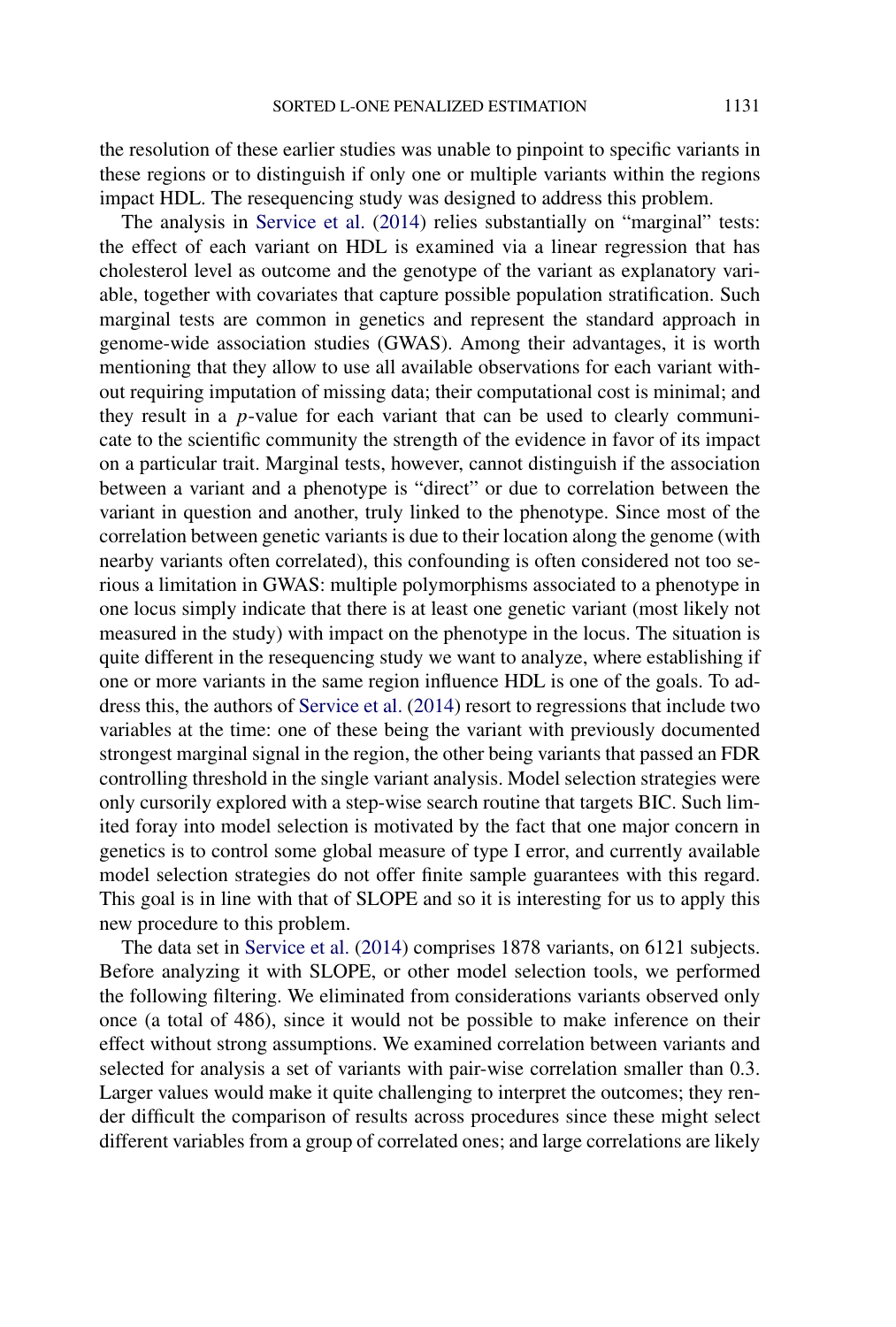to adversely impact the efficacy of any model selection procedure. This reduction was carried out in an iterative fashion, selecting representatives from groups of correlated variables, starting from stronger levels of correlation and moving onto lower ones. Among correlated variables, we selected those that had stronger univariate association with HDL, larger minor allele frequency (diversity), and, among very rare variants, we privileged those whose annotation was more indicative of possible functional effects. Once variables were identified, we eliminated subjects that were missing values for more than 10 variants and for HDL. The remaining missing values were imputed using the average allele count per variant. This resulted in a design with 5375 subjects and 777 variants. The minor allele frequency of the variants included ranges from  $2 \times 10^{-4}$  to 0.5, with a median of 0.001 and a mean of 0.028: the data set still includes a number of rare variants, with the minor allele frequency smaller than 0.01.

In [Service et al.](#page-36-0) [\(2014\)](#page-36-0), association between HDL and polymorphisms was analyzed only for variants in regions previously identified as having an influence on HDL: *ABCA1*, *APOA1*, *CEPT*, *FADS1*, *GALNT2*, *LIPC*, *LPL*, *MADD*, and *MVK* (regions are identified with the name of one of the genes they contain). Moreover, only variants with minor allele frequencies larger than 0.01 were individually investigated, while nonsynonimous rare variants were analyzed with "burden tests." These restrictions were motivated, at least in part, by the desire to reduce tests to the most well-powered ones, so that controlling for multiple comparisons would not translate in an excessive decrease of power. Our analysis is based on all variants that survive the described filtering in all regions, including those not directly sequenced in the experiment in [Service et al.](#page-36-0) [\(2014\)](#page-36-0), but included in the study as landmarks of previously documented associations (*array SNPs* in the terminology of the paper). We compare the following approaches: the (1) marginal tests described above in conjunction with BH and  $q = 0.05$ ; (2) BH and  $q = 0.05$  applied to the *p*-values from the full model regression; (3) Lasso with  $\lambda_{\text{Bonf}}$  and  $\alpha = 0.05$ ; (4) Lasso with  $\lambda_{\rm CV}$  (in these last two cases we use the routines implemented in glmnet in R); (5) the R routine Step.AIC in forward direction and BIC as optimality criteria; (6) the R routine Step.AIC in backward direction and BIC as optimality criteria; (7) SLOPE with  $\lambda_{G^*}$  and  $q = 0.05$ ; (8) SLOPE with  $\lambda$  obtained via Monte Carlo starting from our design matrix. Defining the λ for Lasso–λ<sub>Bonf</sub> and SLOPE requires a knowledge of the noise level  $\sigma^2$ ; we estimated this from the residuals of the full model. When estimating *λ* via the Monte Carlo approach, for each *i* we used 5000 independent random draws of  $X<sub>S</sub>$  and  $X<sub>i</sub>$ . Figure [10\(](#page-30-0)a) illustrates that the Monte Carlo sequence  $\lambda_{MC}$  is only slightly larger than  $\lambda_{G^*}$ : the difference increases with the index *i*, and becomes substantial for ranges of *i* that are unlikely to be relevant in the scientific problem at hand.

Tables 1 and 2 in [Service et al.](#page-36-0) [\(2014\)](#page-36-0) describe a total of 14 variants as having an effect on HDL: two of these are for regions *FADS1* and *MVK* and the strength of the evidence in this specific data set is quite weak (a marginal *p*-value of the order of 10<sup>−</sup>3). Multiple effects are identified in regions *ABCA1*, *CEPT*, *LPL* and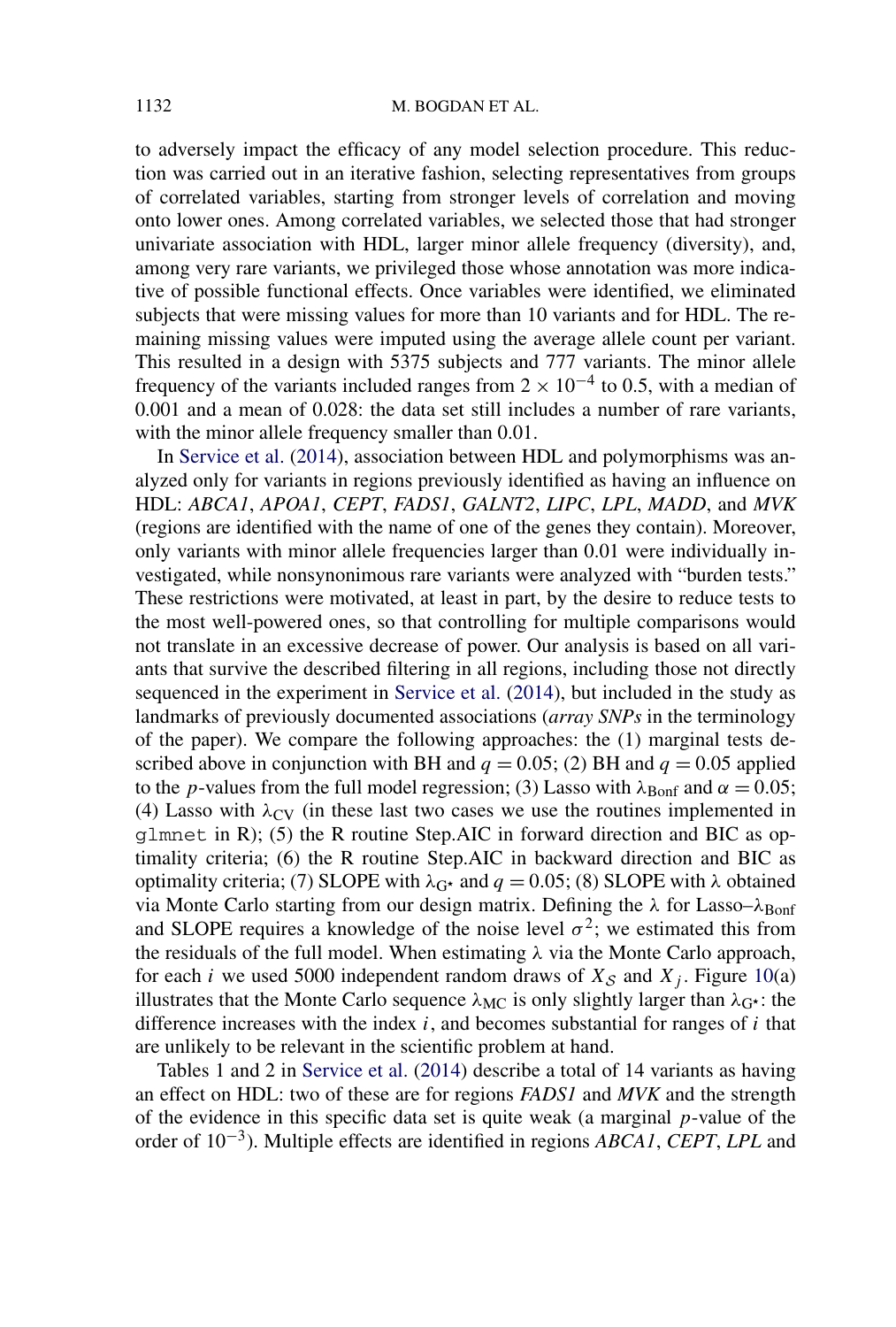<span id="page-30-0"></span>

FIG. 10. (a) *Graphical representation of sequences*  $\lambda_{MC}$  *and*  $\lambda_G$  *for the variants design matrix. Mean FDP*  $\pm$  2 *SE for SLOPE with* (b)  $\lambda_{G^*}$  and (c)  $\lambda_{MC}$  *for the variants design matrix and*  $\beta_1 = \cdots = \beta_k = \sqrt{2 \log p} \approx 3.65, \sigma = 1.$ 

*LIPL*. The results of the various "model selection" strategies we explored are in Figure [11,](#page-31-0) which reports the estimated values of the coefficients. The effect of the shrinkage induced by Lasso and SLOPE are evident. To properly compare effect sizes across methods, it would be useful to resort to the two-step procedure that we used for the simulation described in Figure [2.](#page-10-0) Since our interest here is purely model selection, we report the coefficients directly as estimated by the  $\ell_1$  penalized procedures; this has the welcome side effect of increasing the spread of points in Figure [11,](#page-31-0) improving visibility.

Of the 14 variants described in [Service et al.](#page-36-0) [\(2014\)](#page-36-0), 8 are selected by all methods. The remaining 6 are all selected by at least some of the 8 methods we compared. There are an additional 5 variants that are selected by all methods but are not in the main list of findings in the original paper: four of these are rare variants, and one is an *array SNP* for a trait other than HDL. While none of these, therefore, was singularly analyzed for association in [Service et al.](#page-36-0) [\(2014\)](#page-36-0), they are in highlighted regions: one is in *MADD*, and the others in *ABCA1* and *CETP*, where the paper documents a plurality of signals.

Besides this core of common selections that correspond well to the original findings, there are notable differences among the 8 approaches we considered. The total number of selected variables ranges from 15, with BH on the *p*-values of the full model, to 119, with the cross-validated Lasso. It is not surprising that these methods would result in the extreme solutions. On the one hand, the *p*-values from the full model reflect the contribution of one variable given all the others, which are, however, not necessarily included in the models selected by other approaches; on the other hand, we have seen how the cross-validated Lasso tends to select a much larger number of variables and offers no control of FDR. In our case, the cross-validated Lasso estimates nonzero coefficients for 90 variables that are not selected by any other methods. Note that the number of variables selected by the cross-validated Lasso changes in different runs of the procedure, as implemented in glmnet with default parameters. It is quite reasonable to assume that a large number of these are false positives: regions *G6PC2*, *PANK1*, *CRY2* and *MTNR1B*,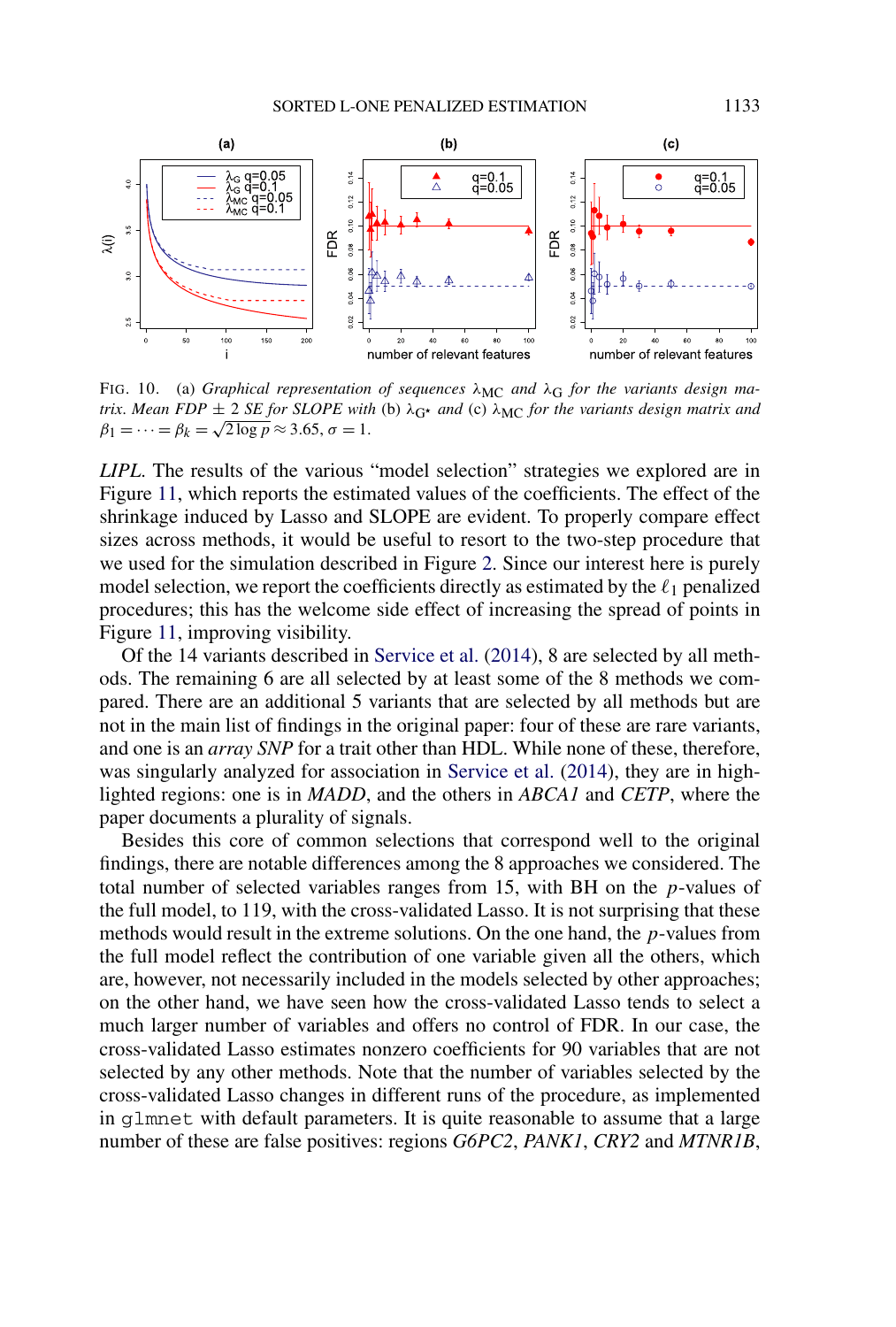<span id="page-31-0"></span>

FIG. 11. *Estimated effects on HDL for variants in* 17 *regions*. *Each panel corresponds to a region and is identified by the name of a gene in the region*, *following the convention in [Service et al](#page-36-0)*. [\(2014\)](#page-36-0). *Regions with* (*without*) *previously reported association to HDL are on the green* (*red*) *background*. *On the x-axis variants position in base-pairs along their respective chromosomes*. *On the y-axis estimated effect according to different methodologies*. *With the exception of marginal tests which we use to convey information on the number of variables and indicated with light gray squares—we report only the value of nonzero coefficients*. *The rest of the plotting symbols and color convention is as follows*: *dark gray bullet—BH on p-values from full model*; *magenta cross—forward BIC*; *purple cross—backward BIC*; *red triangle—Lasso*–λ<sub>Bonf</sub>; *orange triangle—Lasso*–λ<sub>CV</sub>; *cyan star—SLOPE–λ*G ; *black circle—SLOPE with λ defined with Monte Carlo strategy*.

where the Lasso– $\lambda_{CV}$  selects some variants, have no documented association with lipid levels, and regions *CELSR2*, *GCKR*, *ABCG8* and *NCAN* have been associated previously to total cholesterol and LDL, but not HDL. The other procedures that select some variants in any of these regions are the forward and backward greedy searches trying to optimize BIC, which have hits in *CELSR2* and *ABCG8*, and the BH on univariate *p*-value, which has one hit in *ABCG8*. SLOPE does not select any variant in regions not known to be associated with HDL. This is true also of the Lasso– $\lambda_{\text{Bonf}}$  and BH on the *p*-values from the full model, but these miss, respectively, 2 and 6 of the variants described in the original paper, while SLOPE  $\lambda$ <sub>G</sub> misses only one of them.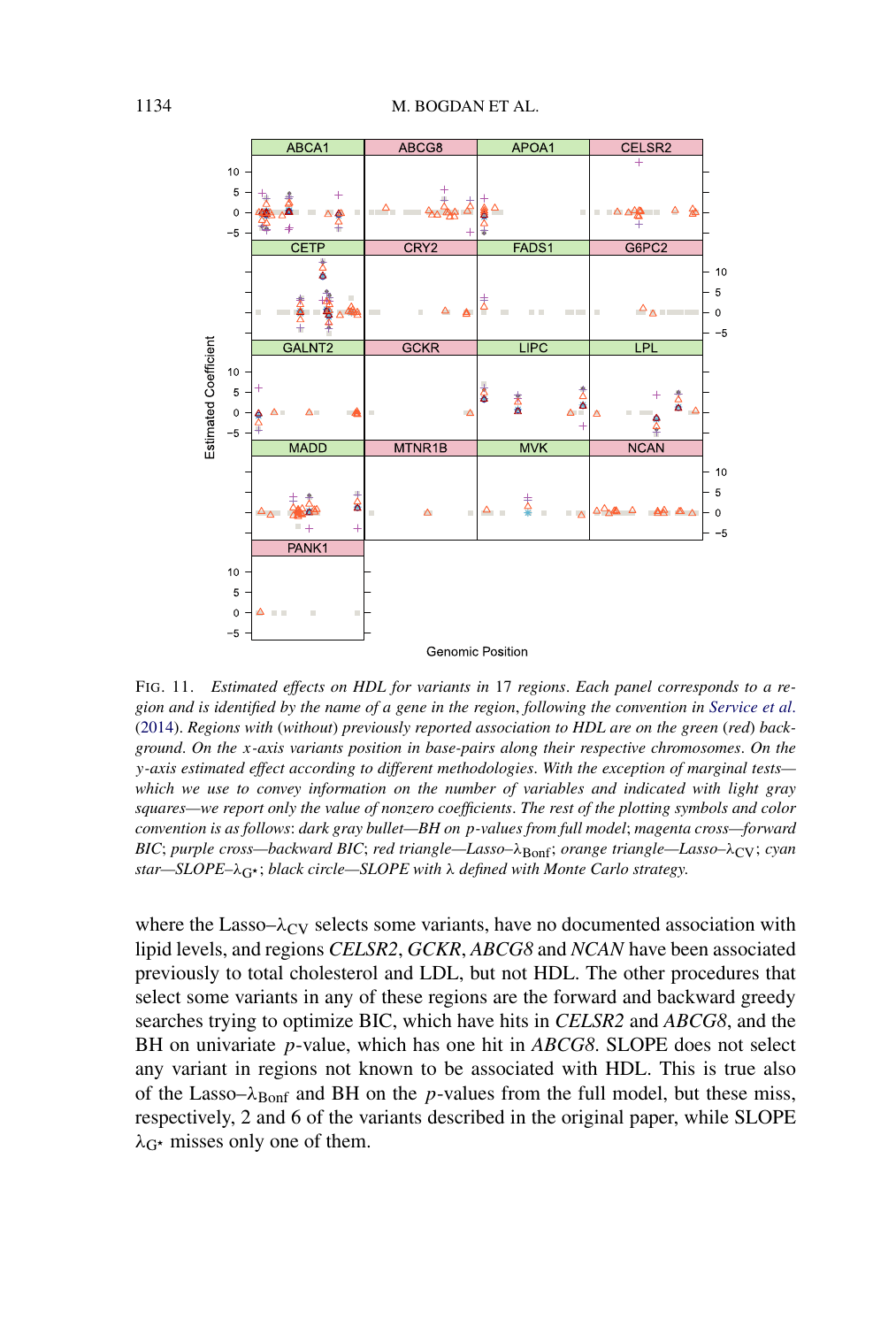

FIG. 12. *Each row corresponds to a variant in the set differently selected by the compared procedures*, *indicated by columns*. *Orange is used to represent rare variants and blue common ones*. *Squares indicate synonymous* (*or noncoding variants*) *and circles nonsynonimous ones*. *Variants are ordered according to the frequency with which they are selected*. *Variants with names in green are mentioned in [Service et al](#page-36-0)*. [\(2014\)](#page-36-0) *as to have an effect on LDL*, *while variants with names in red are not* [*if a variant was not in dbSNP build* 137, *we named it by indicating chromosome and position*, *following the convention in [Service et al](#page-36-0)*. [\(2014\)](#page-36-0)].

Figure 12 focuses on the set of variants where there is some disagreement between the 8 procedures we considered, after eliminating the 90 variants selected only by the Lasso– $\lambda_{CV}$ . In addition to recovering all except one of the variants identified in [Service et al.](#page-36-0) [\(2014\)](#page-36-0), and to the core of variants selected by all methods, SLOPE– $\lambda_{G^*}$  selects 3 rare variants and 3 common variants. While the rare variants were not singularly analyzed in the original study, they are in the two regions where aggregate tests highlighted the role of this type of variation. One is in *ABCA1* and the other two are in *CETP*, and they are both nonsynonimous. Two of the three additional common variants are in *CETP* and one is in *MADD*; in addition to SLOPE, these are selected by Lasso– $\lambda_{CV}$  and the marginal tests. One of the common variants and one rare variant in *CETP* are mentioned as a result of the limited foray in model selection in [Service et al.](#page-36-0) [\(2014\)](#page-36-0). SLOPE– $λ_{MC}$  selects two less of these variants.

In order to get a handle on the effective FDR control of SLOPE in this setting, we resorted to simulations. We consider a number *k* of relevant variants ranging from 0 to 100, while concentrating on lower values. At each level, *k* columns of the design matrix were selected at random and assigned an effect of  $\sqrt{2 \log p}$  against a noise level  $\sigma$  set to 1. While analyzing the data with  $\lambda_{MC}$  and  $\lambda_{G^*}$ , we estimated  $\sigma$  from the full model in each run. Figure [10\(](#page-30-0)b)–(c) reports the average FDP across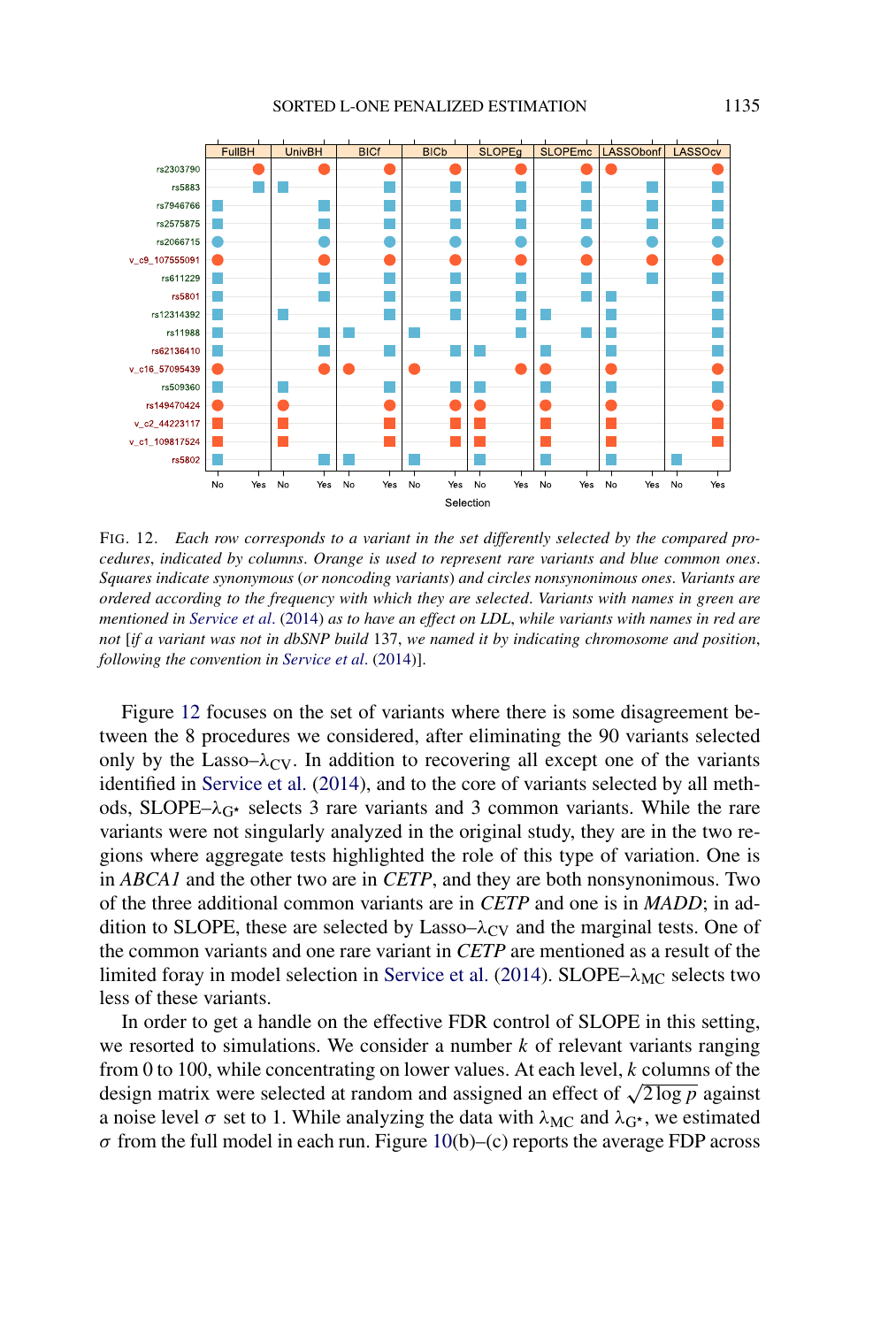<span id="page-33-0"></span>500 replicates and their standard error: the FDR of both  $\lambda_{MC}$  and  $\lambda_{G^*}$  are close to the nominal levels for all  $k \le 100$ .

In conclusion, the analysis with SLOPE confirms the results in [Service et al.](#page-36-0) [\(2014\)](#page-36-0), does not appear to introduce a large number of false positives and, hence, makes it easier to include in the final list of relevant variants a number of polymorphisms that are either directly highlighted in the original paper or in regions that were described as including a plurality of signals, but for which the original multi-step analysis did not allow to make a precise statement.

**4. Discussion.** The ease with which data are presently acquired has effectively created a new scientific paradigm. In addition to carefully designing experiments to test specific hypotheses, researchers often collect data first, leaving question formulation to a later stage. In this context, linear regression has increasingly been used to identify connections between one response and a large number *p* of possible explanatory variables. When  $p \gg n$ , approaches based on convex optimization have been particularly effective. An easily computable solution has the advantage of definitiveness and of reproducibility—another researcher, working on the same data set, would obtain the same answer. Reproducibility of a scientific finding or of the association between the outcome and the set of explanatory variables selected among many, however, is harder to achieve. Traditional tools such as *p*-values are often unhelpful in this context because of the difficulties of accounting for the effect of selection. In response, a great number of proposals [see, e.g., [Benjamini and Yekutieli](#page-35-0) [\(2005\)](#page-35-0), [Berk et al.](#page-35-0) [\(2013\)](#page-35-0), [Bühlmann](#page-35-0) [\(2013\)](#page-35-0), [Efron](#page-35-0) [\(2011\)](#page-35-0), [Javanmard and Montanari](#page-36-0) [\(2014a,](#page-36-0) [2014b\)](#page-36-0), [Lockhart et al.](#page-36-0) [\(2014\)](#page-36-0), [Meinshausen and Bühlmann](#page-36-0) [\(2010\)](#page-36-0), [Meinshausen, Meier and Bühlmann](#page-36-0) [\(2009\)](#page-36-0), [van de Geer et al.](#page-37-0) [\(2014\)](#page-37-0), [Wasserman and Roeder](#page-37-0) [\(2009\)](#page-37-0), [Zhang and](#page-37-0) [Zhang](#page-37-0) [\(2014\)](#page-37-0)] present different approaches for controlling some measures of type I error in the context of variable selection. We here chose as a useful paradigm that of controlling the expected proportion of irrelevant variables among the selected ones. A similar goal of FDR control is pursued in [Foygel-Barber and Candès](#page-36-0) [\(2014\)](#page-36-0), [Grazier G'Sell, Hastie and Tibshirani](#page-36-0) [\(2013\)](#page-36-0). While [Foygel-Barber and Candès](#page-36-0) [\(2014\)](#page-36-0) achieve exact FDR control in finite sample irrespective of the structure of the design matrix, this method, at least in the current implementation, is really best tailored for cases where  $n > p$ . The work in [Grazier G'Sell, Hastie and Tibshirani](#page-36-0) [\(2013\)](#page-36-0) relies on *p*-values evaluated as in [Lockhart et al.](#page-36-0) [\(2014\)](#page-36-0), and is limited to the contexts where the assumptions in [Lockhart et al.](#page-36-0) [\(2014\)](#page-36-0) are met, including the assumption that all true regressors appear before the false regressors along the Lasso path. SLOPE controls FDR under orthogonal designs, and simulation studies also show that SLOPE can keep the FDR close to the nominal level when  $p > n$ and the true model is sparse, while offering large power and accurate prediction. This is, of course, only a starting point and many open problems remain.

First, while our heuristics for the choice of the *λ* sequence allows to keep FDR under control for Gaussian designs and other random design matrices [more examples are provided in [Bogdan et al.](#page-35-0) [\(2013\)](#page-35-0)], it is by no means a definite solution.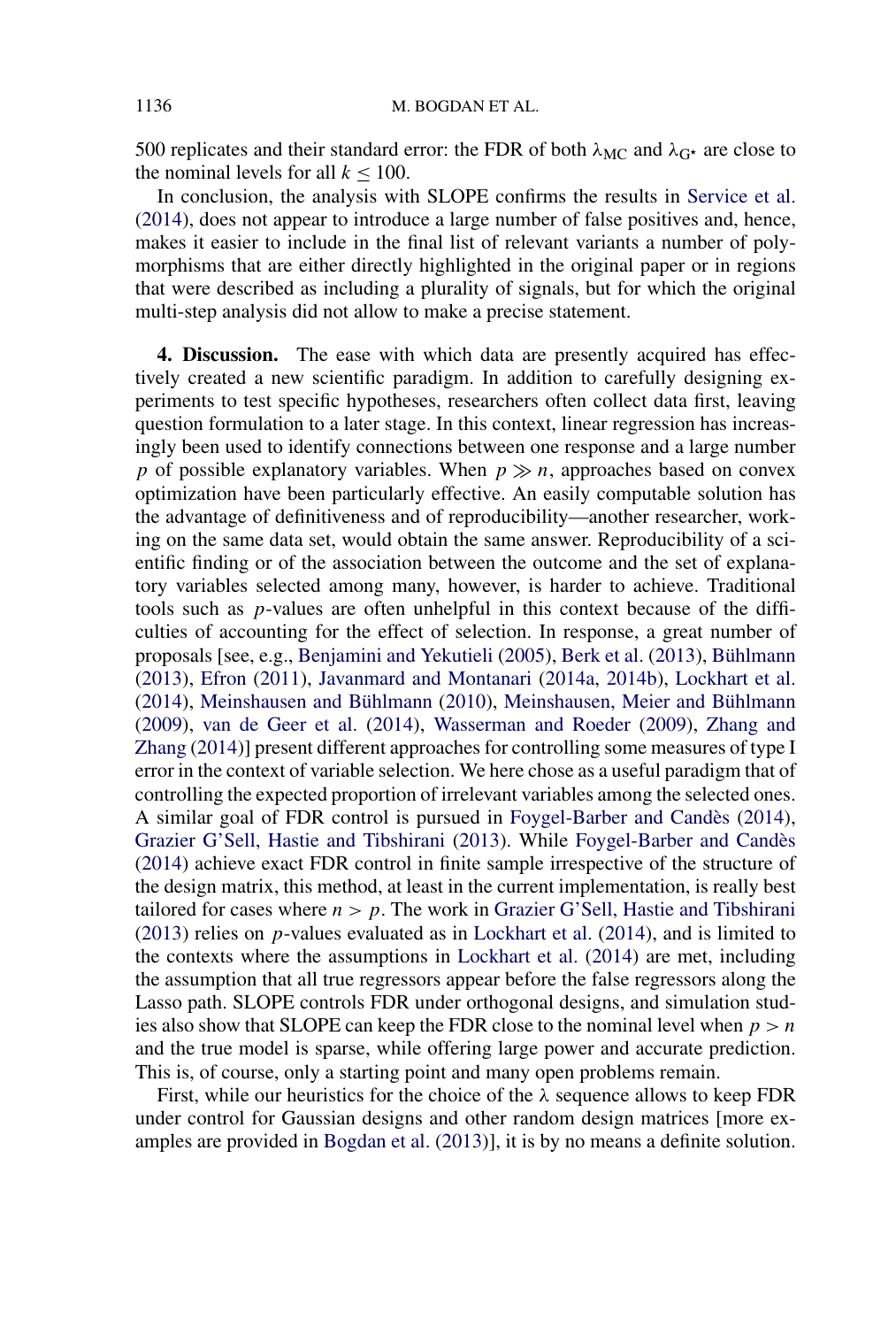<span id="page-34-0"></span>Further theoretical research is needed to identify the sequences  $\lambda$ , which would provably control FDR for these designs and other typical design matrices.

Second, just as in the BH procedure where the test statistics are compared with fixed critical values, we have only considered in this paper fixed values of the regularizing sequence  $\{\lambda_i\}$ . It would be interesting to know whether it is possible to select such parameters in a data-driven fashion as to achieve desirable statistical properties. For the simpler Lasso problem, for instance, an important question is whether it is possible to select  $\lambda$  on the Lasso path as to control the FDR. In the case where  $n \geq p$ , a method to obtain this goal was recently proposed in [Foygel-](#page-36-0)[Barber and Candès](#page-36-0) [\(2014\)](#page-36-0). It would be of great interest to know if similar positive theoretical results can be obtained for SLOPE, in perhaps restricted sparse settings.

Third, our research points out the limits of signal sparsity which can be handled by SLOPE. Such limitations are inherent to  $\ell_1$  convex optimization methods and also pertain to Lasso. Some discussion on the minimal FDR which can be obtained with Lasso under Gaussian designs is provided in [Bogdan et al.](#page-35-0) [\(2013\)](#page-35-0), while new evocative results on adaptive versions of Lasso are on the way.

Fourth, we illustrated the potential of SLOPE for multiple testing with positively correlated test statistics. In our simple ANOVA model, SLOPE controls FDR even when the unknown variance components are replaced with their estimates. It remains an open problem to theoretically describe a possibly larger class of unknown covariance matrices for which SLOPE can be used effectively.

In conclusion, we hope that the work presented so far would convince the reader that SLOPE is an interesting convex program with promising applications in statistics and motivates further research.

**Acknowledgments.** We would like to thank the Editor, Professor Karen Kafadar, the Associate Editor and two reviewers for many constructive suggestions, which led to a substantial improvement of this article.

We thank the authors of [Service et al.](#page-36-0) [\(2014\)](#page-36-0) for letting us use their data during the completion of dbGaP release. Emmanuel J. Candès would like to thank Stephen Becker for all his help in integrating the sorted  $\ell_1$  norm software into TFOCS. Małgorzata Bogdan would like to thank David Donoho and David Siegmund for encouragement and Hatef Monajemi for helpful discussions. We are very grateful to Lucas Janson for suggesting the acronym SLOPE, and to Rina Foygel Barber and Julie Josse for useful comments about an early version of the manuscript.

#### SUPPLEMENTARY MATERIAL

**Supplement to "SLOPE—Adaptive variable selection via convex optimization."** (DOI: [10.1214/15-AOAS842SUPP;](http://dx.doi.org/10.1214/15-AOAS842SUPP) .pdf). The online Appendix contains proofs of some technical results discussed in the text.

#### REFERENCES

ABRAMOVICH, F. and BENJAMINI, Y. (1995). Thresholding of wavelet coefficients as multiple hypotheses testing procedure. In *Wavelets and Statistics*. *Lecture Notes in Statistics* **103** 5–14. Springer, Berlin.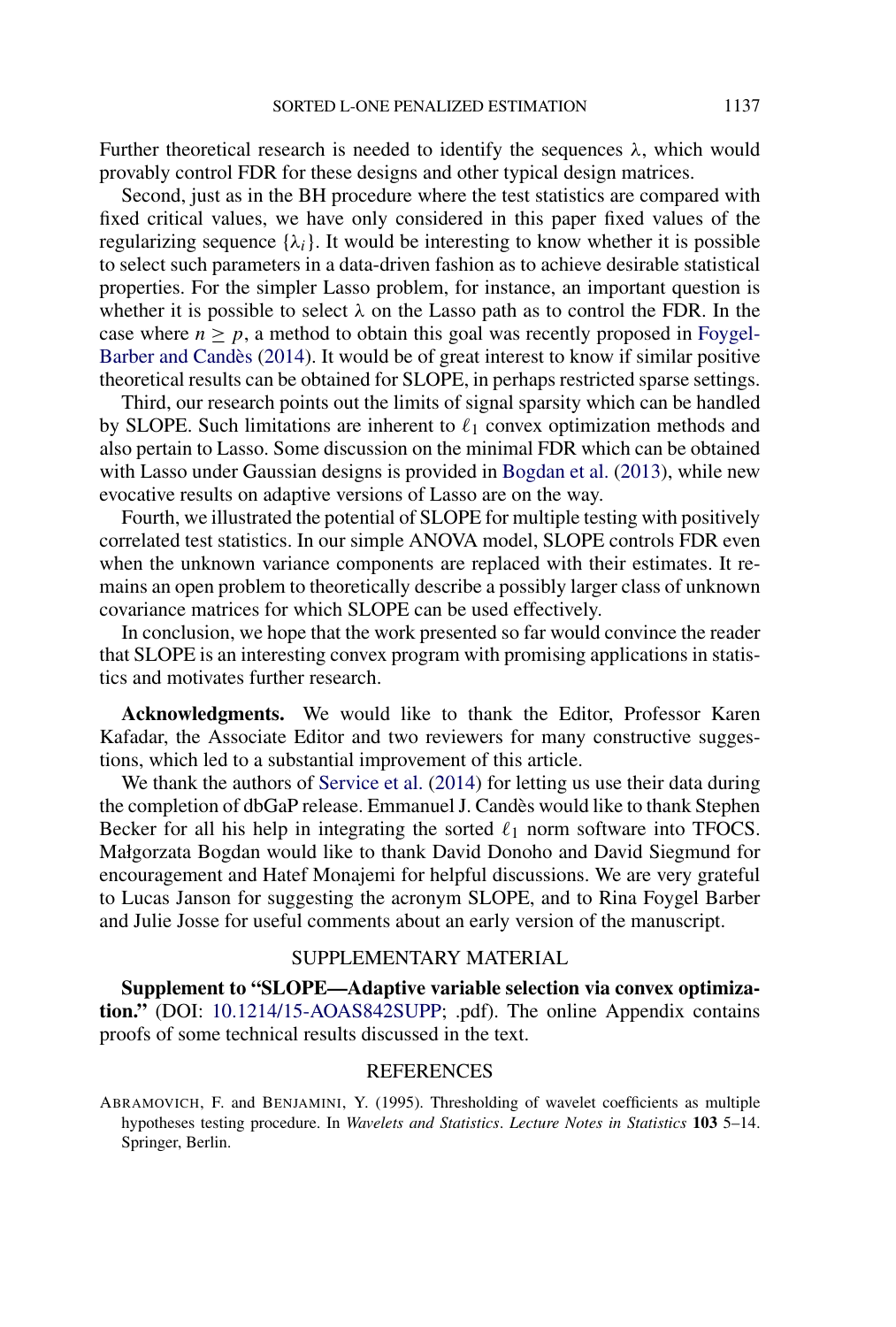- <span id="page-35-0"></span>ABRAMOVICH, F., BENJAMINI, Y., DONOHO, D. L. and JOHNSTONE, I. M. (2006). Adapting to unknown sparsity by controlling the false discovery rate. *Ann*. *Statist*. **34** 584–653. [MR2281879](http://www.ams.org/mathscinet-getitem?mr=2281879)
- AKAIKE, H. (1974). A new look at the statistical model identification. *IEEE Trans*. *Automat*. *Control* **AC-19** 716–723. System identification and time-series analysis. [MR0423716](http://www.ams.org/mathscinet-getitem?mr=0423716)
- BARLOW, R. E., BARTHOLOMEW, D. J., BREMNER, J. M. and BRUNK, H. D. (1972). *Statistical Inference Under Order Restrictions*. *The Theory and Application of Isotonic Regression*. Wiley, New York. [MR0326887](http://www.ams.org/mathscinet-getitem?mr=0326887)
- BAUER, P., PÖTSCHER, B. M. and HACKL, P. (1988). Model selection by multiple test procedures. *Statistics* **19** 39–44. [MR0921623](http://www.ams.org/mathscinet-getitem?mr=0921623)
- BECK, A. and TEBOULLE, M. (2009). A fast iterative shrinkage-thresholding algorithm for linear inverse problems. *SIAM J*. *Imaging Sci*. **2** 183–202. [MR2486527](http://www.ams.org/mathscinet-getitem?mr=2486527)
- BECKER, S. R., CANDÈS, E. J. and GRANT, M. C. (2011). Templates for convex cone problems with applications to sparse signal recovery. *Math*. *Program*. *Comput*. **3** 165–218. [MR2833262](http://www.ams.org/mathscinet-getitem?mr=2833262)
- BENJAMINI, Y. and GAVRILOV, Y. (2009). A simple forward selection procedure based on false discovery rate control. *Ann*. *Appl*. *Stat*. **3** 179–198. [MR2668704](http://www.ams.org/mathscinet-getitem?mr=2668704)
- BENJAMINI, Y. and HOCHBERG, Y. (1995). Controlling the false discovery rate: A practical and powerful approach to multiple testing. *J*. *Roy*. *Statist*. *Soc*. *Ser*. *B* **57** 289–300. [MR1325392](http://www.ams.org/mathscinet-getitem?mr=1325392)
- BENJAMINI, Y. and YEKUTIELI, D. (2005). False discovery rate-adjusted multiple confidence intervals for selected parameters. *J*. *Amer*. *Statist*. *Assoc*. **100** 71–93. [MR2156820](http://www.ams.org/mathscinet-getitem?mr=2156820)
- BERK, R., BROWN, L., BUJA, A., ZHANG, K. and ZHAO, L. (2013). Valid post-selection inference. *Ann*. *Statist*. **41** 802–837. [MR3099122](http://www.ams.org/mathscinet-getitem?mr=3099122)
- BEST, M. J. and CHAKRAVARTI, N. (1990). Active set algorithms for isotonic regression; a unifying framework. *Math*. *Program*. **47** 425–439. [MR1068274](http://www.ams.org/mathscinet-getitem?mr=1068274)
- BIRGÉ, L. and MASSART, P. (2001). Gaussian model selection. *J*. *Eur*. *Math*. *Soc*. (*JEMS*) **3** 203– 268. [MR1848946](http://www.ams.org/mathscinet-getitem?mr=1848946)
- BOGDAN, M., CHAKRABARTI, A., FROMMLET, F. and GHOSH, J. K. (2011). Asymptotic Bayesoptimality under sparsity of some multiple testing procedures. *Ann*. *Statist*. **39** 1551–1579. [MR2850212](http://www.ams.org/mathscinet-getitem?mr=2850212)
- BOGDAN, M., GHOSH, J. K. and  $\overline{Z}$ AK-SZATKOWSKA, M. (2008). Selecting explanatory variables with the modified version of Bayesian information criterion. *Qual*. *Reliab*. *Eng*. *Int*. **24** 627–641.
- BOGDAN, M., VAN DEN BERG, E., SABATTI, C., SU, W. and CANDÈS, E. J. (2015). Supplement to "SLOPE—Adaptive variable selection via convex optimization." DOI[:10.1214/15-](http://dx.doi.org/10.1214/15-AOAS842SUPP) [AOAS842SUPP.](http://dx.doi.org/10.1214/15-AOAS842SUPP)
- BOGDAN, M., VAN DEN BERG, E., SU, W. and CANDÈS, E. J. (2013). Statistical estimation and testing via the ordered  $\ell_1$  norm. Preprint. Available at [arXiv:1310.1969v2.](http://arxiv.org/abs/arXiv:1310.1969v2)
- BONDELL, H. D. and REICH, B. J. (2008). Simultaneous regression shrinkage, variable selection, and supervised clustering of predictors with OSCAR. *Biometrics* **64** 115–123, 322–323. [MR2422825](http://www.ams.org/mathscinet-getitem?mr=2422825)
- BÜHLMANN, P. (2013). Statistical significance in high-dimensional linear models. *Bernoulli* **19** 1212–1242. [MR3102549](http://www.ams.org/mathscinet-getitem?mr=3102549)
- CANDES, E. and TAO, T. (2007). The Dantzig selector: Statistical estimation when *p* is much larger than *n*. *Ann*. *Statist*. **35** 2313–2351. [MR2382644](http://www.ams.org/mathscinet-getitem?mr=2382644)
- CANDÈS, E. J., WAKIN, M. B. and BOYD, S. P. (2008). Enhancing sparsity by reweighted *l*1 minimization. *J*. *Fourier Anal*. *Appl*. **14** 877–905. [MR2461611](http://www.ams.org/mathscinet-getitem?mr=2461611)
- DE LEEUW, J., HORNIK, K. and MAIR, P. (2009). Isotone optimization in R: Pool-adjacent-violators algorithm (PAVA) and active set methods. *J*. *Stat*. *Softw*. **32** 1–24.
- EFRON, B. (2011). Tweedie's formula and selection bias. *J*. *Amer*. *Statist*. *Assoc*. **106** 1602–1614. [MR2896860](http://www.ams.org/mathscinet-getitem?mr=2896860)
- FOSTER, D. P. and GEORGE, E. I. (1994). The risk inflation criterion for multiple regression. *Ann*. *Statist*. **22** 1947–1975. [MR1329177](http://www.ams.org/mathscinet-getitem?mr=1329177)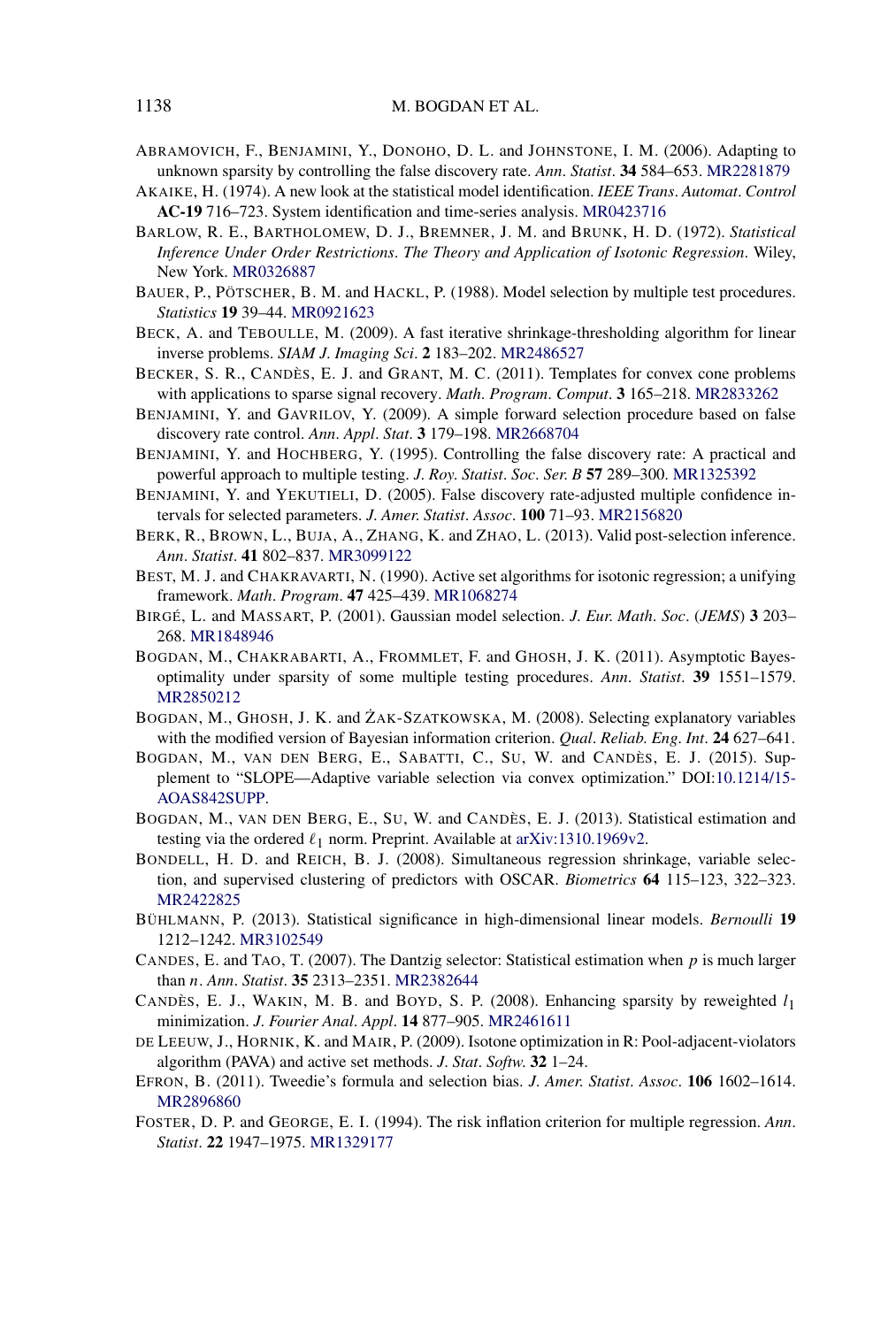- <span id="page-36-0"></span>FOSTER, D. P. and STINE, R. A. (1999). Local asymptotic coding and the minimum description length. *IEEE Trans*. *Inform*. *Theory* **45** 1289–1293. [MR1686271](http://www.ams.org/mathscinet-getitem?mr=1686271)
- FOYGEL-BARBER, R. and CANDÈS, E. J. (2014). Controlling the false discovery rate via knockoffs. *Ann*. *Statist*. To appear. Available at [arXiv:1404.5609.](http://arxiv.org/abs/arXiv:1404.5609)
- FROMMLET, F. and BOGDAN, M. (2013). Some optimality properties of FDR controlling rules under sparsity. *Electron*. *J*. *Stat*. **7** 1328–1368. [MR3063610](http://www.ams.org/mathscinet-getitem?mr=3063610)
- FROMMLET, F., RUHALTINGER, F., TWARÓG, P. and BOGDAN, M. (2012). Modified versions of Bayesian information criterion for genome-wide association studies. *Comput*. *Statist*. *Data Anal*. **56** 1038–1051. [MR2897552](http://www.ams.org/mathscinet-getitem?mr=2897552)
- GRAZIER G'SELL, M., HASTIE, T. and TIBSHIRANI, R. (2013). False variable selection rates in regression. Preprint. Available at [arXiv:1302.2303](http://arxiv.org/abs/arXiv:1302.2303).
- GROTZINGER, S. J. and WITZGALL, C. (1984). Projections onto order simplexes. *Appl*. *Math*. *Optim*. **12** 247–270. [MR0768632](http://www.ams.org/mathscinet-getitem?mr=0768632)
- INGSTER, YU. I. (1998). Minimax detection of a signal for *l <sup>n</sup>*-balls. *Math*. *Methods Statist*. **7** 401– 428. [MR1680087](http://www.ams.org/mathscinet-getitem?mr=1680087)
- JAVANMARD, A. and MONTANARI, A. (2014a). Confidence intervals and hypothesis testing for high-dimensional regression. *J*. *Mach*. *Learn*. *Res*. **15** 2869–2909. [MR3277152](http://www.ams.org/mathscinet-getitem?mr=3277152)
- JAVANMARD, A. and MONTANARI, A. (2014b). Hypothesis testing in high-dimensional regression under the Gaussian random design model: Asymptotic theory. *IEEE Trans*. *Inform*. *Theory* **60** 6522–6554. [MR3265038](http://www.ams.org/mathscinet-getitem?mr=3265038)
- KRUSKAL, J. B. (1964). Nonmetric multidimensional scaling: A numerical method. *Psychometrika* **29** 115–129. [MR0169713](http://www.ams.org/mathscinet-getitem?mr=0169713)
- LOCKHART, R., TAYLOR, J., TIBSHIRANI, R. J. and TIBSHIRANI, R. (2014). A significance test for the Lasso. *Ann*. *Statist*. **42** 413–468. [MR3210970](http://www.ams.org/mathscinet-getitem?mr=3210970)
- MALLOWS, C. L. (1973). Some comments on *cp*. *Technometrics* **15** 661–676.
- MEINSHAUSEN, N. (2007). Relaxed Lasso. *Comput*. *Statist*. *Data Anal*. **52** 374–393. [MR2409990](http://www.ams.org/mathscinet-getitem?mr=2409990)
- MEINSHAUSEN, N. and BÜHLMANN, P. (2010). Stability selection. *J*. *R*. *Stat*. *Soc*. *Ser*. *B*. *Stat*. *Methodol*. **72** 417–473. [MR2758523](http://www.ams.org/mathscinet-getitem?mr=2758523)
- MEINSHAUSEN, N., MEIER, L. and BÜHLMANN, P. (2009). *p*-values for high-dimensional regression. *J*. *Amer*. *Statist*. *Assoc*. **104** 1671–1681. [MR2750584](http://www.ams.org/mathscinet-getitem?mr=2750584)
- NESTEROV, Y. (2004). *Introductory Lectures on Convex Optimization*. *A Basic Course*. Kluwer Academic, Boston, MA. [MR2142598](http://www.ams.org/mathscinet-getitem?mr=2142598)
- NESTEROV, Y. (2007). Gradient methods for minimizing composite objective function. CORE discussion paper. Center for Operations Research and Econometrics (CORE), Université Catholique de Louvain. Available at [http://www.ecore.be/DPs/dp\\_1191313936.pdf.](http://www.ecore.be/DPs/dp_1191313936.pdf)
- PARIKH, N. and BOYD, S. (2013). Proximal algorithms. In *Foundations and Trends in Optimization* **1** 123–231.
- SARKAR, S. K. (2002). Some results on false discovery rate in stepwise multiple testing procedures. *Ann*. *Statist*. **30** 239–257. [MR1892663](http://www.ams.org/mathscinet-getitem?mr=1892663)
- SERVICE, S. K., TESLOVICH, T. M., FUCHSBERGER, C., RAMENSKY, V., YAJNIK, P., KOBOLDT, D. C., LARSON, D. E., ZHANG, Q., LIN, L., WELCH, R., DING, L., MCLEL-LAN, M. D., O'LAUGHLIN, M., FRONICK, C., FULTON, L. L., MAGRINI, V., SWIFT, A., EL-LIOTT, P., JARVELIN, M. R., KAAKINEN, M., MCCARTHY, M. I., PELTONEN, L., POUTA, A., BONNYCASTLE, L. L., COLLINS, F. S., NARISU, N., STRINGHAM, H. M., TUOMILE-HTO, J., RIPATTI, S., FULTON, R. S., SABATTI, C., WILSON, R. K., BOEHNKE, M. and FREIMER, N. B. (2014). Re-sequencing expands our understanding of the phenotypic impact of variants at GWAS loci. *PLoS Genet*. **10** e1004147.
- STÄDLER, N., BÜHLMANN, P. and VAN DE GEER, S. (2010).  $\ell_1$ -penalization for mixture regression models. *TEST* **19** 209–256. [MR2677722](http://www.ams.org/mathscinet-getitem?mr=2677722)
- SUN, T. and ZHANG, C.-H. (2012). Scaled sparse linear regression. *Biometrika* **99** 879–898. [MR2999166](http://www.ams.org/mathscinet-getitem?mr=2999166)